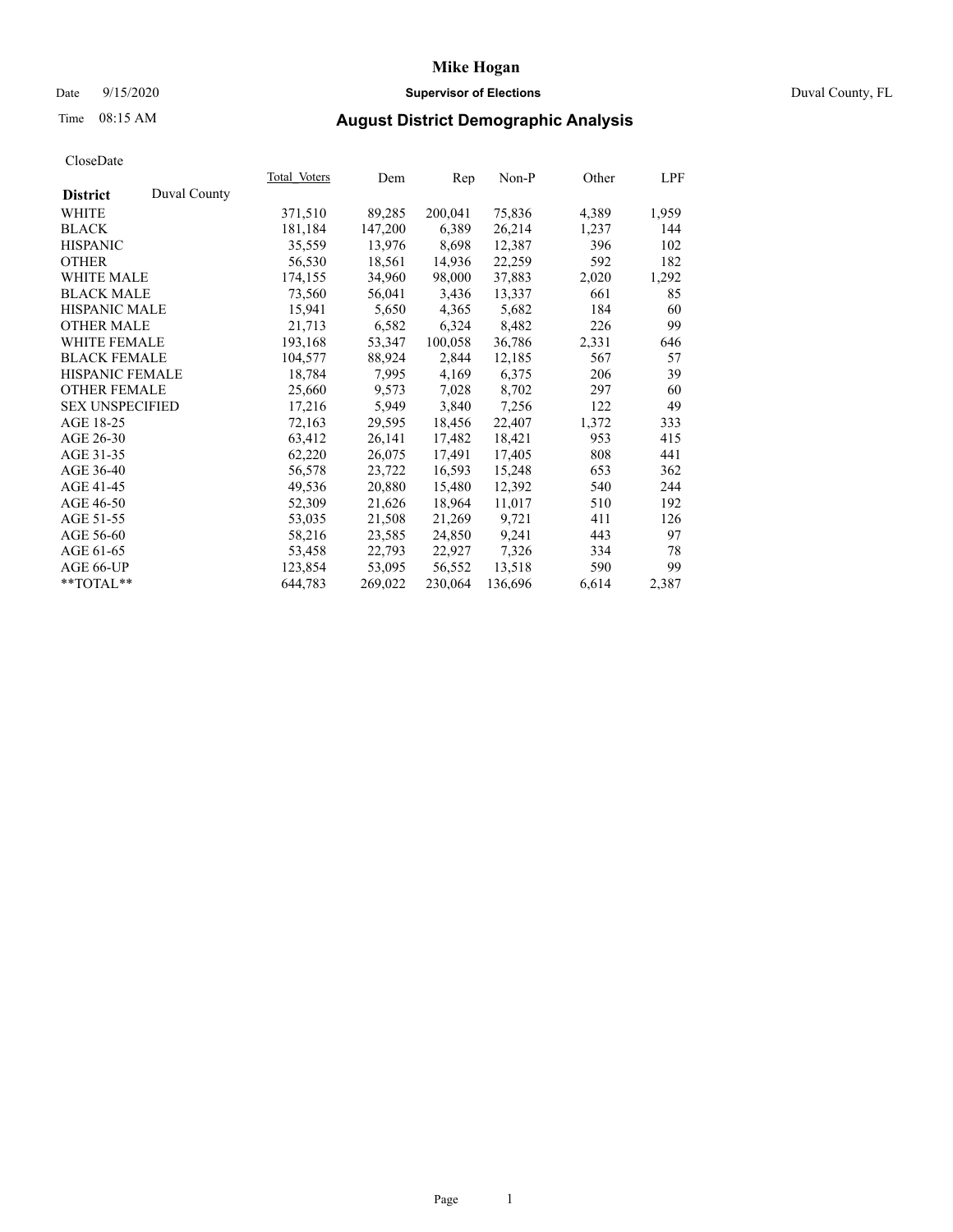## Date 9/15/2020 **Supervisor of Elections** Duval County, FL

# Time 08:15 AM **August District Demographic Analysis**

| <b>Total Voters</b> | Dem                     | Rep    | Non-P | Other | LPF            |
|---------------------|-------------------------|--------|-------|-------|----------------|
|                     |                         |        |       |       |                |
| 21,148              | 5,263                   | 11,058 | 4,498 | 235   | 94             |
| 14,404              | 11,281                  | 566    | 2,439 | 104   | 14             |
| 3,267               | 1,348                   | 714    | 1,164 | 37    | $\overline{4}$ |
| 3,855               | 1,332                   | 904    | 1,581 | 24    | 14             |
| 9,839               | 2,034                   | 5,383  | 2,259 | 105   | 58             |
| 5,741               | 4,197                   | 294    | 1,188 | 54    | 8              |
| 1,418               | 542                     | 346    | 511   | 17    | $\overline{2}$ |
| 1,391               | 438                     | 397    | 540   | 6     | 10             |
| 11,034              | 3,157                   | 5,546  | 2,169 | 128   | 34             |
| 8,348               | 6,867                   | 255    | 1,170 | 50    | 6              |
| 1,759               | 769                     | 351    | 617   | 20    | 2              |
| 1,733               | 689                     | 401    | 623   | 17    | 3              |
| 1,409               | 530                     | 269    | 604   | 3     | 3              |
| 5,339               | 2,372                   | 1,078  | 1,781 | 85    | 23             |
| 4,316               | 1,983                   | 893    | 1,369 | 51    | 20             |
| 4,296               | 2,059                   | 943    | 1,228 | 46    | 20             |
| 3,703               | 1,695                   | 891    | 1,055 | 47    | 15             |
| 3,172               | 1,460                   | 849    | 819   | 32    | 12             |
| 3,328               | 1,566                   | 994    | 727   | 30    | 11             |
| 3,476               | 1,553                   | 1,221  | 660   | 33    | 9              |
| 3,829               | 1,685                   | 1,466  | 638   | 32    | 8              |
| 3,486               | 1,565                   | 1,370  | 526   | 23    | $\overline{c}$ |
| 7,729               | 3,286                   | 3,537  | 879   | 21    | 6              |
| 42,674              | 19,224                  | 13,242 | 9,682 | 400   | 126            |
|                     | City Council District 1 |        |       |       |                |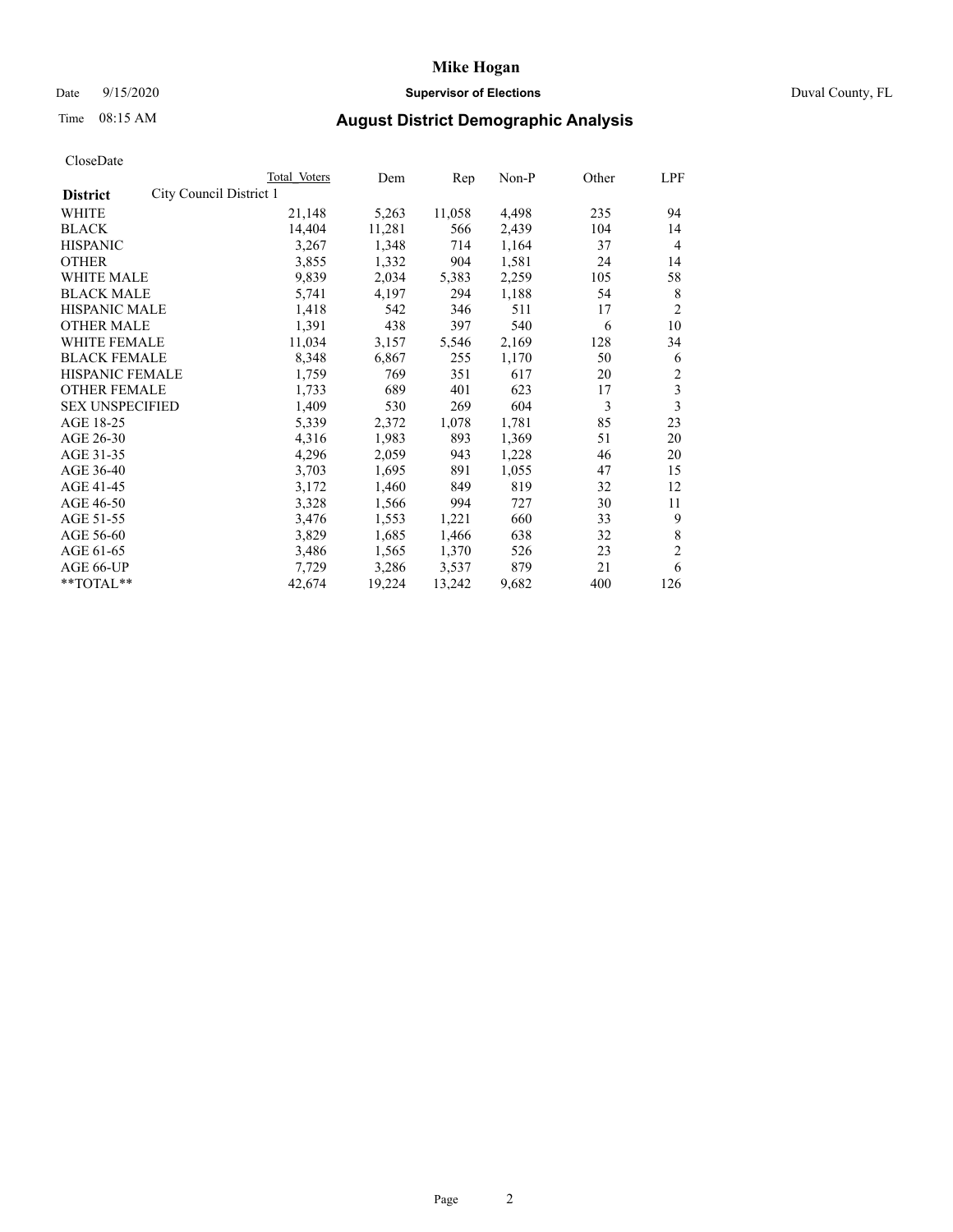## Date 9/15/2020 **Supervisor of Elections** Duval County, FL

# Time 08:15 AM **August District Demographic Analysis**

|                                            | Total Voters | Dem    | Rep    | Non-P  | Other | LPF |
|--------------------------------------------|--------------|--------|--------|--------|-------|-----|
| City Council District 2<br><b>District</b> |              |        |        |        |       |     |
| WHITE                                      | 33,552       | 6,399  | 20,326 | 6,318  | 365   | 144 |
| <b>BLACK</b>                               | 9,303        | 7,183  | 429    | 1,593  | 88    | 10  |
| <b>HISPANIC</b>                            | 2,850        | 1,036  | 823    | 961    | 22    | 8   |
| <b>OTHER</b>                               | 4,426        | 1,209  | 1,502  | 1,658  | 41    | 16  |
| <b>WHITE MALE</b>                          | 16,037       | 2,564  | 10,004 | 3,205  | 174   | 90  |
| <b>BLACK MALE</b>                          | 4,086        | 2,901  | 243    | 888    | 45    | 9   |
| <b>HISPANIC MALE</b>                       | 1,322        | 422    | 430    | 456    | 11    | 3   |
| <b>OTHER MALE</b>                          | 1,772        | 456    | 633    | 659    | 14    | 10  |
| <b>WHITE FEMALE</b>                        | 17,154       | 3,772  | 10,119 | 3,020  | 189   | 54  |
| <b>BLACK FEMALE</b>                        | 5,085        | 4,190  | 185    | 667    | 42    | 1   |
| <b>HISPANIC FEMALE</b>                     | 1,462        | 592    | 376    | 480    | 10    | 4   |
| <b>OTHER FEMALE</b>                        | 2,022        | 631    | 702    | 658    | 27    | 4   |
| <b>SEX UNSPECIFIED</b>                     | 1,191        | 299    | 388    | 497    | 4     | 3   |
| AGE 18-25                                  | 5,390        | 1,757  | 1,912  | 1,590  | 108   | 23  |
| AGE 26-30                                  | 4,375        | 1,426  | 1,564  | 1,284  | 72    | 29  |
| AGE 31-35                                  | 4,776        | 1,436  | 1,846  | 1,403  | 63    | 28  |
| AGE 36-40                                  | 4,679        | 1,509  | 1,741  | 1,340  | 51    | 38  |
| AGE 41-45                                  | 4,196        | 1,371  | 1,705  | 1,062  | 39    | 19  |
| AGE 46-50                                  | 4,385        | 1,462  | 2,001  | 866    | 40    | 16  |
| AGE 51-55                                  | 4,575        | 1,420  | 2,314  | 793    | 40    | 8   |
| AGE 56-60                                  | 4,685        | 1,388  | 2,564  | 689    | 39    | 5   |
| AGE 61-65                                  | 4,093        | 1,259  | 2,287  | 518    | 25    | 4   |
| AGE 66-UP                                  | 8,976        | 2,798  | 5,146  | 985    | 39    | 8   |
| $*$ TOTAL $*$                              | 50,131       | 15,827 | 23,080 | 10,530 | 516   | 178 |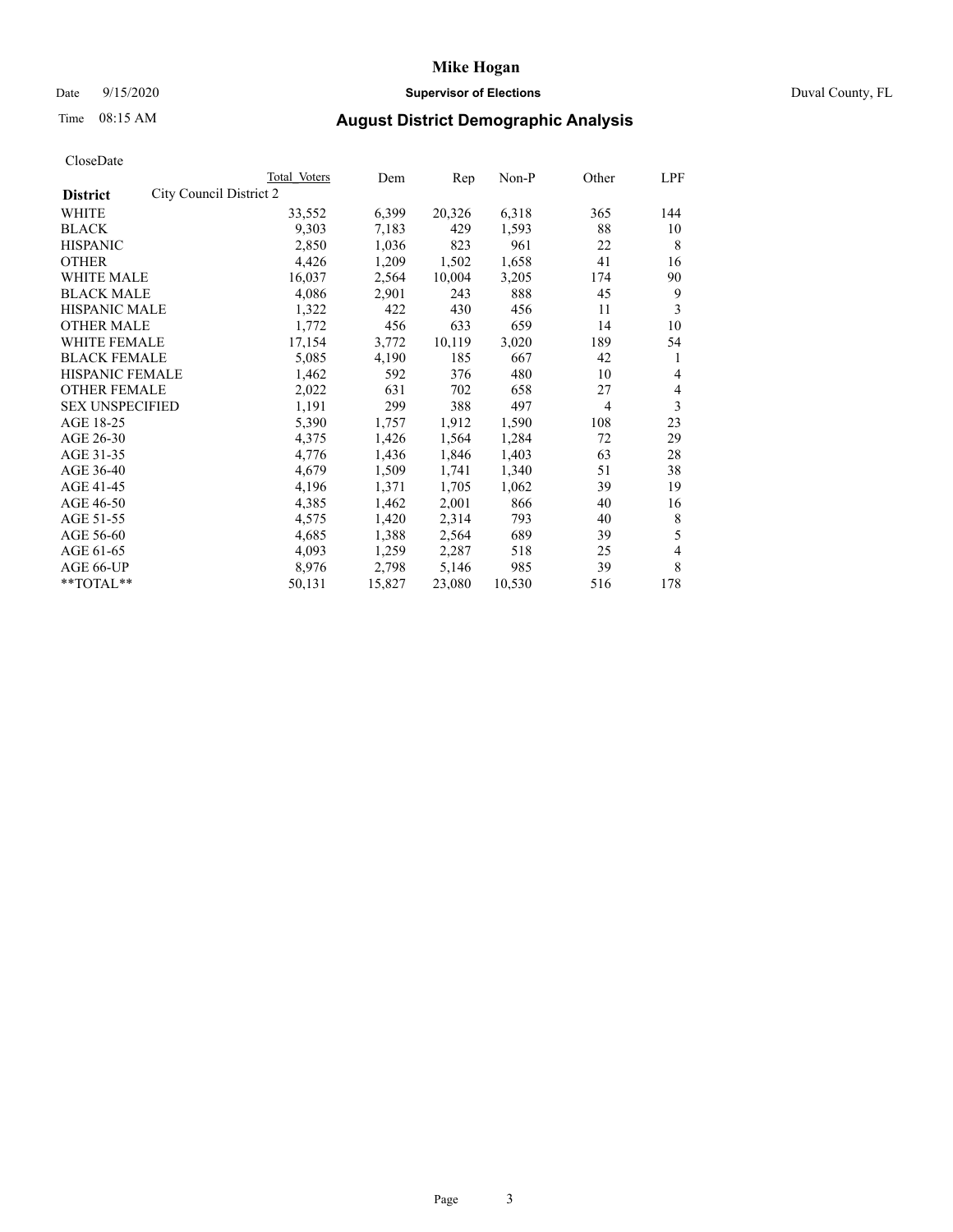## Date 9/15/2020 **Supervisor of Elections** Duval County, FL

# Time 08:15 AM **August District Demographic Analysis**

|                        |                         | Total Voters | Dem    | Rep    | $Non-P$ | Other | LPF            |
|------------------------|-------------------------|--------------|--------|--------|---------|-------|----------------|
| <b>District</b>        | City Council District 3 |              |        |        |         |       |                |
| WHITE                  |                         | 35,536       | 7,641  | 19,551 | 7,737   | 411   | 196            |
| <b>BLACK</b>           |                         | 4,732        | 3,536  | 253    | 896     | 40    | 7              |
| <b>HISPANIC</b>        |                         | 3,111        | 1,089  | 932    | 1,045   | 41    | 4              |
| <b>OTHER</b>           |                         | 6,262        | 1,721  | 2,026  | 2,445   | 54    | 16             |
| <b>WHITE MALE</b>      |                         | 16,709       | 2,824  | 9,732  | 3,822   | 185   | 146            |
| <b>BLACK MALE</b>      |                         | 2,210        | 1,524  | 153    | 502     | 26    | 5              |
| <b>HISPANIC MALE</b>   |                         | 1,361        | 415    | 428    | 493     | 23    | 2              |
| <b>OTHER MALE</b>      |                         | 2,533        | 650    | 845    | 1,005   | 24    | 9              |
| WHITE FEMALE           |                         | 18,412       | 4,725  | 9,626  | 3,794   | 221   | 46             |
| <b>BLACK FEMALE</b>    |                         | 2,453        | 1,966  | 96     | 375     | 14    | 2              |
| HISPANIC FEMALE        |                         | 1,674        | 652    | 490    | 514     | 16    | $\mathfrak{2}$ |
| <b>OTHER FEMALE</b>    |                         | 2,970        | 904    | 1,001  | 1,034   | 26    | 5              |
| <b>SEX UNSPECIFIED</b> |                         | 1,318        | 327    | 391    | 583     | 11    | 6              |
| AGE 18-25              |                         | 5,344        | 1,646  | 1,860  | 1,694   | 113   | 31             |
| AGE 26-30              |                         | 4,641        | 1,372  | 1,761  | 1,404   | 62    | 42             |
| AGE 31-35              |                         | 4,532        | 1,303  | 1,685  | 1,454   | 52    | 38             |
| AGE 36-40              |                         | 4,575        | 1,288  | 1,786  | 1,405   | 63    | 33             |
| AGE 41-45              |                         | 4,024        | 1,159  | 1,628  | 1,177   | 36    | 24             |
| AGE 46-50              |                         | 4,192        | 1,114  | 1,994  | 1,020   | 46    | 18             |
| AGE 51-55              |                         | 4,190        | 1,095  | 2,158  | 886     | 36    | 15             |
| AGE 56-60              |                         | 4,573        | 1,164  | 2,456  | 904     | 42    | 7              |
| AGE 61-65              |                         | 4,073        | 1,160  | 2,138  | 730     | 36    | 9              |
| AGE 66-UP              |                         | 9.497        | 2,686  | 5,296  | 1,449   | 60    | 6              |
| **TOTAL**              |                         | 49,641       | 13,987 | 22,762 | 12,123  | 546   | 223            |
|                        |                         |              |        |        |         |       |                |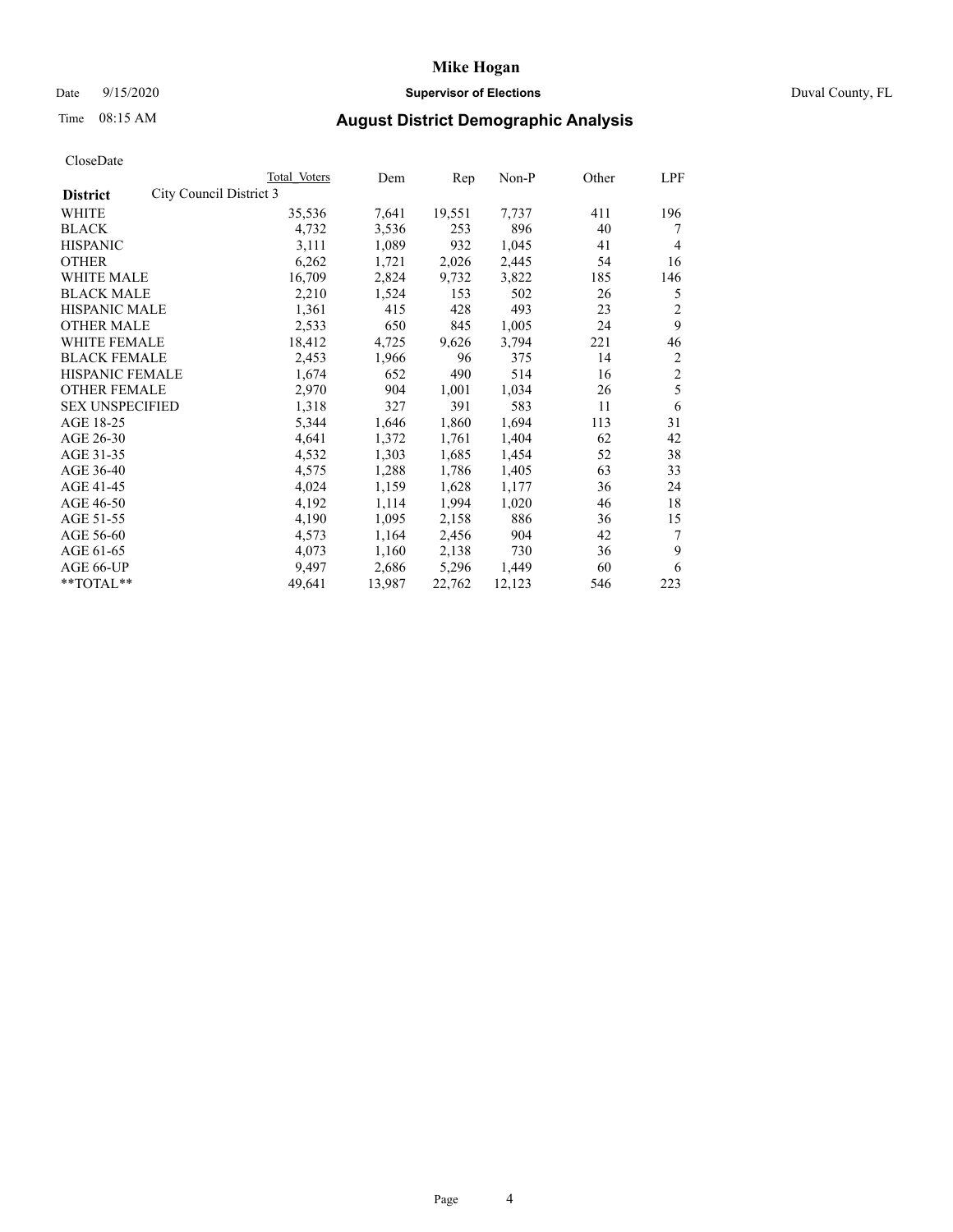## Date 9/15/2020 **Supervisor of Elections** Duval County, FL

# Time 08:15 AM **August District Demographic Analysis**

|                                            | Total Voters | Dem    | Rep    | Non-P  | Other | LPF |
|--------------------------------------------|--------------|--------|--------|--------|-------|-----|
| City Council District 4<br><b>District</b> |              |        |        |        |       |     |
| WHITE                                      | 26,692       | 6,661  | 13,560 | 5,959  | 348   | 164 |
| <b>BLACK</b>                               | 7,663        | 5,837  | 331    | 1,410  | 79    | 6   |
| <b>HISPANIC</b>                            | 3,858        | 1,572  | 835    | 1,399  | 42    | 10  |
| <b>OTHER</b>                               | 5,230        | 1,704  | 1,273  | 2,195  | 42    | 16  |
| <b>WHITE MALE</b>                          | 12,497       | 2,645  | 6,619  | 2,960  | 166   | 107 |
| <b>BLACK MALE</b>                          | 3,119        | 2,185  | 171    | 717    | 41    | 5   |
| <b>HISPANIC MALE</b>                       | 1,694        | 624    | 428    | 619    | 19    | 4   |
| <b>OTHER MALE</b>                          | 2,090        | 633    | 538    | 888    | 22    | 9   |
| WHITE FEMALE                               | 13,844       | 3,932  | 6,787  | 2,892  | 178   | 55  |
| <b>BLACK FEMALE</b>                        | 4,428        | 3,570  | 154    | 665    | 38    | 1   |
| HISPANIC FEMALE                            | 2,065        | 910    | 385    | 741    | 23    | 6   |
| <b>OTHER FEMALE</b>                        | 2,348        | 870    | 592    | 861    | 20    | 5   |
| <b>SEX UNSPECIFIED</b>                     | 1,358        | 405    | 325    | 620    | 4     | 4   |
| AGE 18-25                                  | 5,024        | 1,901  | 1,273  | 1,718  | 106   | 26  |
| AGE 26-30                                  | 5,024        | 1,825  | 1,431  | 1,653  | 83    | 32  |
| AGE 31-35                                  | 4,482        | 1,657  | 1,270  | 1,456  | 67    | 32  |
| AGE 36-40                                  | 3,793        | 1,390  | 1,144  | 1,166  | 63    | 30  |
| AGE 41-45                                  | 3,164        | 1,179  | 966    | 957    | 40    | 22  |
| AGE 46-50                                  | 3,331        | 1,178  | 1,253  | 843    | 37    | 20  |
| AGE 51-55                                  | 3,426        | 1,195  | 1,455  | 750    | 18    | 8   |
| AGE 56-60                                  | 3,905        | 1,335  | 1,735  | 791    | 33    | 11  |
| AGE 61-65                                  | 3,478        | 1,191  | 1,643  | 609    | 27    | 8   |
| AGE 66-UP                                  | 7,816        | 2,923  | 3,829  | 1,020  | 37    | 7   |
| **TOTAL**                                  | 43,443       | 15,774 | 15,999 | 10,963 | 511   | 196 |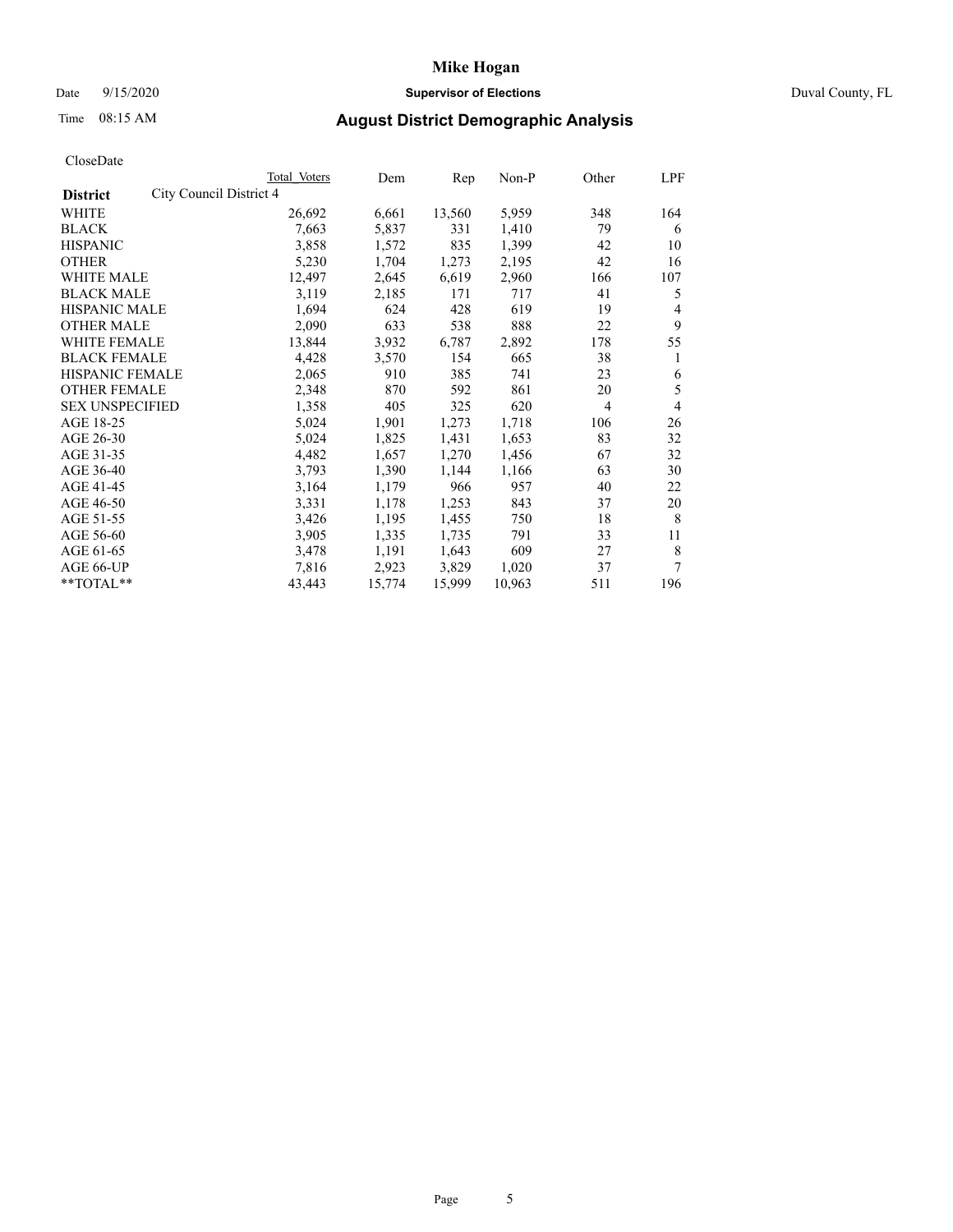## Date 9/15/2020 **Supervisor of Elections** Duval County, FL

# Time 08:15 AM **August District Demographic Analysis**

| Total Voters            | Dem    | Rep    | $Non-P$ | Other | LPF |
|-------------------------|--------|--------|---------|-------|-----|
| City Council District 5 |        |        |         |       |     |
| 28,335                  | 8,225  | 14,363 | 5,332   | 269   | 146 |
| 6,798                   | 5,297  | 265    | 1,187   | 42    | 7   |
| 2,633                   | 1,080  | 622    | 900     | 24    |     |
| 3,457                   | 1,090  | 942    | 1,379   | 37    | 9   |
| 13,004                  | 3,259  | 6,848  | 2,678   | 120   | 99  |
| 2,775                   | 2,008  | 142    | 599     | 22    | 4   |
| 1,188                   | 460    | 315    | 399     | 9     | 5   |
| 1,349                   | 389    | 433    | 511     | 12    | 4   |
| 14,995                  | 4,865  | 7,382  | 2,556   | 148   | 44  |
| 3,919                   | 3,213  | 120    | 564     | 19    | 3   |
| 1,373                   | 591    | 292    | 473     | 15    | 2   |
| 1,495                   | 552    | 405    | 517     | 17    | 4   |
| 1,124                   | 355    | 255    | 500     | 10    | 4   |
| 3,972                   | 1,546  | 1,136  | 1,193   | 80    | 17  |
| 3,945                   | 1,487  | 1,133  | 1,233   | 55    | 37  |
| 4,020                   | 1,621  | 1,229  | 1,097   | 42    | 31  |
| 3,419                   | 1,292  | 1,094  | 978     | 29    | 26  |
| 2,874                   | 1,058  | 960    | 802     | 36    | 18  |
| 3,127                   | 1,143  | 1,211  | 739     | 23    | 11  |
| 3,184                   | 1,090  | 1,423  | 645     | 16    | 10  |
| 3,695                   | 1,370  | 1,681  | 599     | 36    | 9   |
| 3,691                   | 1,462  | 1,707  | 498     | 22    | 2   |
| 9,296                   | 3,623  | 4,618  | 1,014   | 33    | 8   |
| 41,223                  | 15,692 | 16,192 | 8,798   | 372   | 169 |
|                         |        |        |         |       |     |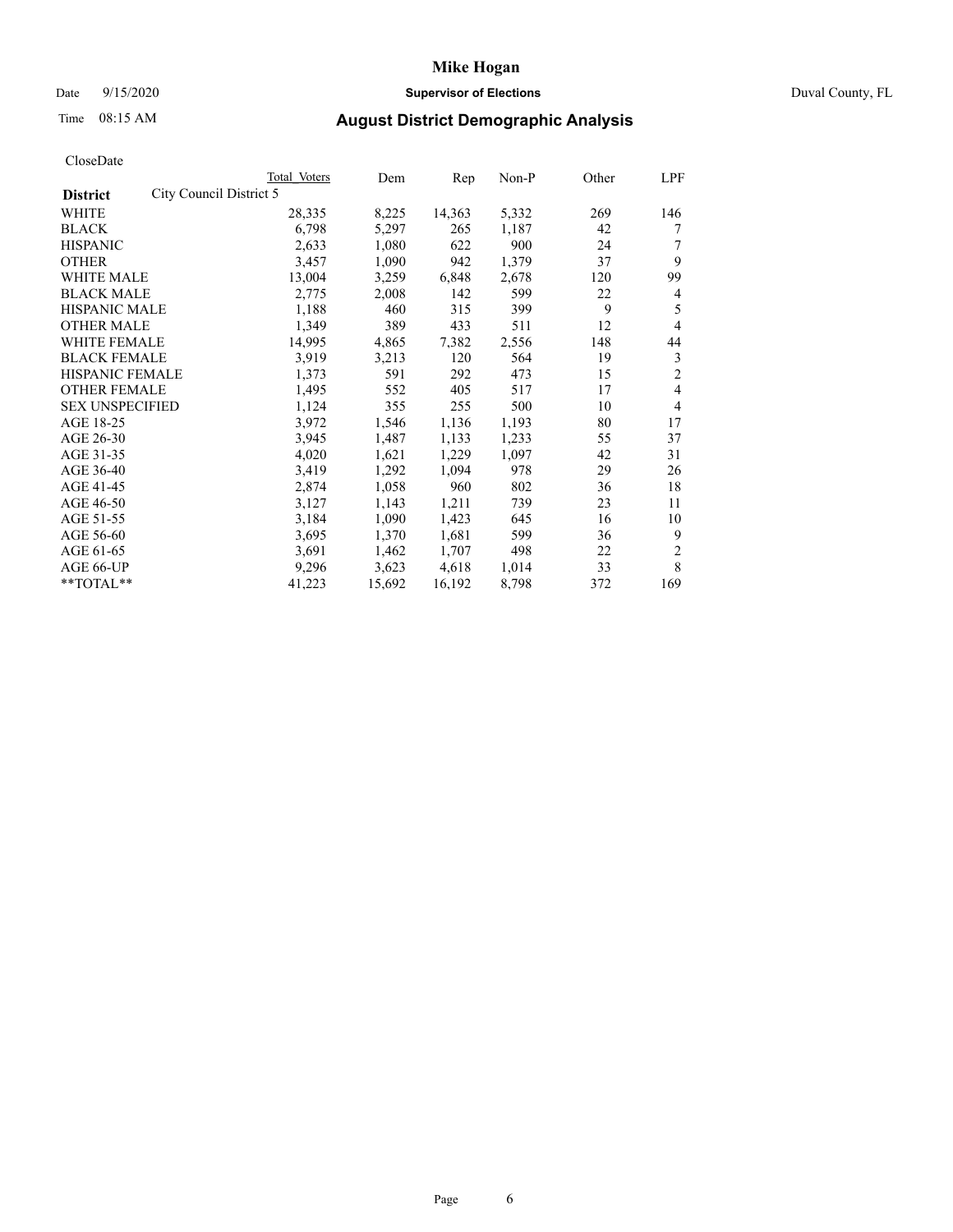## Date 9/15/2020 **Supervisor of Elections** Duval County, FL

# Time 08:15 AM **August District Demographic Analysis**

|                        |                         | Total Voters | Dem    | Rep    | $Non-P$ | Other | LPF |
|------------------------|-------------------------|--------------|--------|--------|---------|-------|-----|
| <b>District</b>        | City Council District 6 |              |        |        |         |       |     |
| WHITE                  |                         | 41,590       | 9,111  | 24,241 | 7,654   | 372   | 212 |
| <b>BLACK</b>           |                         | 3,736        | 2,784  | 216    | 692     | 40    | 4   |
| <b>HISPANIC</b>        |                         | 2,939        | 989    | 923    | 983     | 36    | 8   |
| <b>OTHER</b>           |                         | 4,431        | 1,240  | 1,490  | 1,634   | 51    | 16  |
| <b>WHITE MALE</b>      |                         | 19,592       | 3,532  | 11,845 | 3,908   | 169   | 138 |
| <b>BLACK MALE</b>      |                         | 1,682        | 1,164  | 132    | 364     | 21    | 1   |
| <b>HISPANIC MALE</b>   |                         | 1,315        | 397    | 452    | 440     | 19    | 7   |
| <b>OTHER MALE</b>      |                         | 1,784        | 458    | 630    | 670     | 18    | 8   |
| WHITE FEMALE           |                         | 21,633       | 5,505  | 12,197 | 3,657   | 201   | 73  |
| <b>BLACK FEMALE</b>    |                         | 2,007        | 1,589  | 81     | 315     | 19    | 3   |
| HISPANIC FEMALE        |                         | 1,565        | 574    | 460    | 513     | 17    | 1   |
| <b>OTHER FEMALE</b>    |                         | 2,051        | 669    | 702    | 650     | 24    | 6   |
| <b>SEX UNSPECIFIED</b> |                         | 1,067        | 236    | 371    | 446     | 11    | 3   |
| AGE 18-25              |                         | 5,265        | 1,404  | 2,172  | 1,565   | 102   | 22  |
| AGE 26-30              |                         | 4,036        | 1,084  | 1,698  | 1,148   | 71    | 35  |
| AGE 31-35              |                         | 4,416        | 1,212  | 1,861  | 1,241   | 47    | 55  |
| AGE 36-40              |                         | 4,216        | 1,097  | 1,844  | 1,181   | 55    | 39  |
| AGE 41-45              |                         | 3,818        | 988    | 1,707  | 1,056   | 42    | 25  |
| AGE 46-50              |                         | 4,207        | 1,070  | 2,143  | 938     | 35    | 21  |
| AGE 51-55              |                         | 4,442        | 1,008  | 2,492  | 891     | 39    | 12  |
| AGE 56-60              |                         | 5,045        | 1,230  | 2,937  | 845     | 27    | 6   |
| AGE 61-65              |                         | 4,848        | 1,371  | 2,768  | 674     | 22    | 13  |
| AGE 66-UP              |                         | 12,403       | 3,660  | 7,248  | 1,424   | 59    | 12  |
| **TOTAL**              |                         | 52,696       | 14,124 | 26,870 | 10,963  | 499   | 240 |
|                        |                         |              |        |        |         |       |     |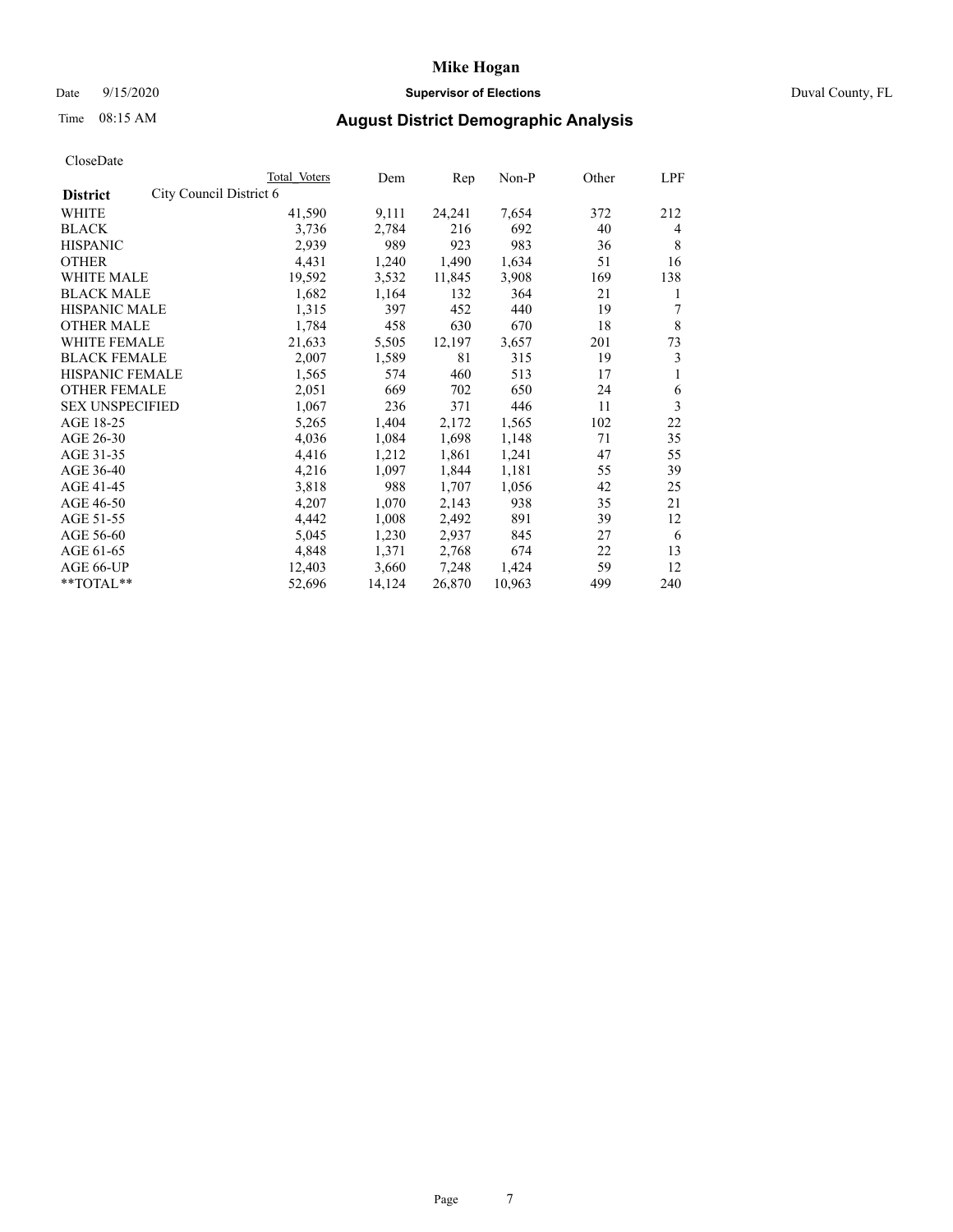## Date 9/15/2020 **Supervisor of Elections** Duval County, FL

# Time 08:15 AM **August District Demographic Analysis**

|                        |                         | Total Voters | Dem    | Rep   | Non-P | Other | LPF            |
|------------------------|-------------------------|--------------|--------|-------|-------|-------|----------------|
| <b>District</b>        | City Council District 7 |              |        |       |       |       |                |
| WHITE                  |                         | 12,904       | 3,510  | 6,094 | 3,007 | 211   | 82             |
| <b>BLACK</b>           |                         | 25,579       | 21,613 | 782   | 3,044 | 127   | 13             |
| <b>HISPANIC</b>        |                         | 1,481        | 664    | 270   | 520   | 17    | 10             |
| <b>OTHER</b>           |                         | 2,987        | 1,351  | 411   | 1,181 | 30    | 14             |
| <b>WHITE MALE</b>      |                         | 6,355        | 1,497  | 3,154 | 1,547 | 104   | 53             |
| <b>BLACK MALE</b>      |                         | 10,459       | 8,400  | 430   | 1,555 | 65    | 9              |
| <b>HISPANIC MALE</b>   |                         | 684          | 280    | 141   | 249   | 7     | 7              |
| <b>OTHER MALE</b>      |                         | 1,065        | 469    | 162   | 420   | 8     | 6              |
| WHITE FEMALE           |                         | 6,378        | 1,967  | 2,870 | 1,406 | 106   | 29             |
| <b>BLACK FEMALE</b>    |                         | 14,687       | 12,895 | 338   | 1,391 | 60    | 3              |
| HISPANIC FEMALE        |                         | 766          | 372    | 126   | 255   | 10    | 3              |
| <b>OTHER FEMALE</b>    |                         | 1,295        | 677    | 194   | 403   | 14    | 7              |
| <b>SEX UNSPECIFIED</b> |                         | 1,261        | 581    | 142   | 525   | 11    | $\overline{2}$ |
| AGE 18-25              |                         | 4,979        | 2,782  | 603   | 1,501 | 69    | 24             |
| AGE 26-30              |                         | 4,209        | 2,428  | 631   | 1,085 | 45    | 20             |
| AGE 31-35              |                         | 4,200        | 2,506  | 631   | 991   | 51    | 21             |
| AGE 36-40              |                         | 3,963        | 2,446  | 627   | 839   | 36    | 15             |
| AGE 41-45              |                         | 3,533        | 2,180  | 591   | 724   | 27    | 11             |
| AGE 46-50              |                         | 3,802        | 2,275  | 807   | 676   | 35    | 9              |
| AGE 51-55              |                         | 3,703        | 2,385  | 768   | 516   | 30    | 4              |
| AGE 56-60              |                         | 3,811        | 2,465  | 814   | 490   | 36    | 6              |
| AGE 61-65              |                         | 3,591        | 2,506  | 663   | 394   | 23    | 5              |
| AGE 66-UP              |                         | 7,160        | 5,165  | 1,422 | 536   | 33    | 4              |
| **TOTAL**              |                         | 42,951       | 27,138 | 7,557 | 7,752 | 385   | 119            |
|                        |                         |              |        |       |       |       |                |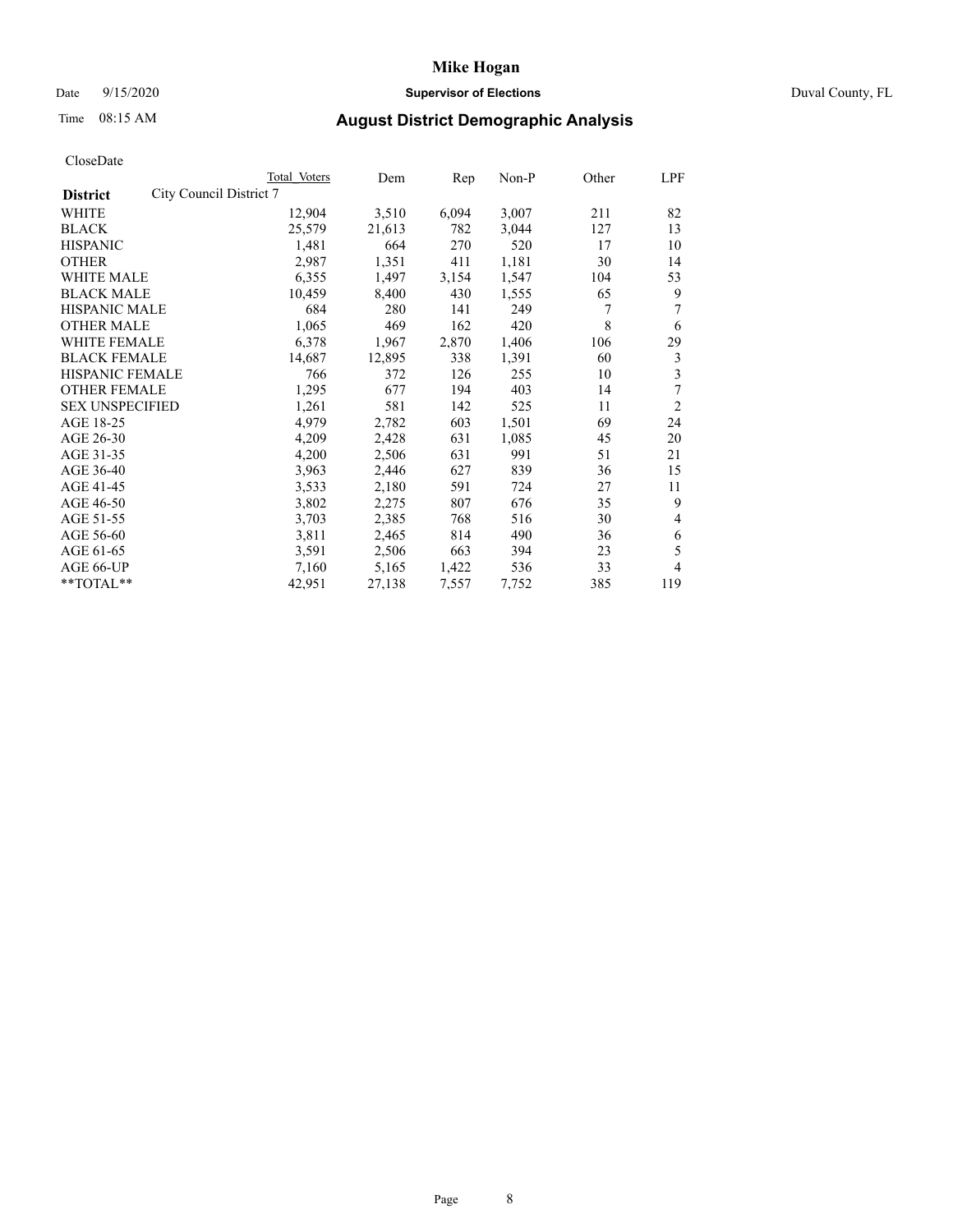## Date 9/15/2020 **Supervisor of Elections** Duval County, FL

# Time 08:15 AM **August District Demographic Analysis**

|                        |                         | Total Voters | Dem    | Rep   | Non-P | Other | LPF            |
|------------------------|-------------------------|--------------|--------|-------|-------|-------|----------------|
| <b>District</b>        | City Council District 8 |              |        |       |       |       |                |
| WHITE                  |                         | 11,085       | 2,344  | 6,558 | 2,044 | 92    | 47             |
| <b>BLACK</b>           |                         | 28,847       | 24,851 | 715   | 3,153 | 113   | 15             |
| <b>HISPANIC</b>        |                         | 793          | 328    | 175   | 280   | 8     | 2              |
| <b>OTHER</b>           |                         | 2,436        | 1,064  | 311   | 1,041 | 16    | 4              |
| <b>WHITE MALE</b>      |                         | 5,167        | 932    | 3,201 | 960   | 45    | 29             |
| <b>BLACK MALE</b>      |                         | 11,463       | 9,419  | 378   | 1,591 | 66    | 9              |
| <b>HISPANIC MALE</b>   |                         | 367          | 137    | 101   | 126   | 2     | 1              |
| <b>OTHER MALE</b>      |                         | 812          | 344    | 134   | 327   | 5     | 2              |
| WHITE FEMALE           |                         | 5,774        | 1,385  | 3,285 | 1,039 | 47    | 18             |
| <b>BLACK FEMALE</b>    |                         | 16,918       | 15,071 | 328   | 1,466 | 47    | 6              |
| HISPANIC FEMALE        |                         | 407          | 185    | 69    | 146   | 6     | 1              |
| <b>OTHER FEMALE</b>    |                         | 971          | 514    | 136   | 312   | 7     | $\overline{c}$ |
| <b>SEX UNSPECIFIED</b> |                         | 1,282        | 600    | 127   | 551   | 4     | $\theta$       |
| AGE 18-25              |                         | 5,336        | 3,137  | 603   | 1,539 | 45    | 12             |
| AGE 26-30              |                         | 3,842        | 2,351  | 517   | 934   | 26    | 14             |
| AGE 31-35              |                         | 3,802        | 2,412  | 557   | 797   | 24    | 12             |
| AGE 36-40              |                         | 3,655        | 2,400  | 550   | 679   | 19    | 7              |
| AGE 41-45              |                         | 3,253        | 2,214  | 488   | 516   | 29    | 6              |
| AGE 46-50              |                         | 3,502        | 2,400  | 608   | 470   | 20    | 4              |
| AGE 51-55              |                         | 3,624        | 2,420  | 761   | 414   | 23    | 6              |
| AGE 56-60              |                         | 4,028        | 2,701  | 896   | 410   | 19    | $\overline{c}$ |
| AGE 61-65              |                         | 3,870        | 2,677  | 865   | 319   | 7     | $\overline{c}$ |
| AGE 66-UP              |                         | 8,248        | 5,874  | 1,914 | 440   | 17    | 3              |
| **TOTAL**              |                         | 43,161       | 28,587 | 7,759 | 6,518 | 229   | 68             |
|                        |                         |              |        |       |       |       |                |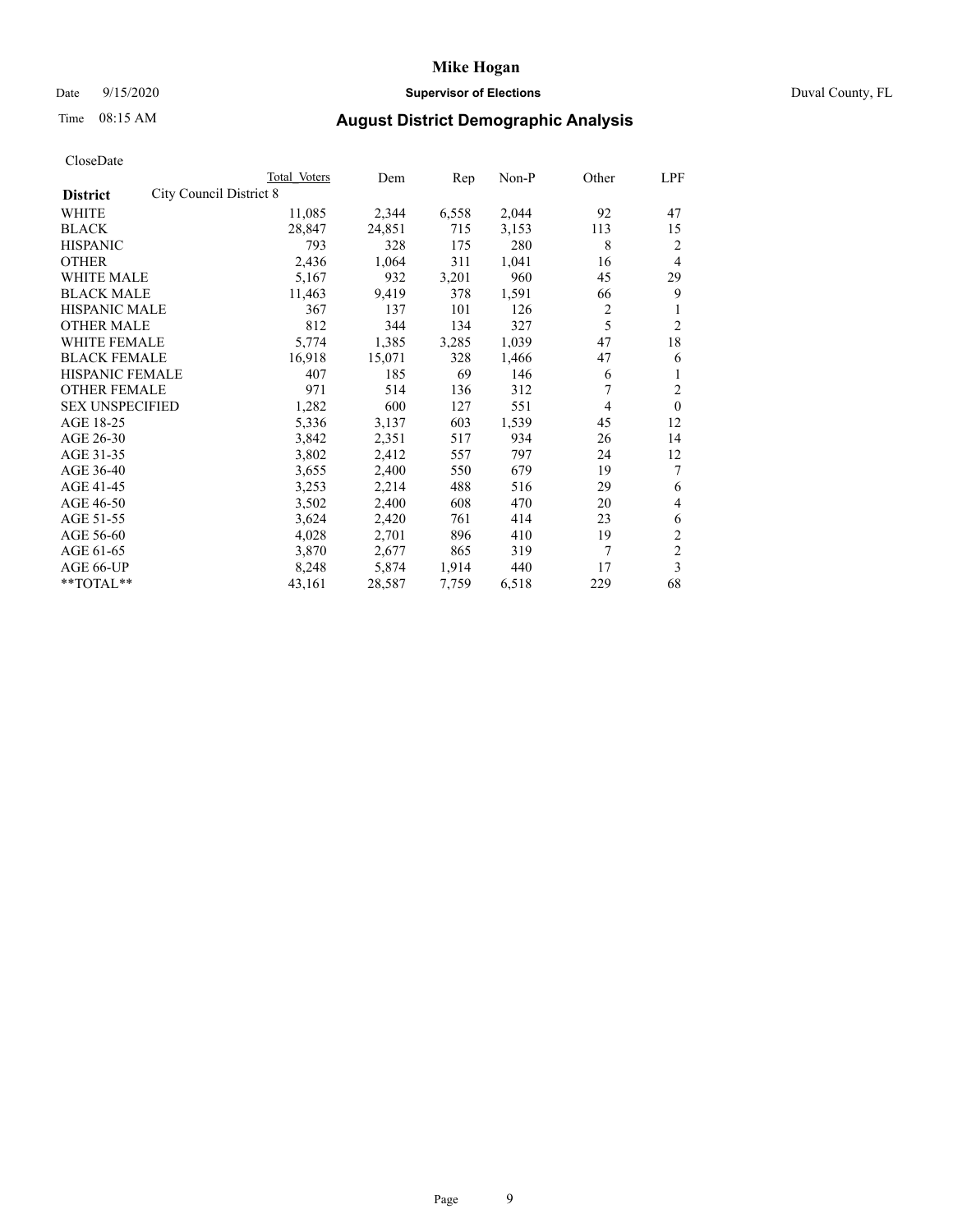## Date 9/15/2020 **Supervisor of Elections** Duval County, FL

# Time 08:15 AM **August District Demographic Analysis**

|                                            | Total Voters | Dem    | Rep   | Non-P | Other | LPF            |
|--------------------------------------------|--------------|--------|-------|-------|-------|----------------|
| City Council District 9<br><b>District</b> |              |        |       |       |       |                |
| WHITE                                      | 11,804       | 3,526  | 5,253 | 2,761 | 182   | 82             |
| <b>BLACK</b>                               | 22,296       | 18,390 | 703   | 3,061 | 124   | 18             |
| <b>HISPANIC</b>                            | 1,739        | 725    | 277   | 710   | 22    | 5              |
| <b>OTHER</b>                               | 3,104        | 1,222  | 546   | 1,294 | 34    | 8              |
| <b>WHITE MALE</b>                          | 5,434        | 1,390  | 2,601 | 1,296 | 94    | 53             |
| <b>BLACK MALE</b>                          | 8,608        | 6,743  | 324   | 1,465 | 66    | 10             |
| <b>HISPANIC MALE</b>                       | 742          | 285    | 143   | 300   | 11    | 3              |
| <b>OTHER MALE</b>                          | 1,078        | 398    | 220   | 447   | 10    | 3              |
| <b>WHITE FEMALE</b>                        | 6,218        | 2,086  | 2,605 | 1,413 | 86    | 28             |
| <b>BLACK FEMALE</b>                        | 13,272       | 11,339 | 362   | 1,507 | 56    | 8              |
| <b>HISPANIC FEMALE</b>                     | 943          | 417    | 129   | 387   | 8     | $\mathfrak{2}$ |
| <b>OTHER FEMALE</b>                        | 1,421        | 637    | 272   | 488   | 21    | 3              |
| <b>SEX UNSPECIFIED</b>                     | 1,227        | 568    | 123   | 523   | 10    | 3              |
| AGE 18-25                                  | 4,868        | 2,642  | 515   | 1,617 | 79    | 15             |
| AGE 26-30                                  | 4,380        | 2,576  | 542   | 1,184 | 52    | 26             |
| AGE 31-35                                  | 4,118        | 2,524  | 447   | 1,060 | 65    | 22             |
| AGE 36-40                                  | 3,543        | 2,147  | 487   | 857   | 39    | 13             |
| AGE 41-45                                  | 2,997        | 1,857  | 461   | 635   | 33    | 11             |
| AGE 46-50                                  | 2,988        | 1,863  | 519   | 575   | 23    | 8              |
| AGE 51-55                                  | 3,027        | 1,873  | 611   | 519   | 20    | 4              |
| AGE 56-60                                  | 3,384        | 2,151  | 774   | 433   | 20    | 6              |
| AGE 61-65                                  | 3,069        | 1,964  | 716   | 374   | 11    | 4              |
| AGE 66-UP                                  | 6,569        | 4,266  | 1,707 | 572   | 20    | 4              |
| **TOTAL**                                  | 38,943       | 23,863 | 6,779 | 7,826 | 362   | 113            |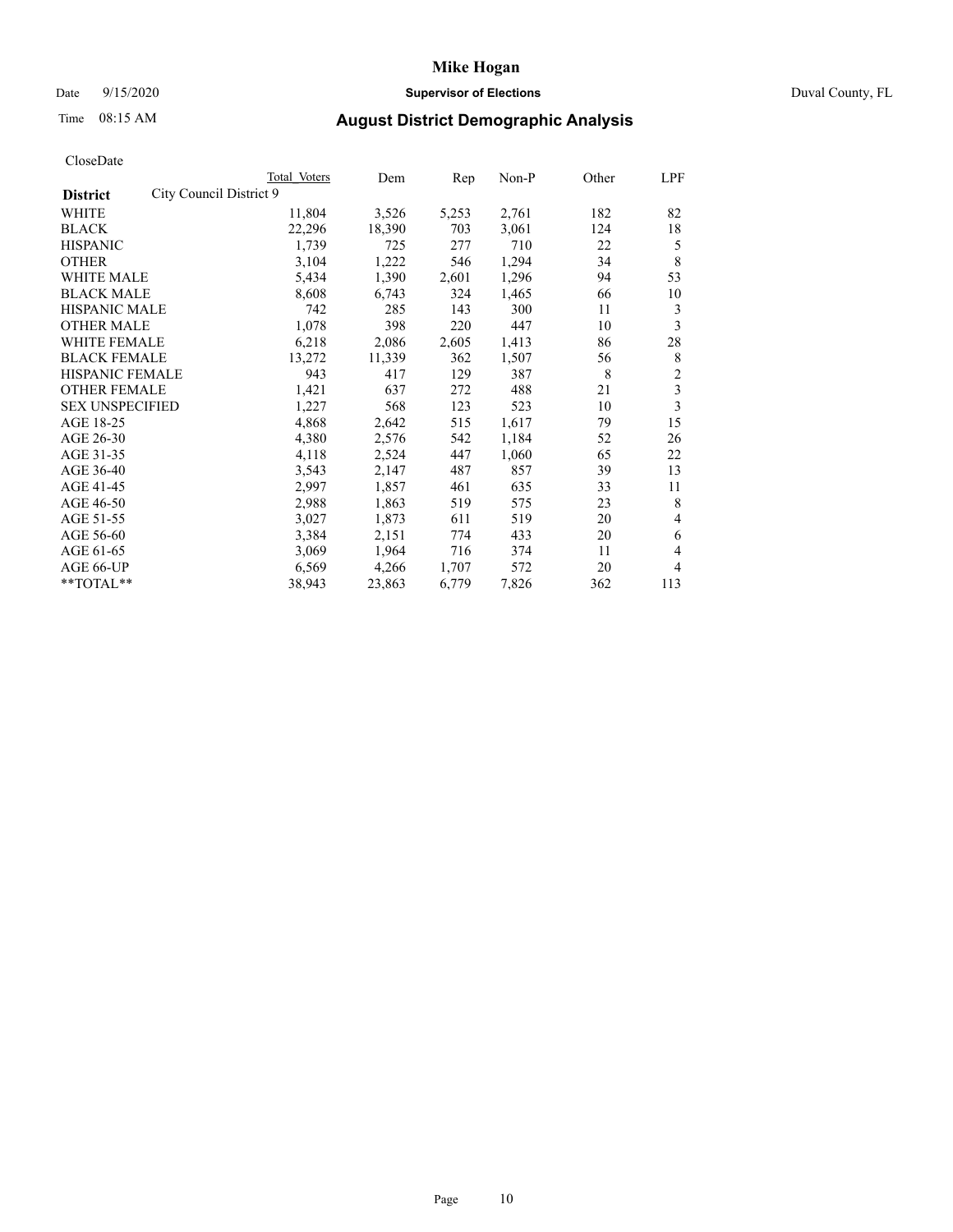## Date 9/15/2020 **Supervisor of Elections** Duval County, FL

# Time 08:15 AM **August District Demographic Analysis**

|                                             | Total Voters | Dem    | Rep   | Non-P | Other | LPF            |
|---------------------------------------------|--------------|--------|-------|-------|-------|----------------|
| City Council District 10<br><b>District</b> |              |        |       |       |       |                |
| WHITE                                       | 12,061       | 2,900  | 6,335 | 2,606 | 156   | 64             |
| <b>BLACK</b>                                | 26,058       | 22,086 | 724   | 3,094 | 142   | 12             |
| <b>HISPANIC</b>                             | 1,958        | 848    | 365   | 715   | 24    | 6              |
| <b>OTHER</b>                                | 3,302        | 1,245  | 729   | 1,296 | 25    | 7              |
| <b>WHITE MALE</b>                           | 5,544        | 1,140  | 3,055 | 1,232 | 71    | 46             |
| <b>BLACK MALE</b>                           | 10,241       | 8,228  | 391   | 1,541 | 74    | 7              |
| <b>HISPANIC MALE</b>                        | 884          | 327    | 192   | 348   | 12    | 5              |
| <b>OTHER MALE</b>                           | 1,237        | 437    | 310   | 478   | 9     | 3              |
| WHITE FEMALE                                | 6,370        | 1,724  | 3,217 | 1,328 | 83    | 18             |
| <b>BLACK FEMALE</b>                         | 15,396       | 13,528 | 325   | 1,472 | 66    | 5              |
| <b>HISPANIC FEMALE</b>                      | 1,026        | 499    | 166   | 348   | 12    | 1              |
| <b>OTHER FEMALE</b>                         | 1,462        | 610    | 347   | 489   | 13    | 3              |
| <b>SEX UNSPECIFIED</b>                      | 1,219        | 586    | 150   | 475   | 7     | 1              |
| AGE 18-25                                   | 5,081        | 2,797  | 582   | 1,613 | 73    | 16             |
| AGE 26-30                                   | 4,154        | 2,382  | 583   | 1,119 | 50    | 20             |
| AGE 31-35                                   | 3,911        | 2,352  | 562   | 931   | 50    | 16             |
| AGE 36-40                                   | 3,557        | 2,222  | 507   | 797   | 23    | 8              |
| AGE 41-45                                   | 3,300        | 2,065  | 555   | 643   | 32    | 5              |
| AGE 46-50                                   | 3,506        | 2,219  | 676   | 575   | 29    | 7              |
| AGE 51-55                                   | 3,414        | 2,167  | 706   | 512   | 22    | 7              |
| AGE 56-60                                   | 3,928        | 2,467  | 908   | 529   | 22    | $\overline{c}$ |
| AGE 61-65                                   | 3,624        | 2,285  | 912   | 406   | 20    | 1              |
| AGE 66-UP                                   | 8,904        | 6,123  | 2,162 | 586   | 26    | 7              |
| **TOTAL**                                   | 43,379       | 27,079 | 8,153 | 7,711 | 347   | 89             |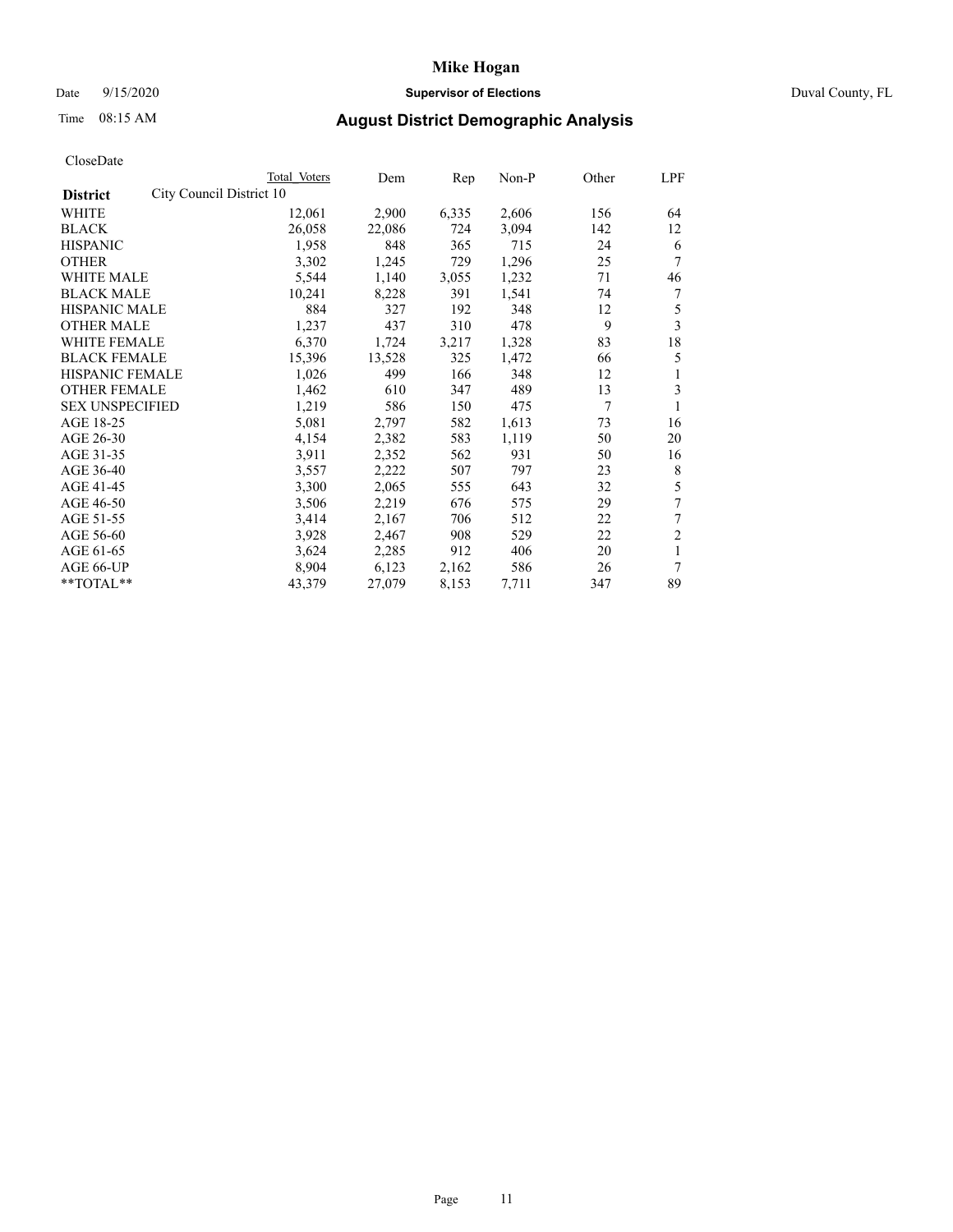## Date 9/15/2020 **Supervisor of Elections** Duval County, FL

# Time 08:15 AM **August District Demographic Analysis**

| Total Voters | Dem                      | Rep    | Non-P  | Other | LPF |
|--------------|--------------------------|--------|--------|-------|-----|
|              |                          |        |        |       |     |
| 35,891       | 8,655                    | 18,527 | 7,945  | 580   | 184 |
| 8,241        | 6,033                    | 358    | 1,711  | 126   | 13  |
| 4,126        | 1,592                    | 1,027  | 1,451  | 40    | 16  |
| 6,889        | 2,324                    | 1,666  | 2,793  | 85    | 21  |
| 16,324       | 3,289                    | 8,811  | 3,859  | 243   | 122 |
| 3,388        | 2,210                    | 192    | 919    | 64    | 3   |
| 1,825        | 641                      | 476    | 681    | 17    | 10  |
| 2,811        | 857                      | 727    | 1,181  | 32    | 14  |
| 19,170       | 5,273                    | 9,552  | 3,955  | 330   | 60  |
| 4,735        | 3,738                    | 160    | 766    | 61    | 10  |
| 2,222        | 912                      | 537    | 745    | 23    | 5   |
| 3,260        | 1,251                    | 792    | 1,165  | 46    | 6   |
| 1,412        | 433                      | 331    | 629    | 15    | 4   |
| 7,340        | 2,711                    | 2,203  | 2,193  | 185   | 48  |
| 6,907        | 2,537                    | 2,135  | 2,035  | 154   | 46  |
| 5,721        | 2,056                    | 1,753  | 1,775  | 92    | 45  |
| 4,797        | 1,681                    | 1,523  | 1,498  | 63    | 32  |
| 4,263        | 1,506                    | 1,469  | 1,212  | 56    | 20  |
| 4,506        | 1,398                    | 1,790  | 1,235  | 67    | 16  |
| 4,216        | 1,324                    | 1,859  | 984    | 43    | 6   |
| 4,247        | 1,284                    | 2,036  | 882    | 40    | 5   |
| 3,590        | 1,121                    | 1,778  | 645    | 41    | 5   |
| 9,560        | 2,986                    | 5,032  | 1,441  | 90    | 11  |
| 55,147       | 18,604                   | 21,578 | 13,900 | 831   | 234 |
|              | City Council District 11 |        |        |       |     |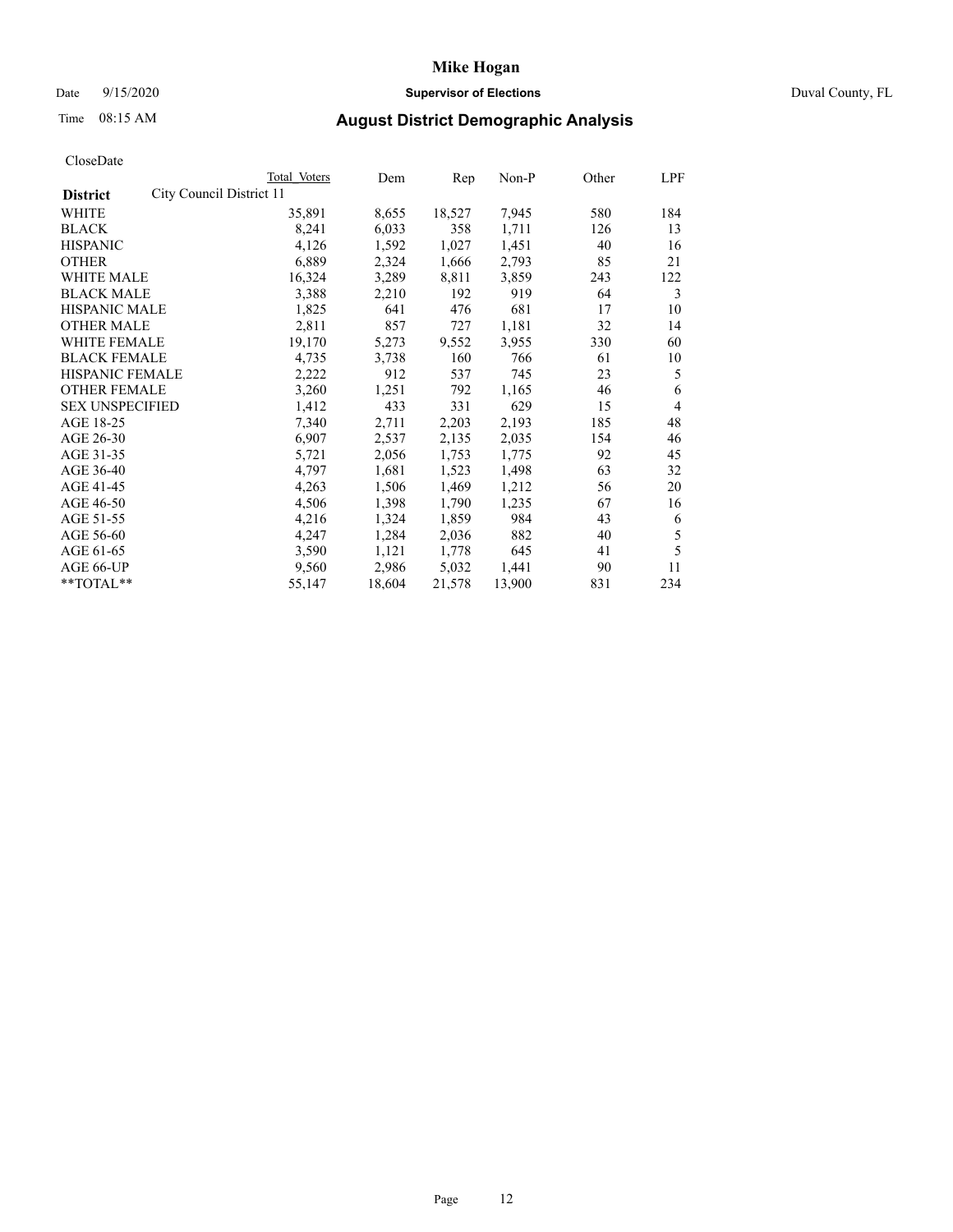## Date 9/15/2020 **Supervisor of Elections** Duval County, FL

# Time 08:15 AM **August District Demographic Analysis**

|                                             | Total Voters | Dem    | Rep    | Non-P | Other | LPF            |
|---------------------------------------------|--------------|--------|--------|-------|-------|----------------|
| City Council District 12<br><b>District</b> |              |        |        |       |       |                |
| WHITE                                       | 25,696       | 4,501  | 16,215 | 4,609 | 251   | 120            |
| <b>BLACK</b>                                | 13,547       | 10,753 | 546    | 2,129 | 109   | 10             |
| <b>HISPANIC</b>                             | 2,552        | 975    | 616    | 930   | 27    | $\overline{4}$ |
| <b>OTHER</b>                                | 3,560        | 1,065  | 1,130  | 1,314 | 44    | 7              |
| <b>WHITE MALE</b>                           | 12,049       | 1,769  | 7,875  | 2,217 | 120   | 68             |
| <b>BLACK MALE</b>                           | 5,625        | 4,189  | 312    | 1,061 | 58    | 5              |
| <b>HISPANIC MALE</b>                        | 1,199        | 425    | 333    | 428   | 11    | $\overline{c}$ |
| <b>OTHER MALE</b>                           | 1,296        | 358    | 464    | 450   | 20    | $\overline{4}$ |
| WHITE FEMALE                                | 13,323       | 2,679  | 8,146  | 2,317 | 130   | 51             |
| <b>BLACK FEMALE</b>                         | 7,687        | 6,400  | 223    | 1,008 | 51    | 5              |
| <b>HISPANIC FEMALE</b>                      | 1,296        | 523    | 273    | 482   | 16    | $\overline{c}$ |
| <b>OTHER FEMALE</b>                         | 1,674        | 564    | 536    | 554   | 18    | $\overline{2}$ |
| <b>SEX UNSPECIFIED</b>                      | 1,204        | 387    | 345    | 463   | 7     | $\overline{2}$ |
| AGE 18-25                                   | 5,216        | 1,909  | 1,597  | 1,598 | 96    | 16             |
| AGE 26-30                                   | 4,021        | 1,432  | 1,305  | 1,194 | 65    | 25             |
| AGE 31-35                                   | 4,101        | 1,536  | 1,372  | 1,128 | 44    | 21             |
| AGE 36-40                                   | 3,933        | 1,560  | 1,375  | 938   | 42    | 18             |
| AGE 41-45                                   | 3,735        | 1,538  | 1,312  | 834   | 33    | 18             |
| AGE 46-50                                   | 4,046        | 1,643  | 1,628  | 714   | 47    | 14             |
| AGE 51-55                                   | 4,255        | 1,735  | 1,788  | 698   | 24    | 10             |
| AGE 56-60                                   | 4,517        | 1,730  | 2,120  | 640   | 21    | 6              |
| AGE 61-65                                   | 3,819        | 1,449  | 1,867  | 477   | 18    | 8              |
| AGE 66-UP                                   | 7,712        | 2,762  | 4,143  | 761   | 41    | 5              |
| **TOTAL**                                   | 45,355       | 17,294 | 18,507 | 8,982 | 431   | 141            |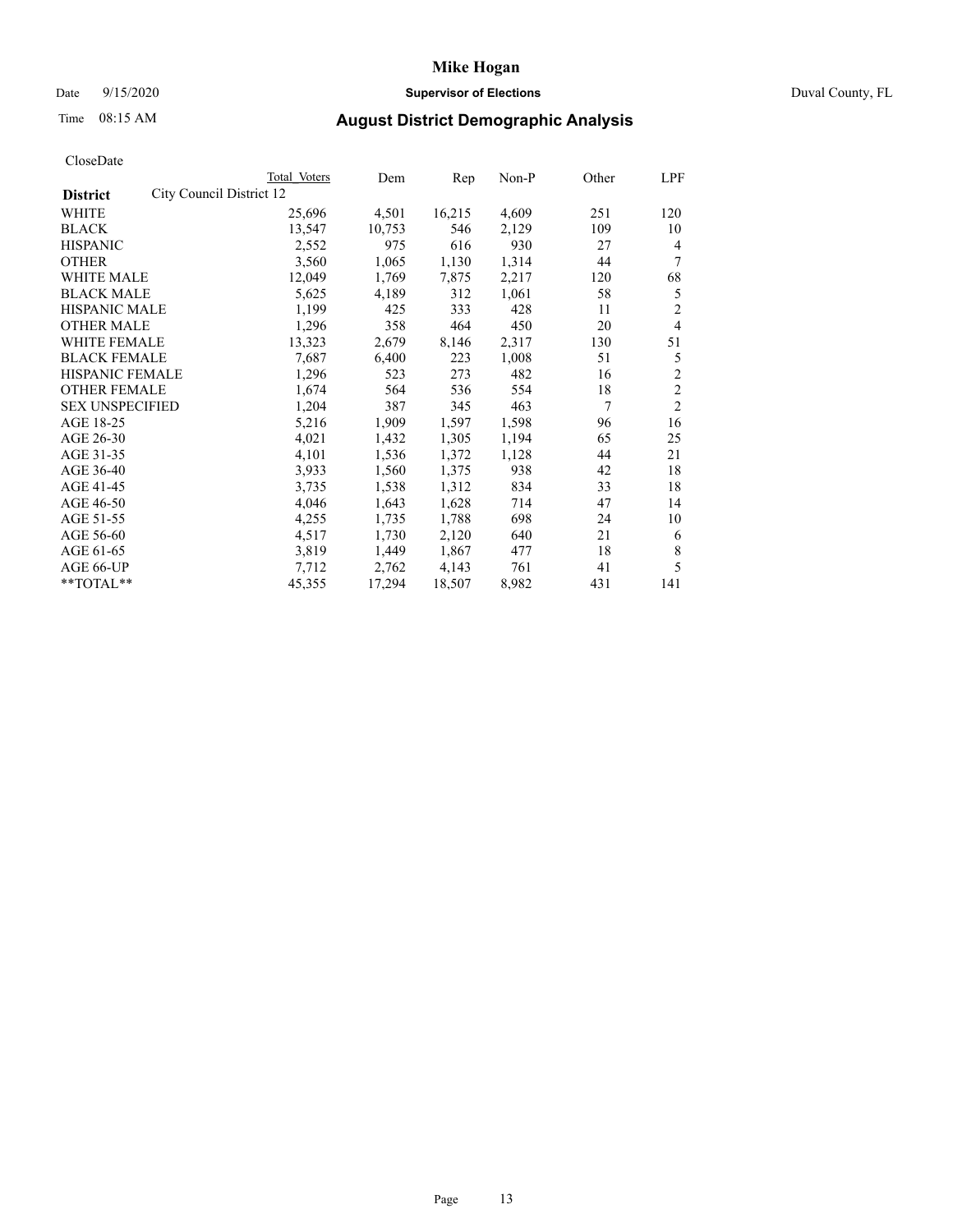## Date 9/15/2020 **Supervisor of Elections** Duval County, FL

# Time 08:15 AM **August District Demographic Analysis**

|                        |                          | Total Voters | Dem    | Rep    | Non-P  | Other | LPF |
|------------------------|--------------------------|--------------|--------|--------|--------|-------|-----|
| <b>District</b>        | City Council District 13 |              |        |        |        |       |     |
| WHITE                  |                          | 41,384       | 10,295 | 21,353 | 9,033  | 477   | 226 |
| <b>BLACK</b>           |                          | 2,557        | 1,854  | 157    | 503    | 35    | 8   |
| <b>HISPANIC</b>        |                          | 1,569        | 578    | 487    | 479    | 18    | 7   |
| <b>OTHER</b>           |                          | 2,909        | 808    | 977    | 1,063  | 42    | 19  |
| <b>WHITE MALE</b>      |                          | 19,853       | 3,974  | 10,781 | 4,727  | 220   | 151 |
| <b>BLACK MALE</b>      |                          | 1,130        | 728    | 92     | 285    | 20    | 5   |
| <b>HISPANIC MALE</b>   |                          | 707          | 207    | 252    | 236    | 9     | 3   |
| <b>OTHER MALE</b>      |                          | 1,051        | 267    | 384    | 372    | 20    | 8   |
| WHITE FEMALE           |                          | 21,128       | 6,223  | 10,379 | 4,198  | 254   | 74  |
| <b>BLACK FEMALE</b>    |                          | 1,380        | 1,091  | 63     | 209    | 15    | 2   |
| HISPANIC FEMALE        |                          | 830          | 358    | 224    | 235    | 9     | 4   |
| <b>OTHER FEMALE</b>    |                          | 1,301        | 410    | 465    | 405    | 14    | 7   |
| <b>SEX UNSPECIFIED</b> |                          | 1,037        | 277    | 334    | 409    | 11    | 6   |
| AGE 18-25              |                          | 4,593        | 1,300  | 1,723  | 1,425  | 111   | 34  |
| AGE 26-30              |                          | 4,564        | 1,235  | 1,818  | 1,394  | 78    | 39  |
| AGE 31-35              |                          | 4,571        | 1,277  | 1,748  | 1,420  | 78    | 48  |
| AGE 36-40              |                          | 4,319        | 1,159  | 1,753  | 1,313  | 52    | 42  |
| AGE 41-45              |                          | 3,563        | 933    | 1,540  | 1,026  | 41    | 23  |
| AGE 46-50              |                          | 3,830        | 976    | 1,862  | 927    | 41    | 24  |
| AGE 51-55              |                          | 3,802        | 899    | 2,112  | 743    | 32    | 16  |
| AGE 56-60              |                          | 4,505        | 1,128  | 2,532  | 784    | 47    | 14  |
| AGE 61-65              |                          | 4,242        | 1,264  | 2,281  | 655    | 32    | 10  |
| AGE 66-UP              |                          | 10,430       | 3,364  | 5,605  | 1,391  | 60    | 10  |
| **TOTAL**              |                          | 48,419       | 13,535 | 22,974 | 11,078 | 572   | 260 |
|                        |                          |              |        |        |        |       |     |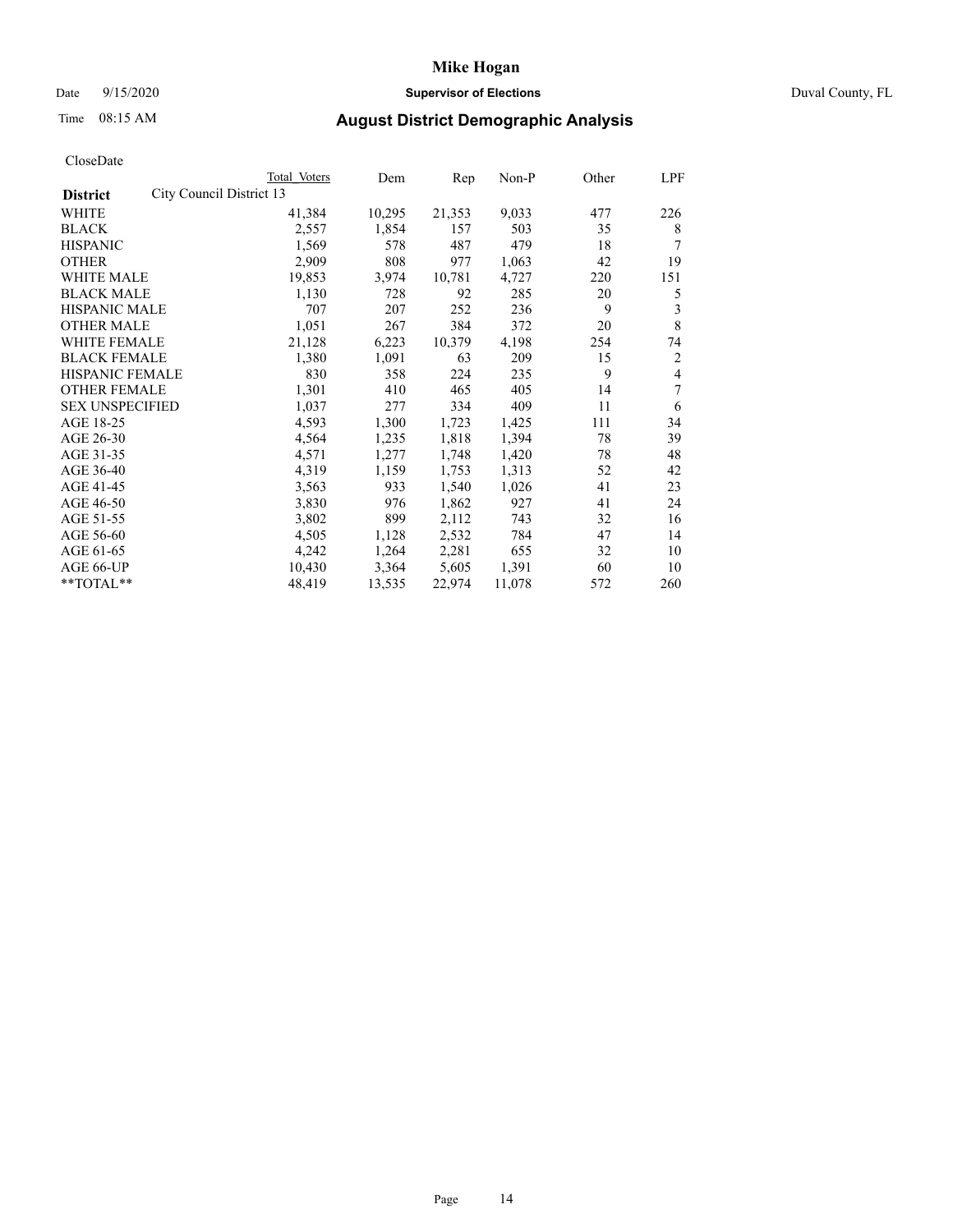## Date 9/15/2020 **Supervisor of Elections** Duval County, FL

# Time 08:15 AM **August District Demographic Analysis**

| Total Voters | Dem                                                                   | Rep    | Non-P |     | LPF            |
|--------------|-----------------------------------------------------------------------|--------|-------|-----|----------------|
|              |                                                                       |        |       |     |                |
| 33,832       | 10,254                                                                | 16,607 | 6,333 | 440 | 198            |
| 7,423        | 5,702                                                                 | 344    | 1,302 | 68  | 7              |
| 2,683        | 1,152                                                                 | 632    | 850   | 38  | 11             |
| 3,682        | 1,186                                                                 | 1,029  | 1,385 | 67  | 15             |
| 15,751       | 4,111                                                                 | 8,091  | 3,213 | 204 | 132            |
| 3,033        | 2,145                                                                 | 182    | 662   | 39  | 5              |
| 1,235        | 488                                                                   | 328    | 396   | 17  | 6              |
| 1,444        | 428                                                                   | 447    | 534   | 26  | 9              |
| 17,735       | 6,054                                                                 | 8,347  | 3,042 | 230 | 62             |
| 4,262        | 3,467                                                                 | 154    | 610   | 29  | $\overline{2}$ |
| 1,396        | 641                                                                   | 291    | 439   | 21  | 4              |
| 1,657        | 595                                                                   | 483    | 543   | 33  | 3              |
| 1,107        | 365                                                                   | 289    | 431   | 14  | 8              |
| 4,416        | 1,691                                                                 | 1,199  | 1,380 | 120 | 26             |
| 4,998        | 2,023                                                                 | 1,471  | 1,385 | 89  | 30             |
| 5,274        | 2,124                                                                 | 1,587  | 1,424 | 87  | 52             |
| 4,426        | 1,836                                                                 | 1,271  | 1,202 | 71  | 46             |
| 3,644        | 1,372                                                                 | 1,249  | 929   | 64  | 30             |
| 3,559        | 1,319                                                                 | 1,478  | 712   | 37  | 13             |
| 3,701        | 1,344                                                                 | 1,601  | 710   | 35  | 11             |
| 4,064        | 1,487                                                                 | 1,931  | 607   | 29  | 10             |
| 3,984        | 1,519                                                                 | 1,932  | 501   | 27  | 5              |
| 9,554        | 3,579                                                                 | 4,893  | 1,020 | 54  | 8              |
| 47,620       | 18,294                                                                | 18,612 | 9,870 | 613 | 231            |
|              | City Council District 14<br>HISPANIC FEMALE<br><b>SEX UNSPECIFIED</b> |        |       |     | Other          |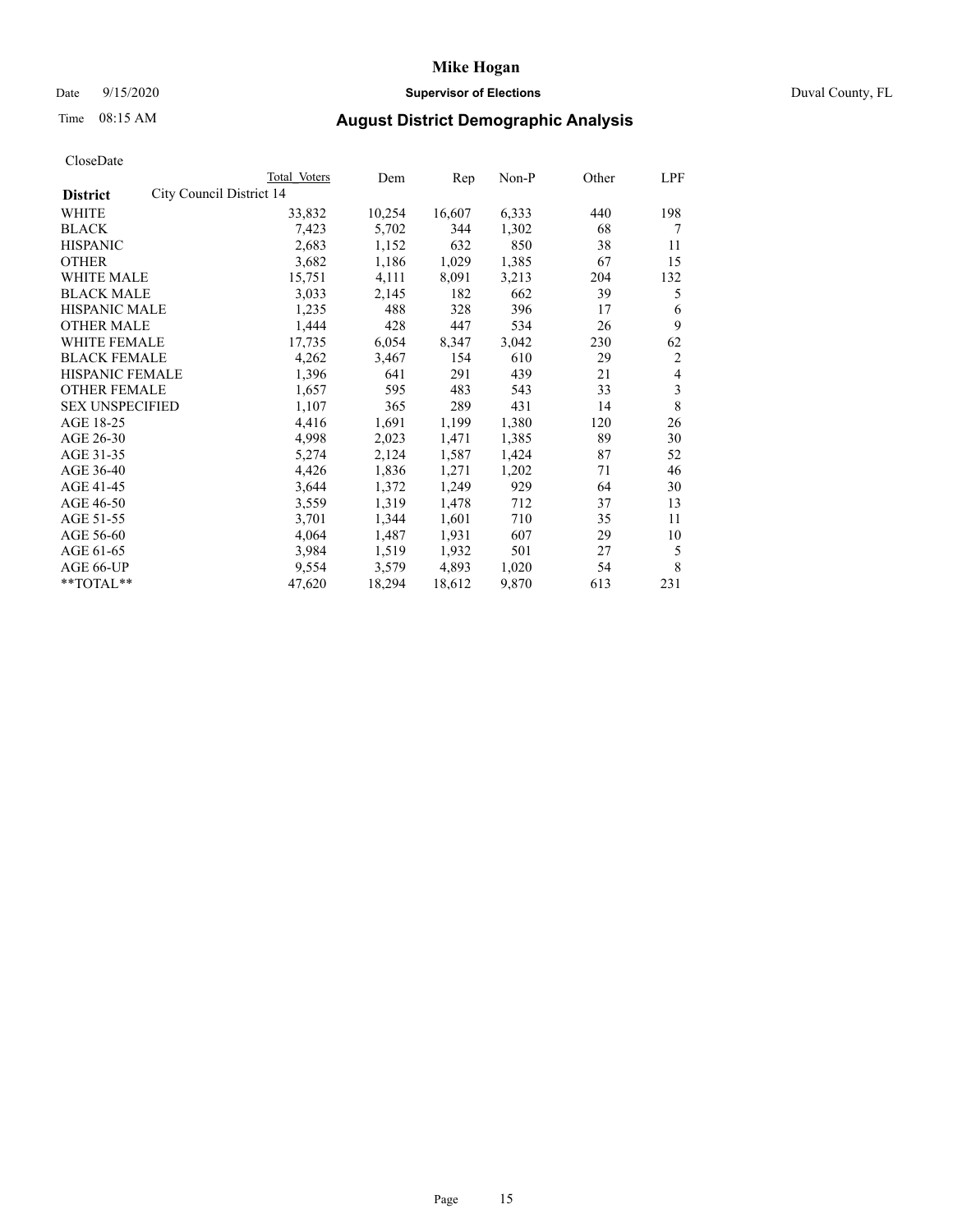## Date 9/15/2020 **Supervisor of Elections** Duval County, FL

# Time 08:15 AM **August District Demographic Analysis**

|                        |               | Total Voters | Dem            | Rep            | Non-P    | Other  | LPF          |
|------------------------|---------------|--------------|----------------|----------------|----------|--------|--------------|
| <b>District</b>        | Isle of Palms |              |                |                |          |        |              |
| WHITE                  |               | 958          | 118            | 679            | 154      | 6      |              |
| <b>BLACK</b>           |               | $\Omega$     | $\Omega$       | $\theta$       | $\theta$ | 0      | $\Omega$     |
| <b>HISPANIC</b>        |               | 15           | 4              | 5              | 6        | 0      | $\theta$     |
| <b>OTHER</b>           |               | 45           | 5              | 24             | 15       |        | $\Omega$     |
| <b>WHITE MALE</b>      |               | 489          | 44             | 363            | 82       | 0      | $\Omega$     |
| <b>BLACK MALE</b>      |               | $\theta$     | $\overline{0}$ | $\theta$       | $\Omega$ | 0      | $\mathbf{0}$ |
| <b>HISPANIC MALE</b>   |               | 5            | 0              | 3              | 2        | 0      | $\Omega$     |
| <b>OTHER MALE</b>      |               | 13           |                | 6              | 6        | 0      | 0            |
| <b>WHITE FEMALE</b>    |               | 465          | 74             | 312            | 72       | 6      |              |
| <b>BLACK FEMALE</b>    |               | $\theta$     | $\Omega$       | $\theta$       | $\Omega$ | $_{0}$ | $\Omega$     |
| <b>HISPANIC FEMALE</b> |               | 9            | 4              | $\overline{2}$ | 3        |        | $\theta$     |
| <b>OTHER FEMALE</b>    |               | 22           | 4              | 12             | 5        |        | $\Omega$     |
| <b>SEX UNSPECIFIED</b> |               | 15           | $\theta$       | 10             | 5        | 0      | $\Omega$     |
| AGE 18-25              |               | 93           | 10             | 59             | 24       | 0      | $\Omega$     |
| AGE 26-30              |               | 52           | 3              | 36             | 13       | 0      | $\theta$     |
| AGE 31-35              |               | 56           |                | 34             | 14       |        | 0            |
| AGE 36-40              |               | 88           | 8              | 54             | 22       | 3      |              |
| AGE 41-45              |               | 119          | 11             | 81             | 26       |        | $\Omega$     |
| AGE 46-50              |               | 110          | 12             | 78             | 19       |        | $\Omega$     |
| AGE 51-55              |               | 97           | 11             | 67             | 19       | 0      | $\Omega$     |
| AGE 56-60              |               | 118          | 14             | 87             | 17       | 0      | $\theta$     |
| AGE 61-65              |               | 71           | 8              | 55             | 8        | 0      | $\theta$     |
| AGE 66-UP              |               | 214          | 43             | 157            | 13       |        | 0            |
| **TOTAL**              |               | 1,018        | 127            | 708            | 175      |        |              |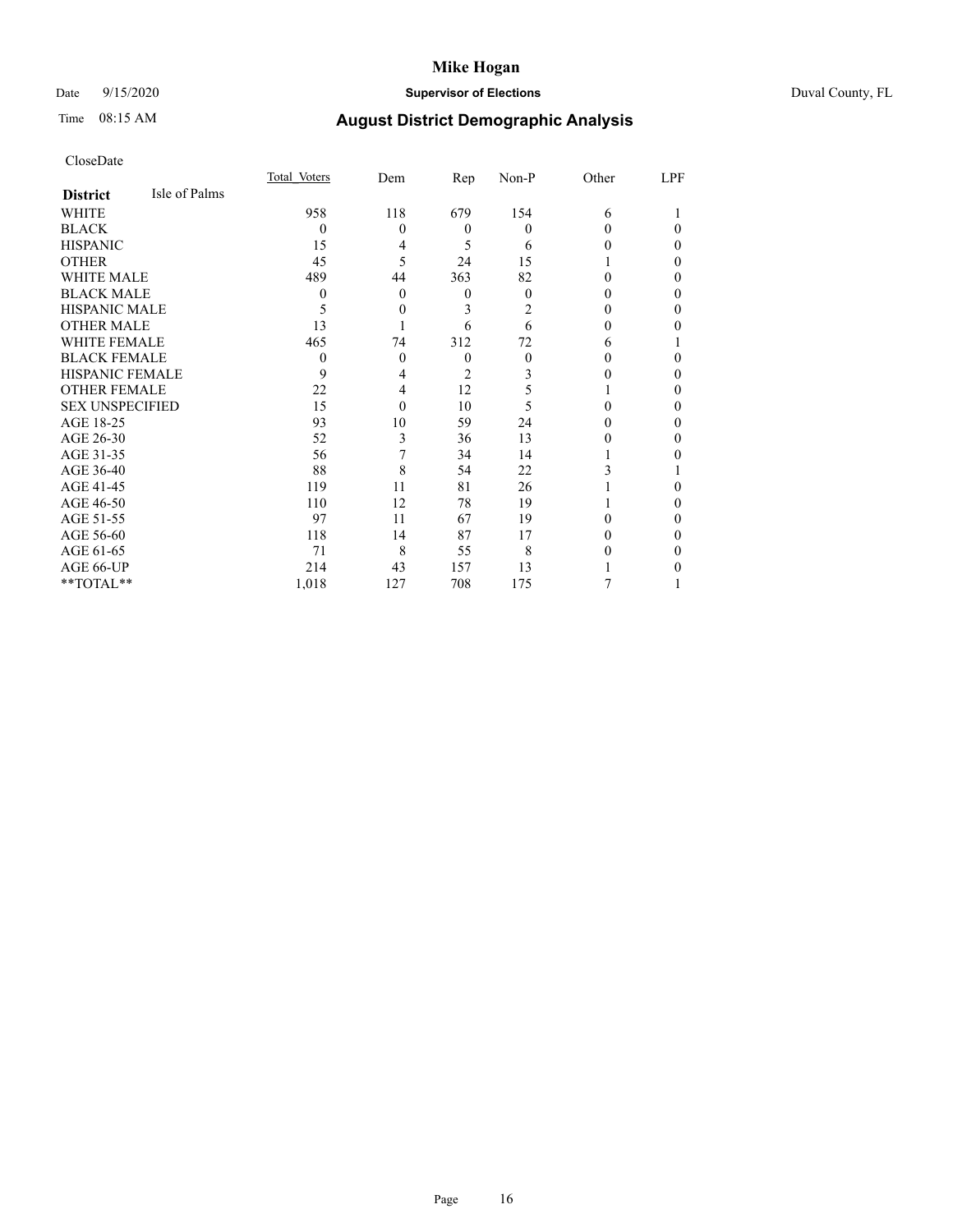## Date 9/15/2020 **Supervisor of Elections** Duval County, FL

# Time 08:15 AM **August District Demographic Analysis**

|                        |                        | Total Voters | Dem   | Rep   | $Non-P$ | Other          | LPF      |
|------------------------|------------------------|--------------|-------|-------|---------|----------------|----------|
| <b>District</b>        | <b>Bartram Springs</b> |              |       |       |         |                |          |
| WHITE                  |                        | 2,072        | 411   | 1,145 | 475     | 25             | 16       |
| <b>BLACK</b>           |                        | 513          | 382   | 33    | 95      | 3              | 0        |
| <b>HISPANIC</b>        |                        | 253          | 99    | 66    | 87      | $\theta$       |          |
| <b>OTHER</b>           |                        | 461          | 159   | 124   | 170     | 7              |          |
| <b>WHITE MALE</b>      |                        | 972          | 143   | 573   | 233     | 11             | 12       |
| <b>BLACK MALE</b>      |                        | 227          | 151   | 23    | 50      | 3              | 0        |
| <b>HISPANIC MALE</b>   |                        | 120          | 39    | 31    | 49      | $\theta$       |          |
| <b>OTHER MALE</b>      |                        | 196          | 63    | 61    | 70      | 2              | 0        |
| WHITE FEMALE           |                        | 1,082        | 265   | 563   | 236     | 14             | 4        |
| <b>BLACK FEMALE</b>    |                        | 283          | 228   | 10    | 45      | $\theta$       | 0        |
| <b>HISPANIC FEMALE</b> |                        | 129          | 58    | 34    | 37      | $\Omega$       | 0        |
| <b>OTHER FEMALE</b>    |                        | 214          | 79    | 56    | 73      | 5              | 1        |
| <b>SEX UNSPECIFIED</b> |                        | 76           | 25    | 17    | 34      | $\mathbf{0}$   | 0        |
| AGE 18-25              |                        | 368          | 129   | 119   | 114     | 4              | 2        |
| AGE 26-30              |                        | 237          | 70    | 89    | 69      | 8              | 1        |
| AGE 31-35              |                        | 332          | 103   | 114   | 110     | 3              | 2        |
| AGE 36-40              |                        | 393          | 101   | 163   | 122     | 4              | 3        |
| AGE 41-45              |                        | 421          | 123   | 163   | 121     | 7              | 7        |
| AGE 46-50              |                        | 396          | 123   | 174   | 96      | $\overline{c}$ |          |
| AGE 51-55              |                        | 306          | 98    | 149   | 58      | $\mathbf{0}$   |          |
| AGE 56-60              |                        | 268          | 100   | 123   | 42      | $\overline{2}$ | 1        |
| AGE 61-65              |                        | 198          | 73    | 97    | 26      | $\overline{c}$ | 0        |
| AGE 66-UP              |                        | 380          | 131   | 177   | 69      | 3              | $\Omega$ |
| **TOTAL**              |                        | 3,299        | 1,051 | 1,368 | 827     | 35             | 18       |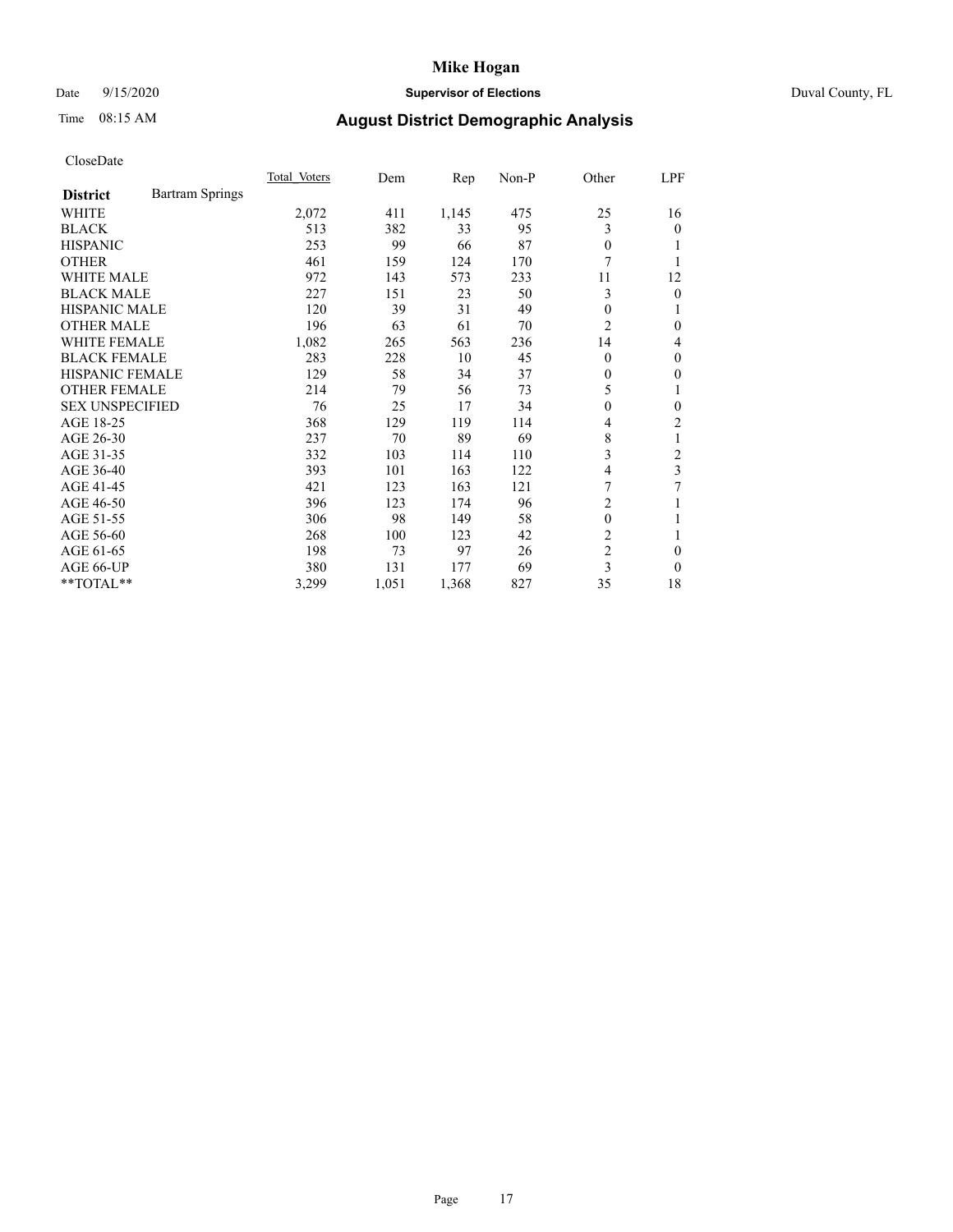## Date 9/15/2020 **Supervisor of Elections** Duval County, FL

# Time 08:15 AM **August District Demographic Analysis**

|                        |                 | Total Voters | Dem | Rep | Non-P | Other        | LPF      |
|------------------------|-----------------|--------------|-----|-----|-------|--------------|----------|
| <b>District</b>        | Wynnfield Lakes |              |     |     |       |              |          |
| WHITE                  |                 | 508          | 109 | 275 | 111   | 7            | 6        |
| <b>BLACK</b>           |                 | 140          | 103 | 6   | 30    |              | $\Omega$ |
| <b>HISPANIC</b>        |                 | 83           | 23  | 28  | 30    | 2            | $\Omega$ |
| <b>OTHER</b>           |                 | 254          | 71  | 70  | 112   |              | $\Omega$ |
| WHITE MALE             |                 | 225          | 40  | 117 | 61    | 2            | 5        |
| <b>BLACK MALE</b>      |                 | 67           | 47  | 5   | 14    |              | $\Omega$ |
| HISPANIC MALE          |                 | 40           | 6   | 16  | 16    | 2            | 0        |
| <b>OTHER MALE</b>      |                 | 112          | 31  | 30  | 51    | $\mathbf{0}$ | 0        |
| WHITE FEMALE           |                 | 277          | 69  | 153 | 49    | 5            |          |
| <b>BLACK FEMALE</b>    |                 | 71           | 54  | 1   | 16    | $\theta$     | $\Omega$ |
| <b>HISPANIC FEMALE</b> |                 | 40           | 16  | 10  | 14    | $\theta$     | $\Omega$ |
| <b>OTHER FEMALE</b>    |                 | 118          | 33  | 38  | 46    | 1            | $\Omega$ |
| <b>SEX UNSPECIFIED</b> |                 | 35           | 10  | 9   | 16    | $\theta$     | $\Omega$ |
| AGE 18-25              |                 | 135          | 42  | 40  | 49    | 4            | 0        |
| AGE 26-30              |                 | 96           | 27  | 38  | 29    | 1            |          |
| AGE 31-35              |                 | 119          | 35  | 42  | 38    |              | 3        |
| AGE 36-40              |                 | 131          | 29  | 48  | 50    | 3            |          |
| AGE 41-45              |                 | 118          | 33  | 55  | 30    | 0            | 0        |
| AGE 46-50              |                 | 105          | 36  | 44  | 24    | 1            | $\Omega$ |
| AGE 51-55              |                 | 68           | 31  | 25  | 11    | $\theta$     |          |
| AGE 56-60              |                 | 57           | 19  | 22  | 15    |              | 0        |
| AGE 61-65              |                 | 51           | 15  | 19  | 17    | $\theta$     | $\Omega$ |
| AGE 66-UP              |                 | 105          | 39  | 46  | 20    | $\theta$     | 0        |
| **TOTAL**              |                 | 985          | 306 | 379 | 283   | 11           | 6        |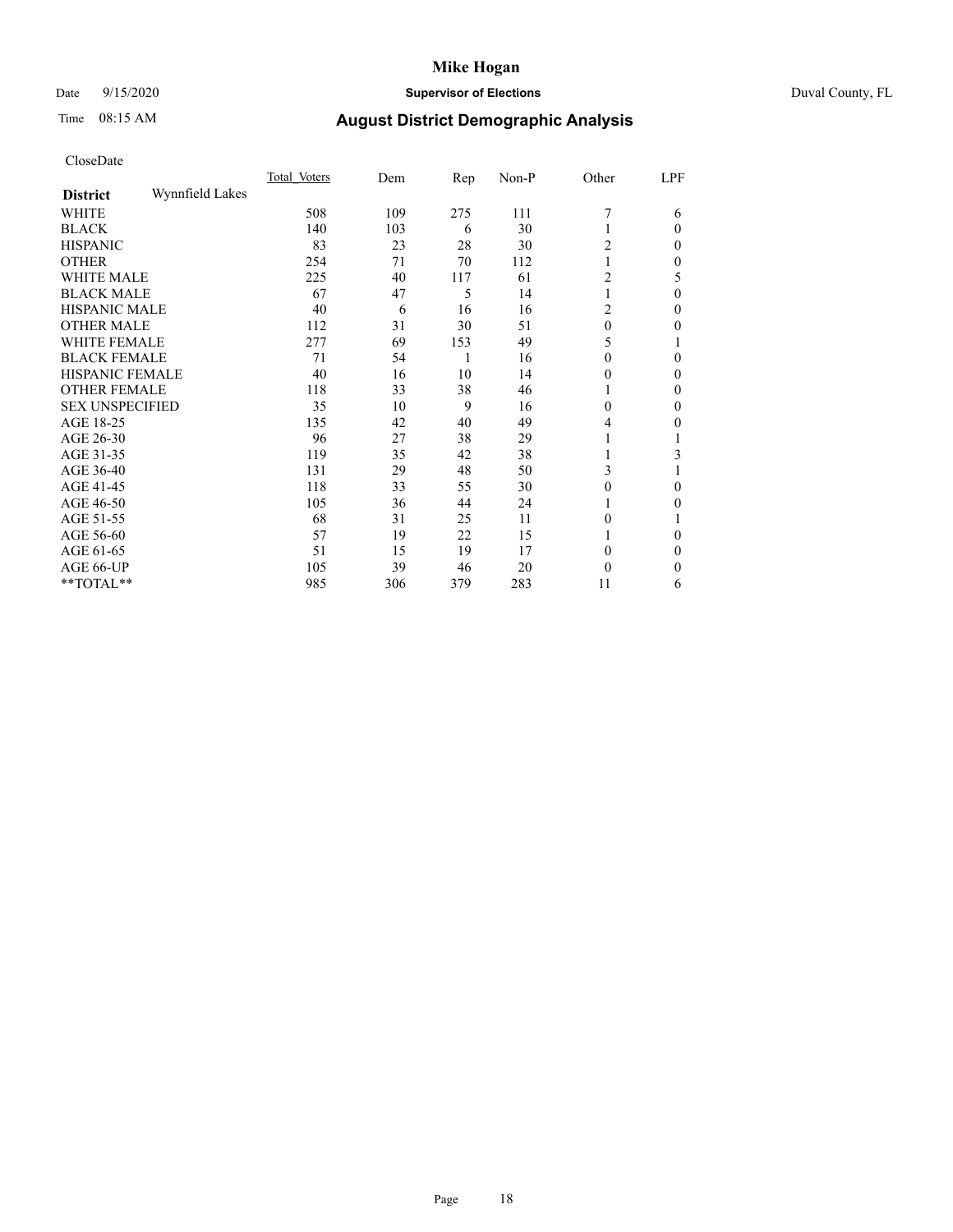## Date 9/15/2020 **Supervisor of Elections** Duval County, FL

# Time 08:15 AM **August District Demographic Analysis**

|                        |                  | Total Voters   | Dem | Rep      | Non-P          | Other    | LPF |
|------------------------|------------------|----------------|-----|----------|----------------|----------|-----|
| <b>District</b>        | Harbour Waterway |                |     |          |                |          |     |
| WHITE                  |                  | 261            | 49  | 180      | 32             | $\Omega$ | 0   |
| <b>BLACK</b>           |                  | 4              | 4   | $\theta$ | $\theta$       | 0        | 0   |
| <b>HISPANIC</b>        |                  | 9              |     | 6        | 2              | 0        | 0   |
| <b>OTHER</b>           |                  | 15             | 6   | 5        | 4              |          |     |
| WHITE MALE             |                  | 123            | 15  | 92       | 16             |          |     |
| <b>BLACK MALE</b>      |                  | $\mathfrak{D}$ | 2   | 0        | 0              |          |     |
| <b>HISPANIC MALE</b>   |                  |                | 0   |          |                |          |     |
| <b>OTHER MALE</b>      |                  |                | 4   | 2        |                |          | 0   |
| WHITE FEMALE           |                  | 136            | 32  | 88       | 16             |          |     |
| <b>BLACK FEMALE</b>    |                  | 2              | 2   | $\theta$ | 0              |          | 0   |
| <b>HISPANIC FEMALE</b> |                  | 8              |     | 5        |                |          |     |
| <b>OTHER FEMALE</b>    |                  |                |     | 3        | 3              |          |     |
| <b>SEX UNSPECIFIED</b> |                  | 3              |     | 0        |                |          |     |
| AGE 18-25              |                  | 23             |     | 13       | 6              |          |     |
| AGE 26-30              |                  | 14             |     | 5        | 2              |          | 0   |
| AGE 31-35              |                  | 11             |     | 6        | 4              |          |     |
| AGE 36-40              |                  | 18             | 4   | 10       | 4              |          | 0   |
| AGE 41-45              |                  | 13             | 5   | 6        | 2              |          |     |
| AGE 46-50              |                  | 27             |     | 15       | 5              | 0        | 0   |
| AGE 51-55              |                  | 30             | 9   | 19       | $\overline{2}$ |          |     |
| AGE 56-60              |                  | 39             | 5   | 30       | 4              |          |     |
| AGE 61-65              |                  | 37             | 7   | 27       | 3              |          |     |
| AGE 66-UP              |                  | 77             | 11  | 60       | 6              |          |     |
| **TOTAL**              |                  | 289            | 60  | 191      | 38             |          | 0   |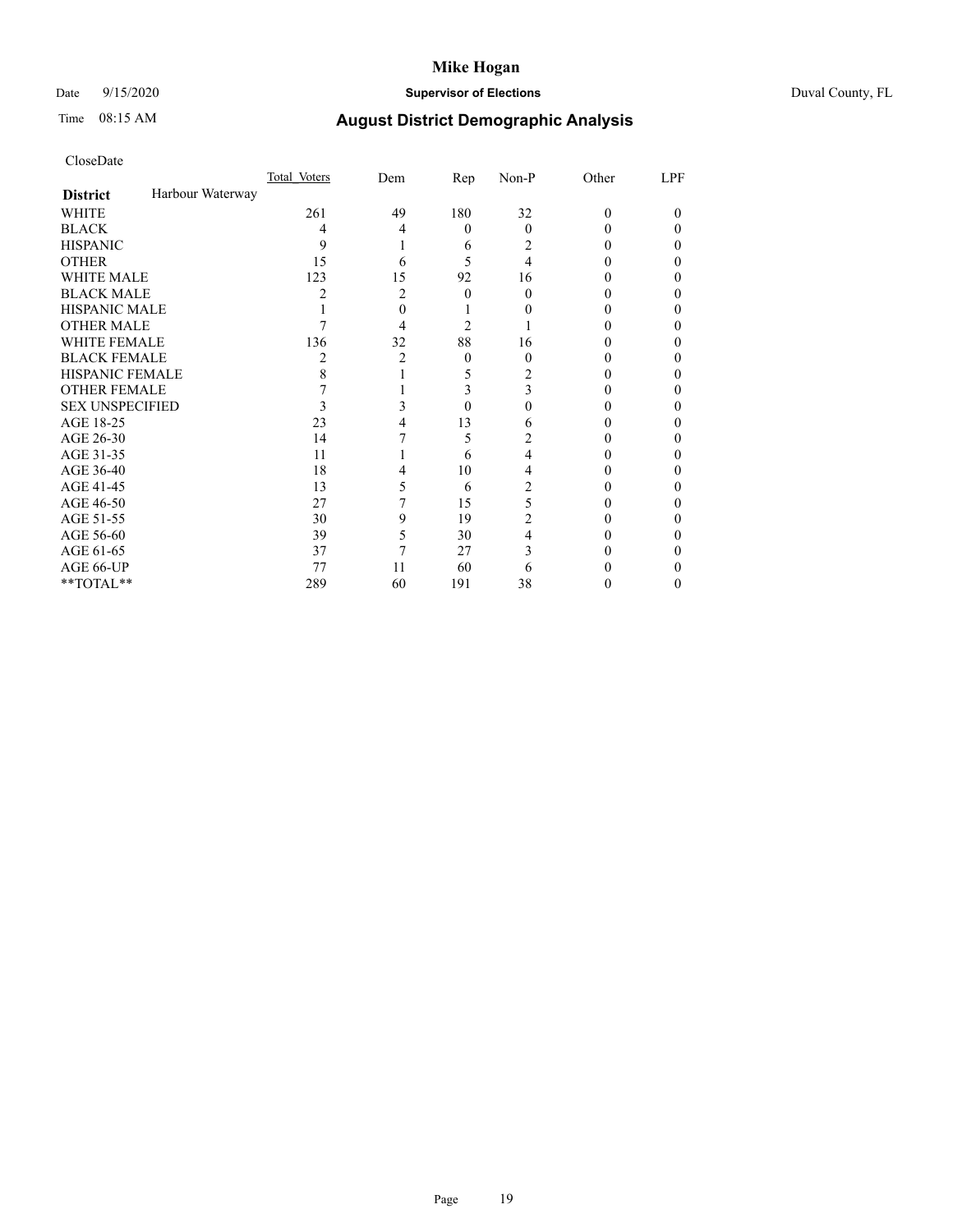## Date 9/15/2020 **Supervisor of Elections** Duval County, FL

# Time 08:15 AM **August District Demographic Analysis**

|                        |               | Total Voters | Dem | Rep            | Non-P | Other    | LPF |
|------------------------|---------------|--------------|-----|----------------|-------|----------|-----|
| <b>District</b>        | Principle One |              |     |                |       |          |     |
| WHITE                  |               | 271          | 53  | 123            | 86    | 7        | 2   |
| <b>BLACK</b>           |               | 83           | 54  | $\overline{4}$ | 25    | 0        | 0   |
| <b>HISPANIC</b>        |               | 49           | 19  | 15             | 15    | 0        | 0   |
| <b>OTHER</b>           |               | 59           | 19  | 9              | 31    | $\theta$ | 0   |
| <b>WHITE MALE</b>      |               | 136          | 20  | 58             | 53    | 4        |     |
| <b>BLACK MALE</b>      |               | 37           | 17  | 3              | 17    | 0        | 0   |
| <b>HISPANIC MALE</b>   |               | 18           | 6   | 5              | 7     | $_{0}$   | 0   |
| <b>OTHER MALE</b>      |               | 30           | 12  | 7              | 11    | 0        | 0   |
| <b>WHITE FEMALE</b>    |               | 132          | 33  | 65             | 30    | 3        |     |
| <b>BLACK FEMALE</b>    |               | 45           | 36  | 1              | 8     | 0        | 0   |
| <b>HISPANIC FEMALE</b> |               | 30           | 13  | 9              | 8     | $\theta$ | 0   |
| <b>OTHER FEMALE</b>    |               | 23           | 7   | $\overline{2}$ | 14    | $\theta$ | 0   |
| <b>SEX UNSPECIFIED</b> |               | 11           |     | 1              | 9     | 0        | 0   |
| AGE 18-25              |               | 55           | 21  | 12             | 20    | 2        | 0   |
| AGE 26-30              |               | 67           | 17  | 22             | 25    |          | 2   |
| AGE 31-35              |               | 77           | 30  | 18             | 28    |          | 0   |
| AGE 36-40              |               | 36           | 9   | 13             | 13    |          | 0   |
| AGE 41-45              |               | 36           | 12  | 13             | 11    | 0        | 0   |
| AGE 46-50              |               | 32           | 13  | 11             | 8     | 0        | 0   |
| AGE 51-55              |               | 30           | 11  | 5              | 14    | $\theta$ | 0   |
| AGE 56-60              |               | 32           | 10  | 9              | 12    |          | 0   |
| AGE 61-65              |               | 31           | 8   | 17             | 6     | 0        | 0   |
| AGE 66-UP              |               | 66           | 14  | 31             | 20    |          | 0   |
| **TOTAL**              |               | 462          | 145 | 151            | 157   | 7        | 2   |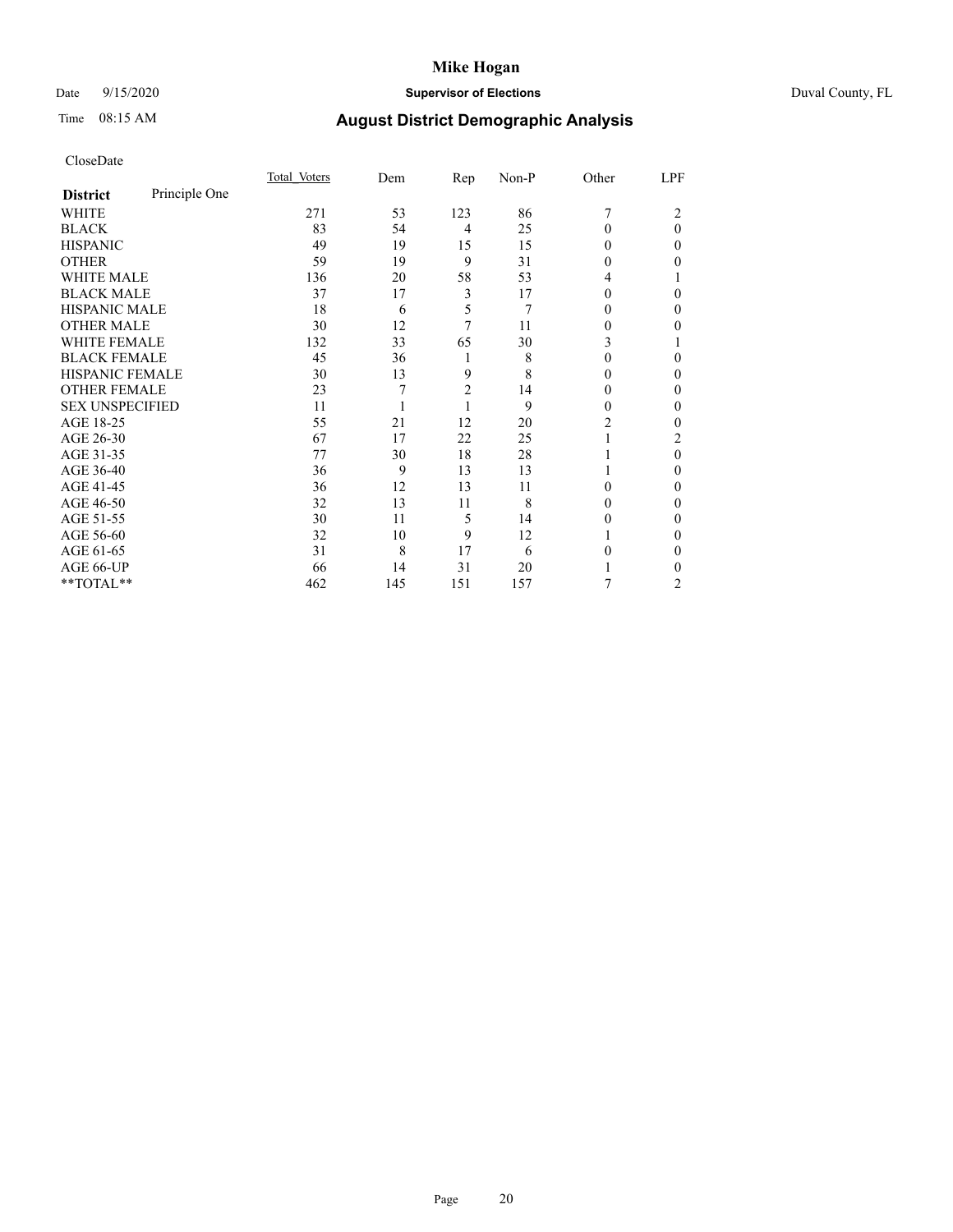## Date 9/15/2020 **Supervisor of Elections** Duval County, FL

# Time 08:15 AM **August District Demographic Analysis**

|                        |          | Total Voters | Dem            | Rep | Non-P | Other        | LPF            |
|------------------------|----------|--------------|----------------|-----|-------|--------------|----------------|
| <b>District</b>        | Tolomato |              |                |     |       |              |                |
| WHITE                  |          | 1,611        | 366            | 922 | 286   | 32           | 5              |
| <b>BLACK</b>           |          | 87           | 54             | 9   | 21    | 3            | $\theta$       |
| <b>HISPANIC</b>        |          | 88           | 31             | 35  | 22    | $\Omega$     | $\theta$       |
| <b>OTHER</b>           |          | 104          | 32             | 33  | 38    | $\theta$     | 1              |
| <b>WHITE MALE</b>      |          | 766          | 139            | 465 | 143   | 17           | $\overline{c}$ |
| <b>BLACK MALE</b>      |          | 47           | 27             | 5   | 13    | 2            | $\mathbf{0}$   |
| <b>HISPANIC MALE</b>   |          | 42           | 14             | 17  | 11    | $\Omega$     | $\mathbf{0}$   |
| <b>OTHER MALE</b>      |          | 39           | 14             | 9   | 15    | $\theta$     | 1              |
| <b>WHITE FEMALE</b>    |          | 837          | 226            | 452 | 141   | 15           | 3              |
| <b>BLACK FEMALE</b>    |          | 40           | 27             | 4   | 8     |              | $\theta$       |
| <b>HISPANIC FEMALE</b> |          | 45           | 17             | 18  | 10    | $\theta$     | $\theta$       |
| <b>OTHER FEMALE</b>    |          | 54           | 17             | 21  | 16    | 0            | $\mathbf{0}$   |
| <b>SEX UNSPECIFIED</b> |          | 20           | $\overline{2}$ | 8   | 10    | $\mathbf{0}$ | $\mathbf{0}$   |
| AGE 18-25              |          | 127          | 44             | 47  | 31    | 4            | 1              |
| AGE 26-30              |          | 81           | 17             | 38  | 25    | 0            | 1              |
| AGE 31-35              |          | 127          | 36             | 55  | 34    | 0            | $\overline{2}$ |
| AGE 36-40              |          | 127          | 33             | 59  | 34    |              | $\mathbf{0}$   |
| AGE 41-45              |          | 112          | 28             | 51  | 32    |              | $\theta$       |
| AGE 46-50              |          | 115          | 35             | 45  | 28    | 7            | $\mathbf{0}$   |
| AGE 51-55              |          | 174          | 34             | 89  | 45    | 5            | 1              |
| AGE 56-60              |          | 202          | 46             | 121 | 31    | 3            | 1              |
| AGE 61-65              |          | 210          | 55             | 123 | 32    | $\theta$     | $\theta$       |
| AGE 66-UP              |          | 615          | 155            | 371 | 75    | 14           | $\theta$       |
| **TOTAL**              |          | 1,890        | 483            | 999 | 367   | 35           | 6              |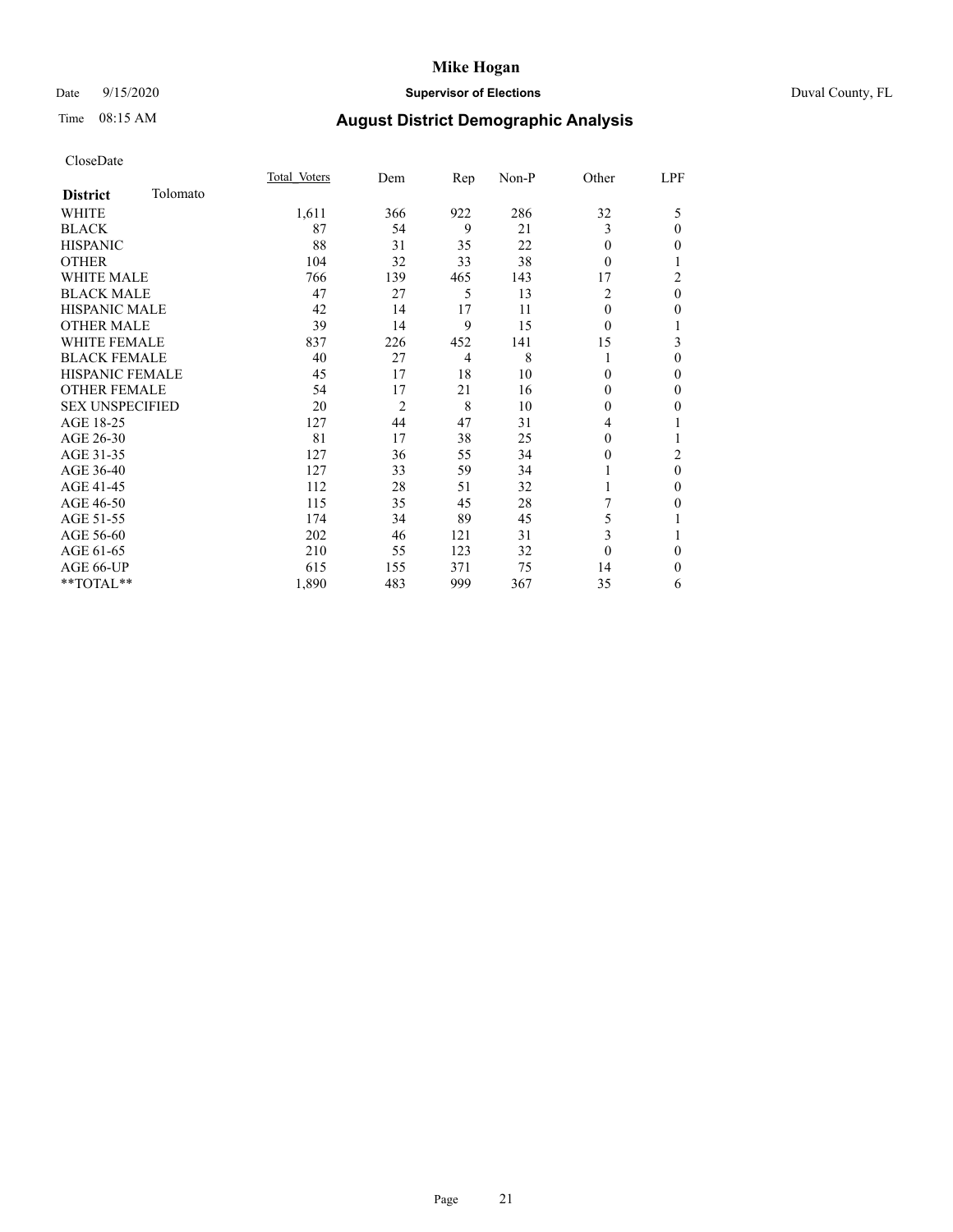## Date 9/15/2020 **Supervisor of Elections** Duval County, FL

# Time 08:15 AM **August District Demographic Analysis**

|                        |             | Total Voters | Dem | <u>Rep</u>     | Non-P | Other        | LPF            |
|------------------------|-------------|--------------|-----|----------------|-------|--------------|----------------|
| <b>District</b>        | Bainebridge |              |     |                |       |              |                |
| WHITE                  |             | 313          | 51  | 157            | 100   | 3            | 2              |
| <b>BLACK</b>           |             | 442          | 350 | 9              | 78    | 5            | $\theta$       |
| <b>HISPANIC</b>        |             | 48           | 19  | 12             | 17    | 0            | $\mathbf{0}$   |
| <b>OTHER</b>           |             | 59           | 27  | 10             | 20    | 0            | 2              |
| WHITE MALE             |             | 152          | 19  | 81             | 48    | 2            | $\overline{c}$ |
| <b>BLACK MALE</b>      |             | 185          | 143 | 5              | 34    | 3            | $\theta$       |
| <b>HISPANIC MALE</b>   |             | 18           | 9   | 5              | 4     | $\mathbf{0}$ | $\theta$       |
| <b>OTHER MALE</b>      |             | 18           | 9   | $\overline{c}$ | 6     | 0            | 1              |
| <b>WHITE FEMALE</b>    |             | 158          | 32  | 74             | 51    |              | 0              |
| <b>BLACK FEMALE</b>    |             | 252          | 204 | 4              | 42    | 2            | 0              |
| <b>HISPANIC FEMALE</b> |             | 29           | 10  | 7              | 12    | $\theta$     | 0              |
| <b>OTHER FEMALE</b>    |             | 25           | 11  | 6              | 7     | 0            | 1              |
| <b>SEX UNSPECIFIED</b> |             | 25           | 10  | 4              | 11    | 0            | 0              |
| AGE 18-25              |             | 87           | 48  | 10             | 29    | 0            | $\mathbf{0}$   |
| AGE 26-30              |             | 93           | 32  | 23             | 36    | 2            | $\mathbf{0}$   |
| AGE 31-35              |             | 122          | 51  | 32             | 37    | $\theta$     | 2              |
| AGE 36-40              |             | 126          | 64  | 25             | 34    | 2            |                |
| AGE 41-45              |             | 109          | 64  | 18             | 25    |              |                |
| AGE 46-50              |             | 81           | 48  | 20             | 13    | 0            | $\Omega$       |
| AGE 51-55              |             | 80           | 48  | 13             | 18    |              | $\Omega$       |
| AGE 56-60              |             | 56           | 32  | 13             | 11    | 0            | 0              |
| AGE 61-65              |             | 41           | 22  | 14             | 5     | 0            | $\theta$       |
| AGE 66-UP              |             | 67           | 38  | 20             | 7     | 2            | $\Omega$       |
| **TOTAL**              |             | 862          | 447 | 188            | 215   | 8            | 4              |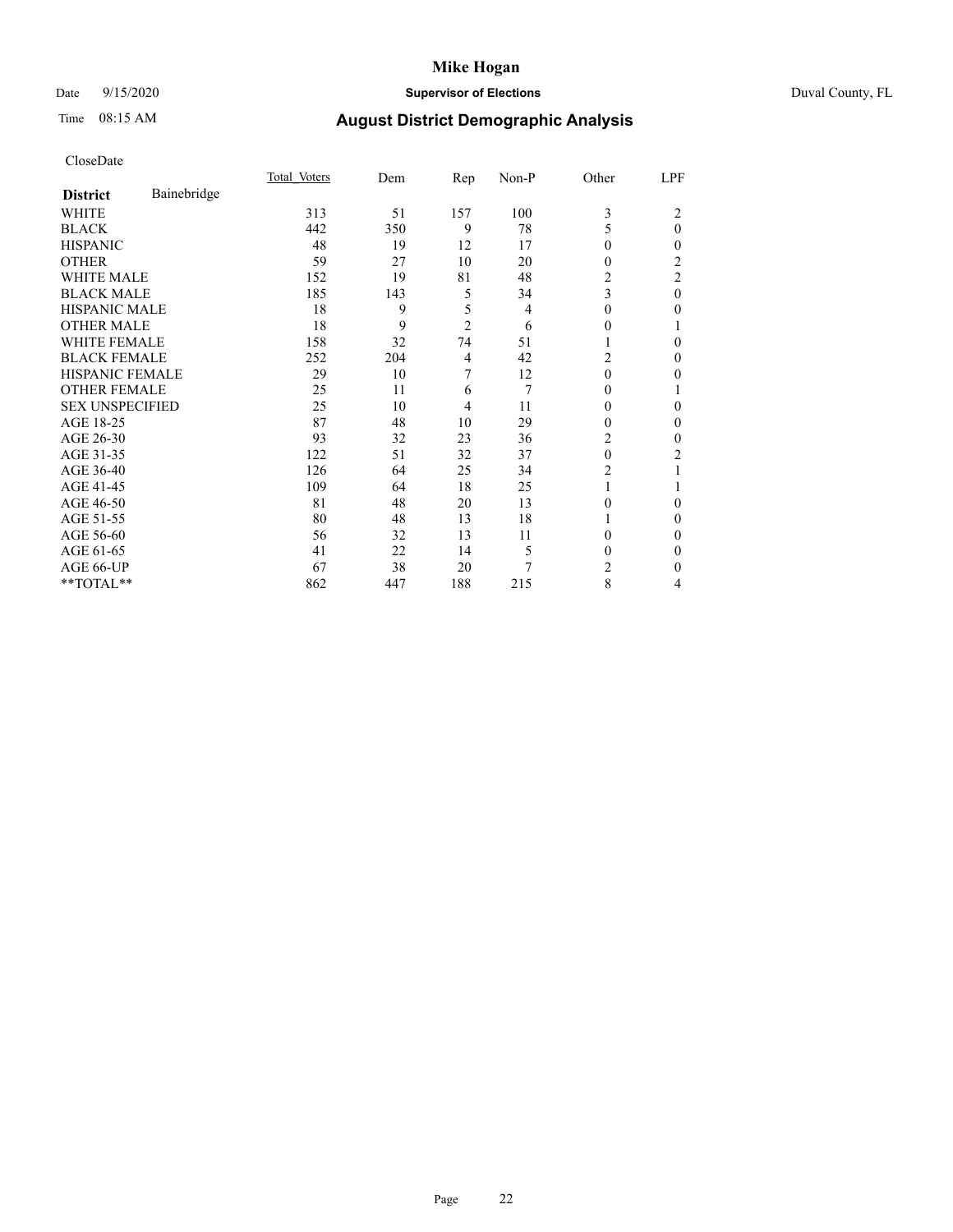## Date 9/15/2020 **Supervisor of Elections** Duval County, FL

# Time 08:15 AM **August District Demographic Analysis**

|                        | Total Voters             | Dem     | Rep     | Non-P  | Other | LPF   |
|------------------------|--------------------------|---------|---------|--------|-------|-------|
| <b>District</b>        | Congressional District 4 |         |         |        |       |       |
| WHITE                  | 272,890                  | 64,596  | 149,345 | 54,388 | 3,117 | 1,444 |
| <b>BLACK</b>           | 41,981                   | 31,693  | 1,998   | 7,795  | 443   | 52    |
| <b>HISPANIC</b>        | 20,562                   | 7,658   | 5,714   | 6,904  | 224   | 62    |
| <b>OTHER</b>           | 33,697                   | 10,050  | 10,087  | 13,060 | 379   | 121   |
| WHITE MALE             | 128,144                  | 25,255  | 73,024  | 27,486 | 1,425 | 954   |
| <b>BLACK MALE</b>      | 18,178                   | 12,593  | 1,139   | 4,181  | 237   | 28    |
| <b>HISPANIC MALE</b>   | 9,281                    | 3,101   | 2,818   | 3,221  | 105   | 36    |
| <b>OTHER MALE</b>      | 13,413                   | 3,697   | 4,243   | 5,257  | 149   | 67    |
| <b>WHITE FEMALE</b>    | 141,848                  | 38,688  | 74,919  | 26,101 | 1,665 | 475   |
| <b>BLACK FEMALE</b>    | 23,189                   | 18,672  | 834     | 3,456  | 204   | 23    |
| <b>HISPANIC FEMALE</b> | 10,836                   | 4,391   | 2,798   | 3,507  | 116   | 24    |
| <b>OTHER FEMALE</b>    | 15,381                   | 5,237   | 4,741   | 5,178  | 188   | 37    |
| <b>SEX UNSPECIFIED</b> | 8,857                    | 2,363   | 2,628   | 3,757  | 74    | 35    |
| AGE 18-25              | 39,132                   | 12,593  | 13,636  | 11,812 | 857   | 234   |
| AGE 26-30              | 35,556                   | 11,365  | 12,797  | 10,497 | 619   | 278   |
| AGE 31-35              | 35,399                   | 11,276  | 12,858  | 10,449 | 496   | 320   |
| AGE 36-40              | 32,328                   | 10,065  | 12,194  | 9,389  | 420   | 260   |
| AGE 41-45              | 28,007                   | 8,691   | 11,138  | 7,687  | 312   | 179   |
| AGE 46-50              | 29,914                   | 8,874   | 13,716  | 6,884  | 303   | 137   |
| AGE 51-55              | 30,287                   | 8,581   | 15,394  | 5,978  | 249   | 85    |
| AGE 56-60              | 33,086                   | 9,333   | 17,658  | 5,740  | 293   | 62    |
| AGE 61-65              | 30,512                   | 9,352   | 16,327  | 4,562  | 214   | 57    |
| AGE 66-UP              | 74,908                   | 23,866  | 41,426  | 9,149  | 400   | 67    |
| $*$ TOTAL $*$          | 369,130                  | 113,997 | 167,144 | 82,147 | 4,163 | 1,679 |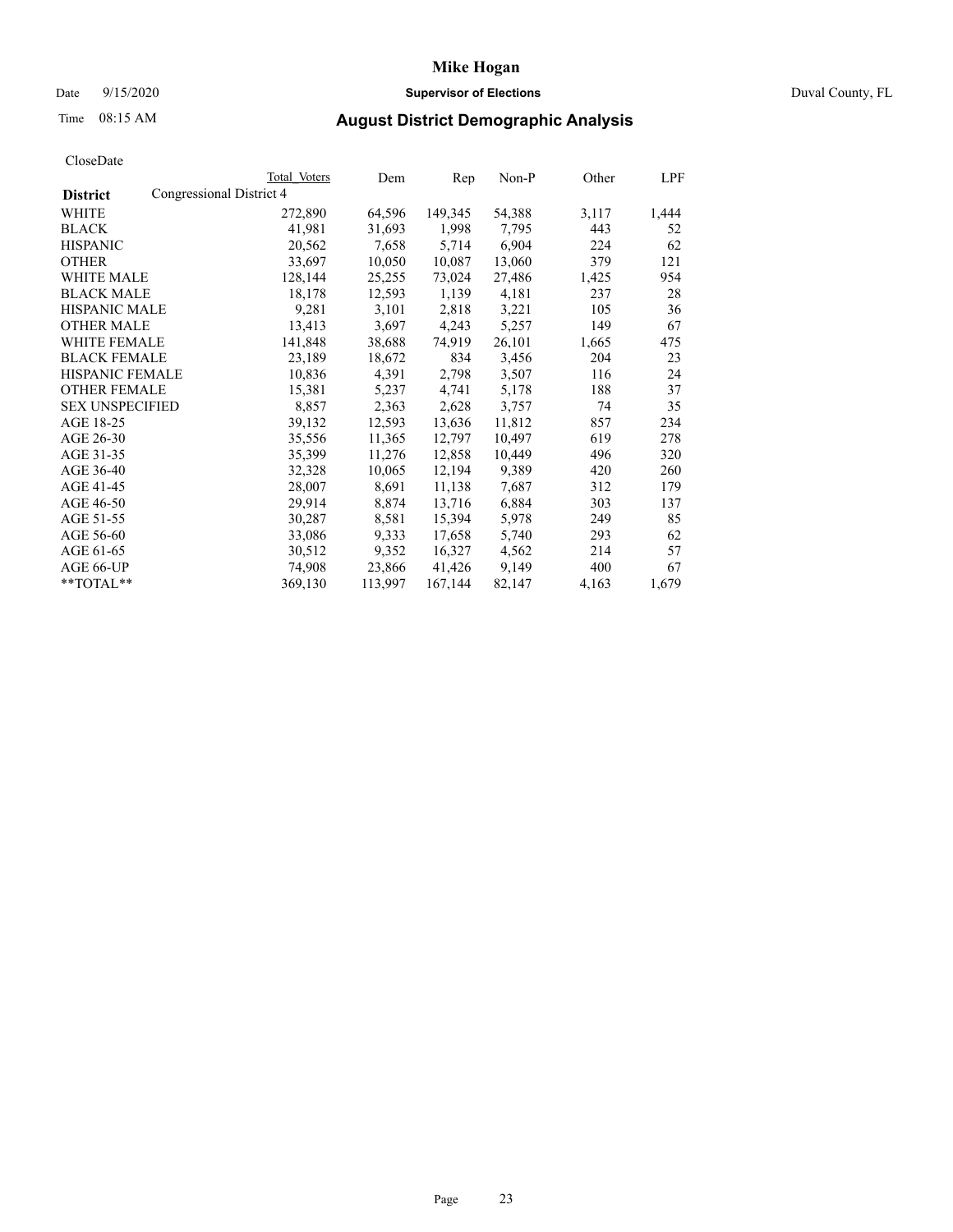## Date 9/15/2020 **Supervisor of Elections** Duval County, FL

# Time 08:15 AM **August District Demographic Analysis**

|                        | Total Voters             | Dem     | Rep    | $Non-P$ | Other | <b>LPF</b> |
|------------------------|--------------------------|---------|--------|---------|-------|------------|
| <b>District</b>        | Congressional District 5 |         |        |         |       |            |
| WHITE                  | 98,620                   | 24,689  | 50,696 | 21,448  | 1,272 | 515        |
| <b>BLACK</b>           | 139,203                  | 115,507 | 4,391  | 18,419  | 794   | 92         |
| <b>HISPANIC</b>        | 14,997                   | 6,318   | 2,984  | 5,483   | 172   | 40         |
| <b>OTHER</b>           | 22,833                   | 8,511   | 4,849  | 9,199   | 213   | 61         |
| WHITE MALE             | 46,011                   | 9,705   | 24,976 | 10,397  | 595   | 338        |
| <b>BLACK MALE</b>      | 55,382                   | 43,448  | 2,297  | 9,156   | 424   | 57         |
| <b>HISPANIC MALE</b>   | 6,660                    | 2,549   | 1,547  | 2,461   | 79    | 24         |
| <b>OTHER MALE</b>      | 8,300                    | 2,885   | 2,081  | 3,225   | 77    | 32         |
| <b>WHITE FEMALE</b>    | 51,320                   | 14,659  | 25,139 | 10,685  | 666   | 171        |
| <b>BLACK FEMALE</b>    | 81,388                   | 70,252  | 2,010  | 8,729   | 363   | 34         |
| HISPANIC FEMALE        | 7,948                    | 3,604   | 1,371  | 2,868   | 90    | 15         |
| <b>OTHER FEMALE</b>    | 10,279                   | 4,336   | 2,287  | 3,524   | 109   | 23         |
| <b>SEX UNSPECIFIED</b> | 8,359                    | 3,586   | 1,212  | 3,499   | 48    | 14         |
| AGE 18-25              | 33,031                   | 17,002  | 4,820  | 10,595  | 515   | 99         |
| AGE 26-30              | 27,856                   | 14,776  | 4,685  | 7,924   | 334   | 137        |
| AGE 31-35              | 26,821                   | 14,799  | 4,633  | 6,956   | 312   | 121        |
| AGE 36-40              | 24,250                   | 13,657  | 4,399  | 5,859   | 233   | 102        |
| AGE 41-45              | 21,529                   | 12,189  | 4,342  | 4,705   | 228   | 65         |
| AGE 46-50              | 22,395                   | 12,752  | 5,248  | 4,133   | 207   | 55         |
| AGE 51-55              | 22,748                   | 12,927  | 5,875  | 3,743   | 162   | 41         |
| AGE 56-60              | 25,130                   | 14,252  | 7,192  | 3,501   | 150   | 35         |
| AGE 61-65              | 22,946                   | 13,441  | 6,600  | 2,764   | 120   | 21         |
| AGE 66-UP              | 48,946                   | 29,229  | 15,126 | 4,369   | 190   | 32         |
| **TOTAL**              | 275,653                  | 155,025 | 62,920 | 54,549  | 2,451 | 708        |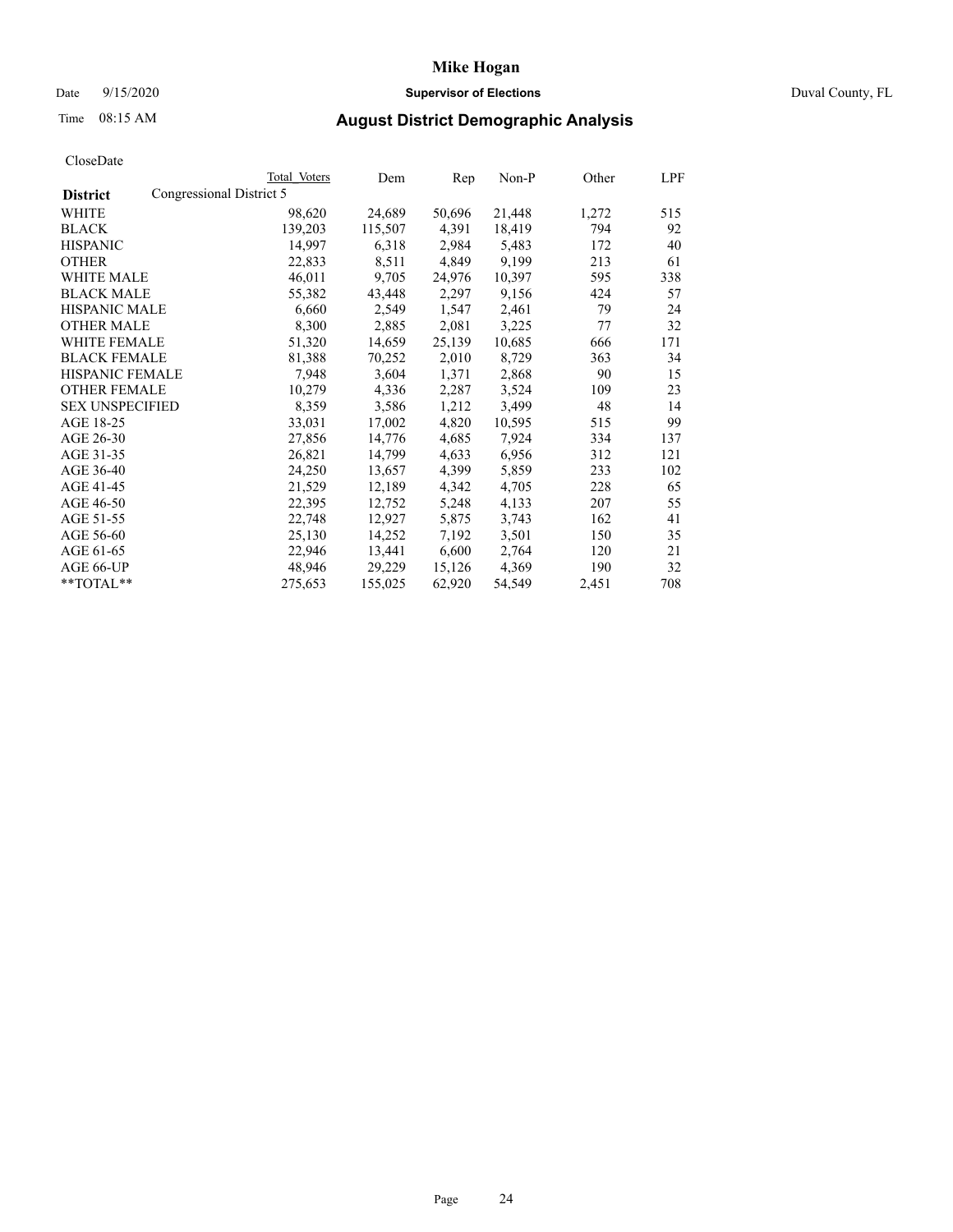## Date 9/15/2020 **Supervisor of Elections** Duval County, FL

## Time 08:15 AM **August District Demographic Analysis**

| <b>Total Voters</b> | Dem     | Rep     | $Non-P$ | Other | LPF   |
|---------------------|---------|---------|---------|-------|-------|
|                     |         |         |         |       |       |
| 338,252             | 80,681  | 182,986 | 68,798  | 4,017 | 1,770 |
| 179,537             | 145,944 | 6,292   | 25,936  | 1,225 | 140   |
| 34,633              | 13,630  | 8,381   | 12,139  | 385   | 98    |
| 54,562              | 17,991  | 14,265  | 21,575  | 565   | 166   |
| 158,260             | 31,617  | 89,459  | 34,175  | 1,845 | 1,164 |
| 72,834              | 55,546  | 3,380   | 13,173  | 652   | 83    |
| 15,543              | 5,536   | 4,206   | 5,563   | 180   | 58    |
| 20,995              | 6,393   | 6,057   | 8,239   | 213   | 93    |
| 176,127             | 48,164  | 91,694  | 33,546  | 2,137 | 586   |
| 103,690             | 88,186  | 2,805   | 12,080  | 564   | 55    |
| 18,270              | 7,767   | 4,018   | 6,249   | 199   | 37    |
| 24,802              | 9,284   | 6,715   | 8,460   | 289   | 54    |
| 16,456              | 5,752   | 3,590   | 6,957   | 113   | 44    |
| 68,732              | 28,621  | 17,116  | 21,396  | 1,295 | 304   |
| 59,925              | 25,197  | 16,018  | 17,428  | 894   | 388   |
| 58,726              | 25,125  | 16,109  | 16,337  | 751   | 404   |
| 53,332              | 22,865  | 15,243  | 14,278  | 617   | 329   |
| 46,855              | 20,151  | 14,341  | 11,632  | 508   | 223   |
| 49,430              | 20,904  | 17,536  | 10,335  | 485   | 170   |
| 50,030              | 20,790  | 19,581  | 9,162   | 387   | 110   |
| 54,671              | 22,677  | 22,860  | 8,647   | 402   | 85    |
| 50,004              | 21,717  | 21,077  | 6,826   | 312   | 72    |
| 115,277             | 50,197  | 52,043  | 12,407  | 541   | 89    |
| 606,984             | 258,246 | 211,924 | 128,448 | 6,192 | 2,174 |
|                     |         |         |         |       |       |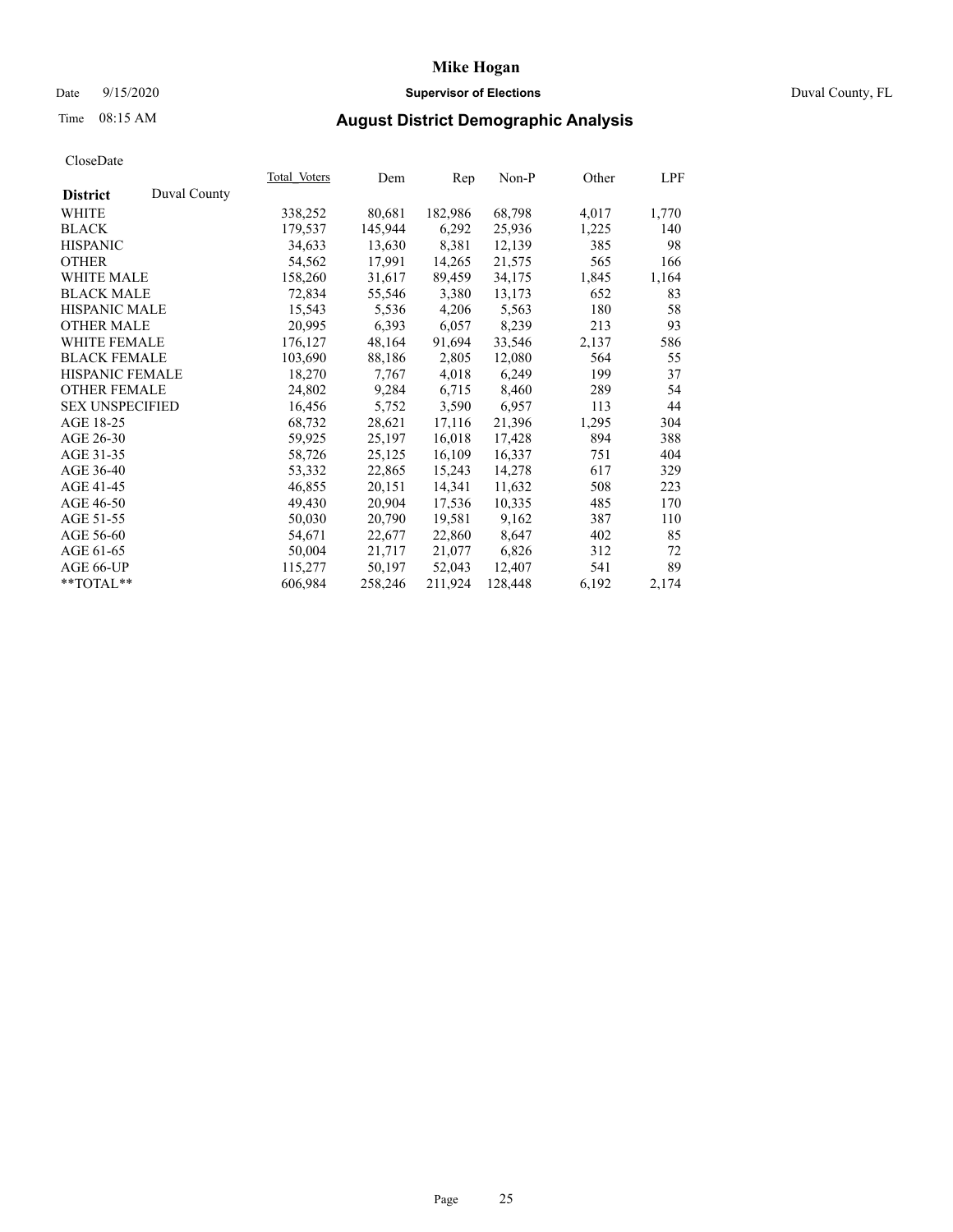## Date 9/15/2020 **Supervisor of Elections** Duval County, FL

# Time 08:15 AM **August District Demographic Analysis**

|                        |                | Total Voters | Dem   | Rep   | Non-P | Other          | LPF            |
|------------------------|----------------|--------------|-------|-------|-------|----------------|----------------|
| <b>District</b>        | Atlantic Beach |              |       |       |       |                |                |
| WHITE                  |                | 9,597        | 2,741 | 4,635 | 2,084 | 94             | 43             |
| <b>BLACK</b>           |                | 827          | 630   | 41    | 152   | 3              | 1              |
| <b>HISPANIC</b>        |                | 304          | 134   | 90    | 79    |                | $\theta$       |
| <b>OTHER</b>           |                | 631          | 198   | 209   | 213   | 6              | 5              |
| <b>WHITE MALE</b>      |                | 4,513        | 1,039 | 2,318 | 1,083 | 43             | 30             |
| <b>BLACK MALE</b>      |                | 361          | 250   | 26    | 84    | 1              | $\mathbf{0}$   |
| <b>HISPANIC MALE</b>   |                | 134          | 46    | 45    | 43    | 0              | $\Omega$       |
| <b>OTHER MALE</b>      |                | 212          | 56    | 76    | 77    | $\overline{2}$ | 1              |
| <b>WHITE FEMALE</b>    |                | 5,000        | 1,673 | 2,286 | 978   | 50             | 13             |
| <b>BLACK FEMALE</b>    |                | 451          | 371   | 14    | 63    | 2              | 1              |
| <b>HISPANIC FEMALE</b> |                | 164          | 86    | 42    | 35    |                | $\theta$       |
| <b>OTHER FEMALE</b>    |                | 281          | 101   | 101   | 75    | $\overline{2}$ | $\overline{c}$ |
| <b>SEX UNSPECIFIED</b> |                | 242          | 81    | 67    | 89    | 3              | $\mathfrak{2}$ |
| AGE 18-25              |                | 1,065        | 355   | 373   | 313   | 18             | 6              |
| AGE 26-30              |                | 860          | 273   | 306   | 261   | 14             | 6              |
| AGE 31-35              |                | 903          | 312   | 278   | 288   | 20             | 5              |
| AGE 36-40              |                | 888          | 261   | 311   | 299   | 8              | 9              |
| AGE 41-45              |                | 738          | 234   | 276   | 217   | 6              | 5              |
| AGE 46-50              |                | 845          | 254   | 367   | 213   | 5              | 6              |
| AGE 51-55              |                | 904          | 251   | 469   | 174   | 6              | 4              |
| AGE 56-60              |                | 1,114        | 316   | 591   | 196   | 7              | 4              |
| AGE 61-65              |                | 1,059        | 393   | 509   | 148   | 7              | 2              |
| AGE 66-UP              |                | 2,983        | 1,054 | 1,495 | 419   | 13             | 2              |
| $**TOTAL**$            |                | 11,359       | 3,703 | 4,975 | 2,528 | 104            | 49             |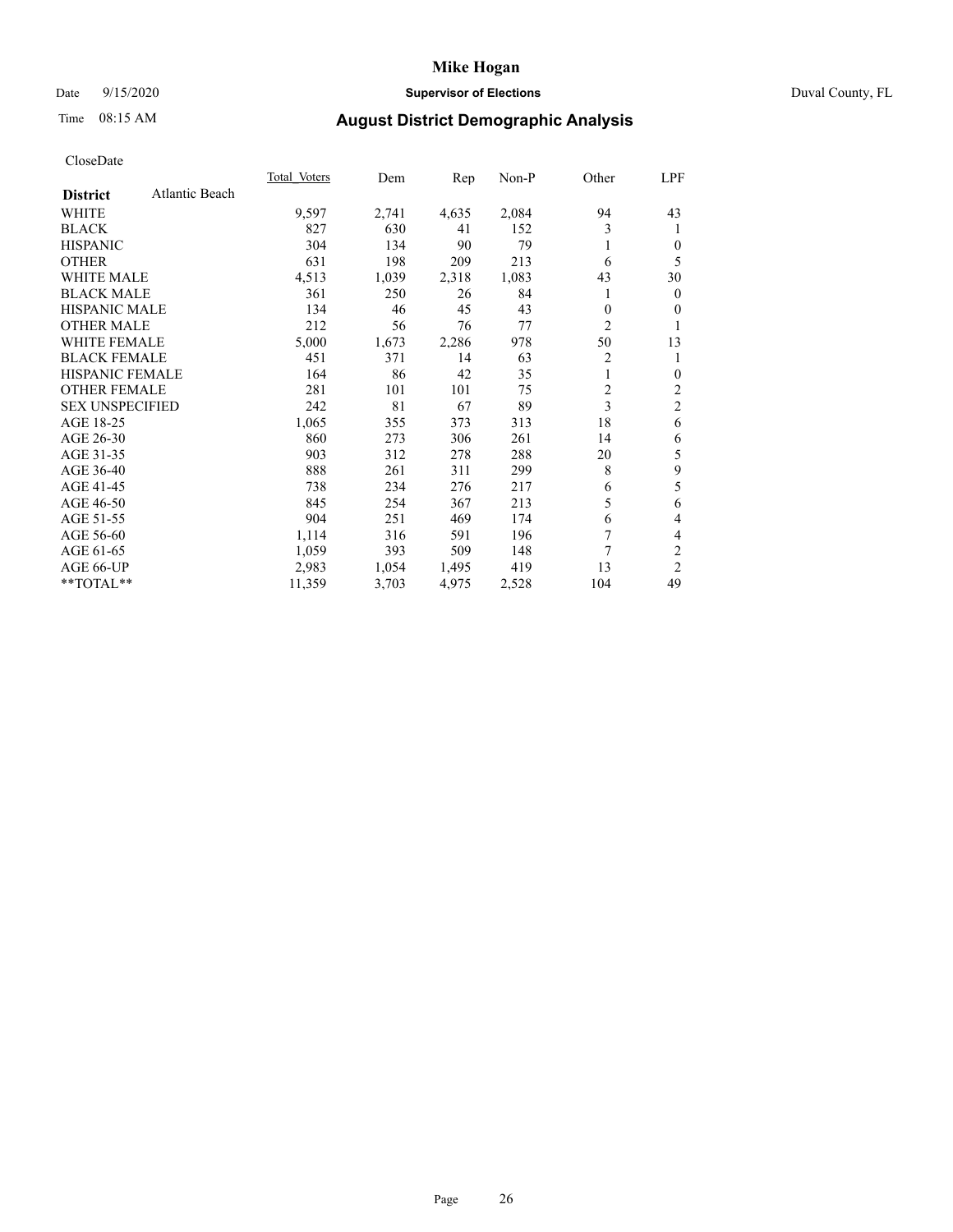## Date 9/15/2020 **Supervisor of Elections** Duval County, FL

# Time 08:15 AM **August District Demographic Analysis**

|                        |         | Total Voters | Dem      | Rep | Non-P | Other    | LPF    |
|------------------------|---------|--------------|----------|-----|-------|----------|--------|
| <b>District</b>        | Baldwin |              |          |     |       |          |        |
| WHITE                  |         | 651          | 132      | 390 | 121   | 5        | 3      |
| <b>BLACK</b>           |         | 246          | 221      | 9   | 16    | 0        | 0      |
| <b>HISPANIC</b>        |         | 13           | 2        | 8   | 3     | 0        | 0      |
| <b>OTHER</b>           |         | 33           | 8        | 12  | 13    | $\theta$ | 0      |
| <b>WHITE MALE</b>      |         | 294          | 58       | 177 | 54    | 4        |        |
| <b>BLACK MALE</b>      |         | 90           | 78       | 6   | 6     | 0        | 0      |
| <b>HISPANIC MALE</b>   |         | 6            | $\theta$ | 4   | 2     | $\theta$ | 0      |
| <b>OTHER MALE</b>      |         | 16           | 6        | 3   | 7     | $_{0}$   | 0      |
| <b>WHITE FEMALE</b>    |         | 349          | 73       | 210 | 63    |          | 2      |
| <b>BLACK FEMALE</b>    |         | 147          | 137      | 3   |       | 0        | 0      |
| <b>HISPANIC FEMALE</b> |         |              | 2        | 4   |       | $\theta$ | $_{0}$ |
| <b>OTHER FEMALE</b>    |         | 9            |          | 6   | 2     | $\theta$ | 0      |
| <b>SEX UNSPECIFIED</b> |         | 25           | 8        | 6   | 11    | 0        | 0      |
| AGE 18-25              |         | 92           | 27       | 37  | 27    | 0        |        |
| AGE 26-30              |         | 80           | 24       | 34  | 20    | 2        | 0      |
| AGE 31-35              |         | 77           | 23       | 38  | 15    | 0        |        |
| AGE 36-40              |         | 75           | 16       | 43  | 16    | 0        | 0      |
| AGE 41-45              |         | 52           | 22       | 19  | 11    | 0        | 0      |
| AGE 46-50              |         | 67           | 23       | 32  | 10    | 1        |        |
| AGE 51-55              |         | 79           | 31       | 38  | 10    | 0        | 0      |
| AGE 56-60              |         | 84           | 31       | 37  | 15    |          | 0      |
| AGE 61-65              |         | 93           | 36       | 46  | 11    | 0        | 0      |
| AGE 66-UP              |         | 244          | 130      | 95  | 18    |          | 0      |
| **TOTAL**              |         | 943          | 363      | 419 | 153   | 5        | 3      |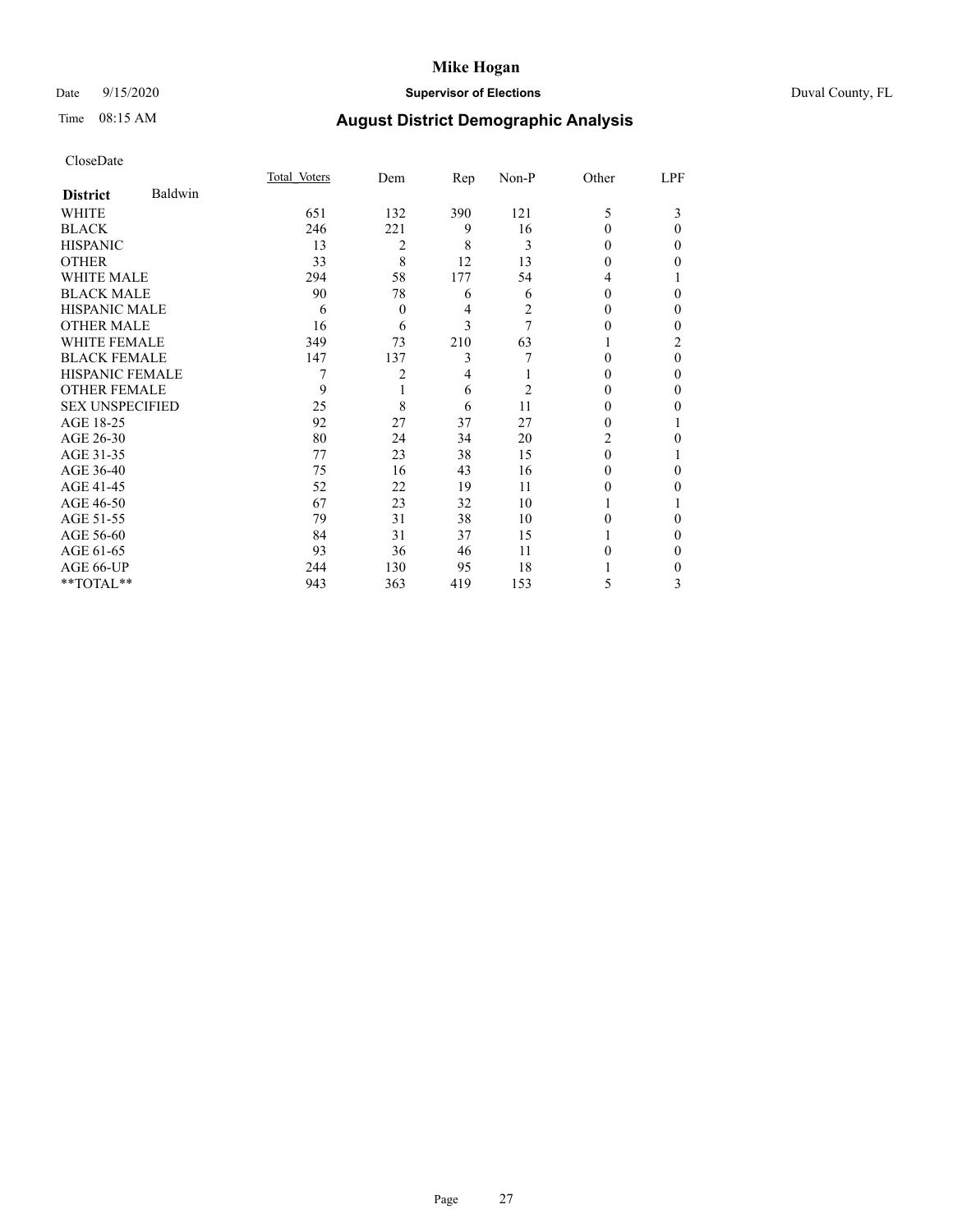## Date 9/15/2020 **Supervisor of Elections** Duval County, FL

# Time 08:15 AM **August District Demographic Analysis**

| <b>Total Voters</b> | Dem   | Rep   | Non-P | Other          | LPF            |
|---------------------|-------|-------|-------|----------------|----------------|
|                     |       |       |       |                |                |
| 17,540              | 4,294 | 9,196 | 3,723 | 216            | 111            |
| 513                 | 371   | 39    | 94    | 6              | 3              |
| 491                 | 167   | 179   | 134   | 8              | 3              |
| 1,037               | 288   | 368   | 356   | 18             | 7              |
| 8,501               | 1,725 | 4,611 | 1,992 | 98             | 75             |
| 239                 | 149   | 20    | 63    | 5              | 2              |
| 205                 | 54    | 89    | 58    | $\overline{2}$ | $\overline{c}$ |
| 393                 | 103   | 154   | 124   | 9              | 3              |
| 8,881               | 2,537 | 4,502 | 1,690 | 117            | 35             |
| 264                 | 214   | 18    | 30    |                | 1              |
| 280                 | 112   | 87    | 74    | 6              | 1              |
| 451                 | 145   | 170   | 128   | 6              | $\overline{c}$ |
| 367                 | 81    | 131   | 148   | 4              | 3              |
| 1,711               | 449   | 702   | 498   | 45             | 17             |
| 2,045               | 503   | 922   | 568   | 33             | 19             |
| 1,972               | 474   | 836   | 605   | 30             | 27             |
| 1,726               | 447   | 741   | 498   | 24             | 16             |
| 1,422               | 350   | 641   | 401   | 20             | 10             |
| 1,469               | 337   | 774   | 335   | 14             | 9              |
| 1,567               | 323   | 928   | 292   | 14             | 10             |
| 1,820               | 438   | 1,048 | 300   | 27             | 7              |
| 1,726               | 505   | 955   | 251   | 12             | 3              |
| 4,123               | 1,294 | 2,235 | 559   | 29             | 6              |
| 19,581              | 5,120 | 9,782 | 4,307 | 248            | 124            |
|                     |       |       |       |                |                |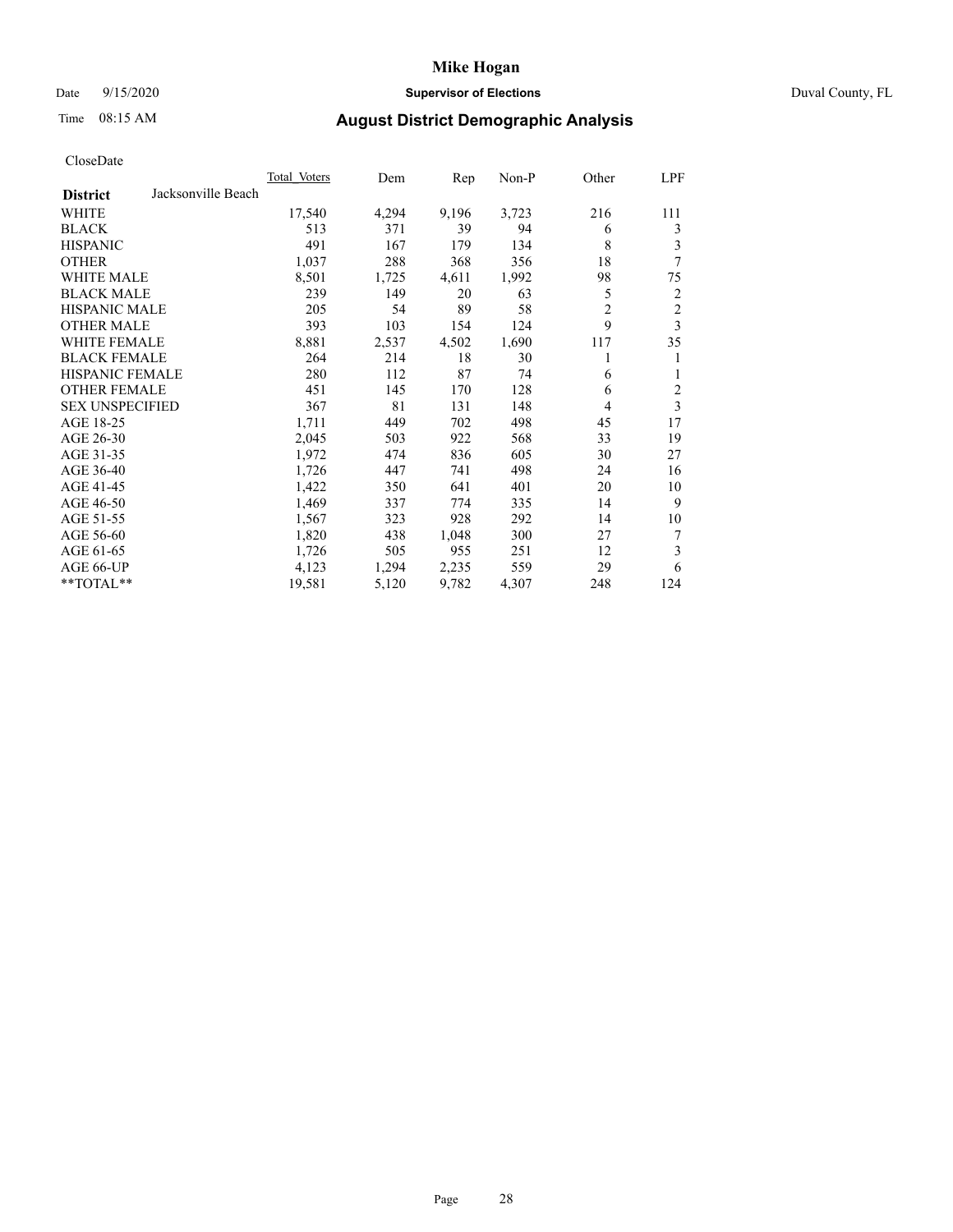## Date 9/15/2020 **Supervisor of Elections** Duval County, FL

# Time 08:15 AM **August District Demographic Analysis**

|                                  | Total Voters | Dem   | Rep            | Non-P | Other          | LPF            |
|----------------------------------|--------------|-------|----------------|-------|----------------|----------------|
| Neptune Beach<br><b>District</b> |              |       |                |       |                |                |
| WHITE                            | 5,470        | 1,437 | 2,834          | 1,110 | 57             | 32             |
| <b>BLACK</b>                     | 61           | 34    | 8              | 16    | 3              | $\theta$       |
| <b>HISPANIC</b>                  | 118          | 43    | 40             | 32    | $\overline{c}$ |                |
| <b>OTHER</b>                     | 267          | 76    | 82             | 102   | 3              | 4              |
| <b>WHITE MALE</b>                | 2,587        | 521   | 1,435          | 579   | 30             | 22             |
| <b>BLACK MALE</b>                | 36           | 18    | 4              | 11    | 3              | $\mathbf{0}$   |
| <b>HISPANIC MALE</b>             | 53           | 14    | 21             | 16    | 2              | 0              |
| <b>OTHER MALE</b>                | 97           | 24    | 34             | 35    | $\overline{2}$ | $\overline{2}$ |
| <b>WHITE FEMALE</b>              | 2,811        | 900   | 1,366          | 509   | 26             | 10             |
| <b>BLACK FEMALE</b>              | 25           | 16    | $\overline{4}$ | 5     | $\theta$       | $\theta$       |
| <b>HISPANIC FEMALE</b>           | 63           | 28    | 18             | 16    | $\overline{0}$ | 1              |
| <b>OTHER FEMALE</b>              | 117          | 42    | 36             | 37    | 0              | 2              |
| <b>SEX UNSPECIFIED</b>           | 126          | 27    | 46             | 51    | $\overline{2}$ | $\theta$       |
| AGE 18-25                        | 563          | 143   | 228            | 173   | 14             | 5              |
| AGE 26-30                        | 502          | 144   | 202            | 144   | 10             | 2              |
| AGE 31-35                        | 542          | 141   | 230            | 160   | 7              | 4              |
| AGE 36-40                        | 557          | 133   | 255            | 157   | 4              | 8              |
| AGE 41-45                        | 469          | 123   | 203            | 131   | 6              | 6              |
| AGE 46-50                        | 498          | 108   | 255            | 124   | 5              | 6              |
| AGE 51-55                        | 455          | 113   | 253            | 83    | 4              | 2              |
| AGE 56-60                        | 527          | 123   | 314            | 83    | 6              | 1              |
| AGE 61-65                        | 576          | 142   | 340            | 90    | 3              |                |
| AGE 66-UP                        | 1,227        | 420   | 684            | 115   | 6              | $\overline{2}$ |
| **TOTAL**                        | 5,916        | 1,590 | 2,964          | 1,260 | 65             | 37             |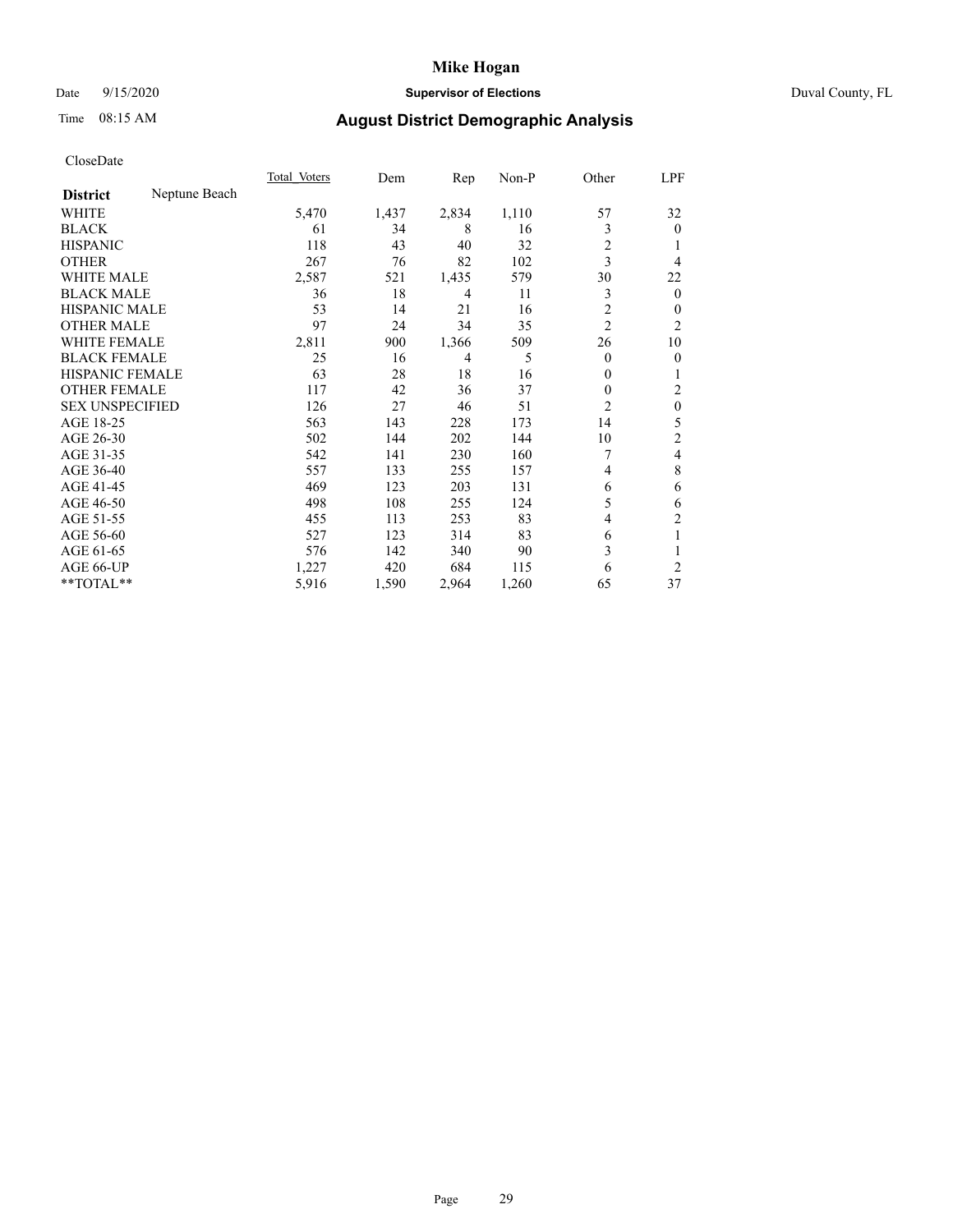## Date 9/15/2020 **Supervisor of Elections** Duval County, FL

# Time 08:15 AM **August District Demographic Analysis**

|                                      | <b>Total Voters</b> | Dem    | Rep    | Non-P  | Other | LPF     |
|--------------------------------------|---------------------|--------|--------|--------|-------|---------|
| House District 11<br><b>District</b> |                     |        |        |        |       |         |
| WHITE                                | 56,361              | 13,029 | 30,629 | 11,809 | 612   | 282     |
| <b>BLACK</b>                         | 5,635               | 4,188  | 316    | 1,046  | 75    | 10      |
| <b>HISPANIC</b>                      | 2,543               | 890    | 815    | 805    | 25    | 8       |
| <b>OTHER</b>                         | 4,541               | 1,264  | 1,570  | 1,631  | 50    | 26      |
| WHITE MALE                           | 27,097              | 5,052  | 15,423 | 6,151  | 283   | 188     |
| <b>BLACK MALE</b>                    | 2,548               | 1,717  | 181    | 598    | 46    | 6       |
| <b>HISPANIC MALE</b>                 | 1,178               | 344    | 416    | 403    | 11    | 4       |
| <b>OTHER MALE</b>                    | 1,713               | 432    | 640    | 605    | 24    | 12      |
| WHITE FEMALE                         | 28,692              | 7,849  | 14,923 | 5,502  | 325   | 93      |
| <b>BLACK FEMALE</b>                  | 2,996               | 2,406  | 133    | 425    | 29    | 3       |
| HISPANIC FEMALE                      | 1,308               | 523    | 382    | 386    | 13    | 4       |
| <b>OTHER FEMALE</b>                  | 2,027               | 651    | 729    | 621    | 18    | $\,8\,$ |
| <b>SEX UNSPECIFIED</b>               | 1,519               | 397    | 503    | 598    | 13    | 8       |
| AGE 18-25                            | 6,705               | 1,927  | 2,539  | 2,054  | 141   | 44      |
| AGE 26-30                            | 6,197               | 1,722  | 2,468  | 1,863  | 98    | 46      |
| AGE 31-35                            | 6,292               | 1,751  | 2,479  | 1,909  | 95    | 58      |
| AGE 36-40                            | 6,168               | 1,703  | 2,502  | 1,826  | 79    | 58      |
| AGE 41-45                            | 5,312               | 1,454  | 2,324  | 1,450  | 54    | 30      |
| AGE 46-50                            | 5,675               | 1,530  | 2,787  | 1,270  | 60    | 28      |
| AGE 51-55                            | 5,664               | 1,443  | 3,086  | 1,064  | 51    | 20      |
| AGE 56-60                            | 6,508               | 1,635  | 3,714  | 1,083  | 61    | 15      |
| AGE 61-65                            | 6,134               | 1,775  | 3,386  | 914    | 47    | 12      |
| AGE 66-UP                            | 14,424              | 4,430  | 8,045  | 1,858  | 76    | 15      |
| **TOTAL**                            | 69,080              | 19,371 | 33,330 | 15,291 | 762   | 326     |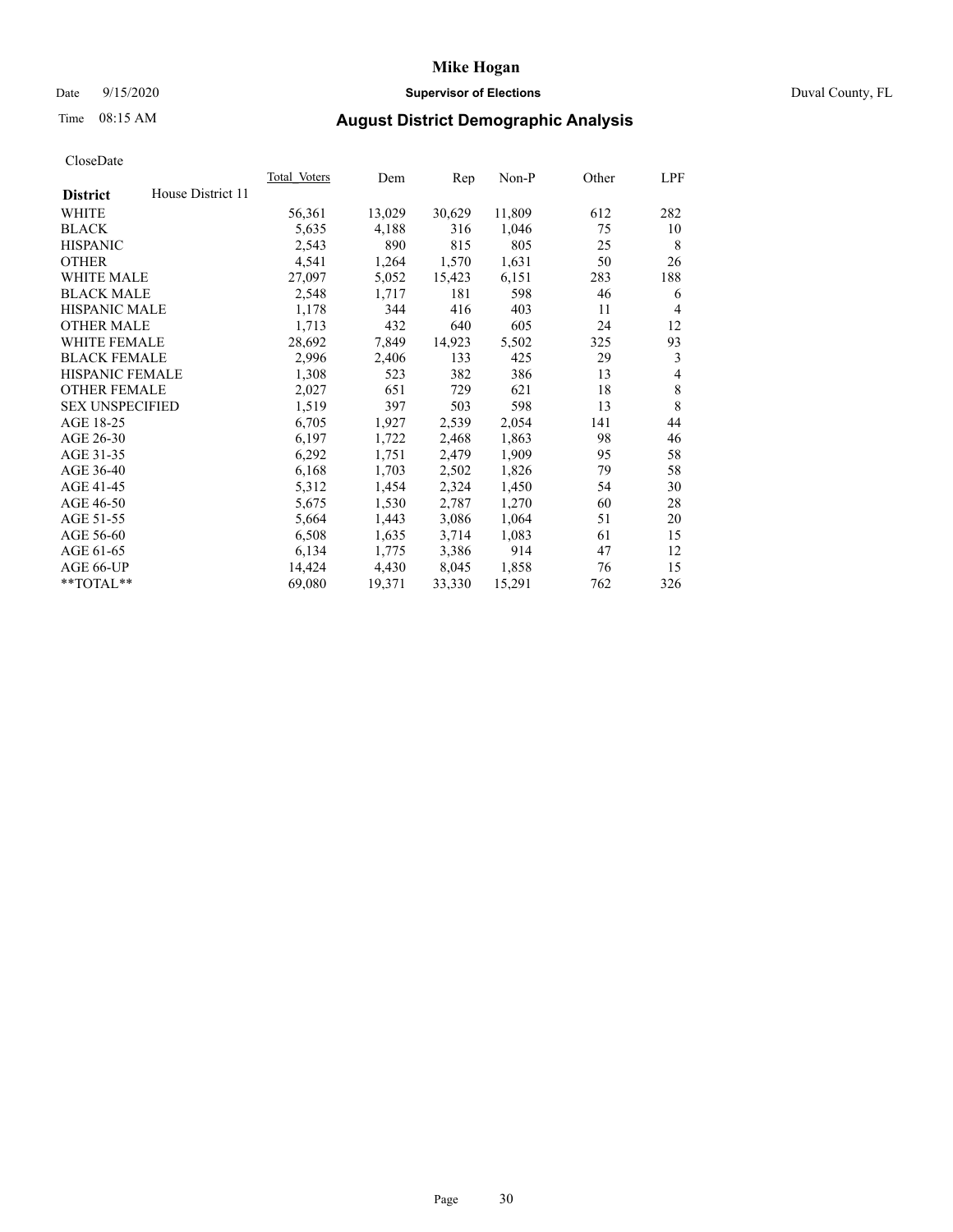## Date 9/15/2020 **Supervisor of Elections** Duval County, FL

# Time 08:15 AM **August District Demographic Analysis**

| <b>Total Voters</b> | Dem    | Rep    | $Non-P$ | Other | LPF            |
|---------------------|--------|--------|---------|-------|----------------|
|                     |        |        |         |       |                |
| 74,564              | 16,873 | 40,050 | 16,319  | 905   | 417            |
| 16,324              | 12,337 | 760    | 3,046   | 163   | 18             |
| 8,301               | 3,199  | 2,115  | 2,868   | 96    | 23             |
| 14,008              | 4,081  | 4,067  | 5,696   | 126   | 38             |
| 35,055              | 6,483  | 19,756 | 8,099   | 428   | 289            |
| 6,992               | 4,873  | 432    | 1,588   | 85    | 14             |
| 3,637               | 1,235  | 1,038  | 1,304   | 50    | 10             |
| 5,638               | 1,541  | 1,725  | 2,300   | 51    | 21             |
| 38,553              | 10,169 | 19,858 | 7,940   | 465   | 121            |
| 9,049               | 7,267  | 313    | 1,388   | 77    | $\overline{4}$ |
| 4,441               | 1,884  | 1,030  | 1,472   | 44    | 11             |
| 6,437               | 2,101  | 1,937  | 2,318   | 68    | 13             |
| 3,393               | 937    | 903    | 1,518   | 22    | 13             |
| 13,438              | 4,690  | 4,047  | 4,339   | 290   | 72             |
| 11,858              | 3,984  | 3,849  | 3,739   | 195   | 91             |
| 11,060              | 3,622  | 3,690  | 3,520   | 149   | 79             |
| 10,243              | 3,285  | 3,557  | 3,184   | 141   | 76             |
| 8,698               | 2,818  | 3,166  | 2,569   | 91    | 54             |
| 9,175               | 2,856  | 3,936  | 2,234   | 101   | 48             |
| 9,479               | 2,853  | 4,534  | 2,004   | 63    | 25             |
| 10,166              | 2,999  | 5,077  | 1,984   | 89    | 17             |
| 8,901               | 2,840  | 4,439  | 1,536   | 69    | 17             |
| 20,179              | 6,543  | 10,697 | 2,820   | 102   | 17             |
| 113,197             | 36,490 | 46,992 | 27,929  | 1,290 | 496            |
|                     |        |        |         |       |                |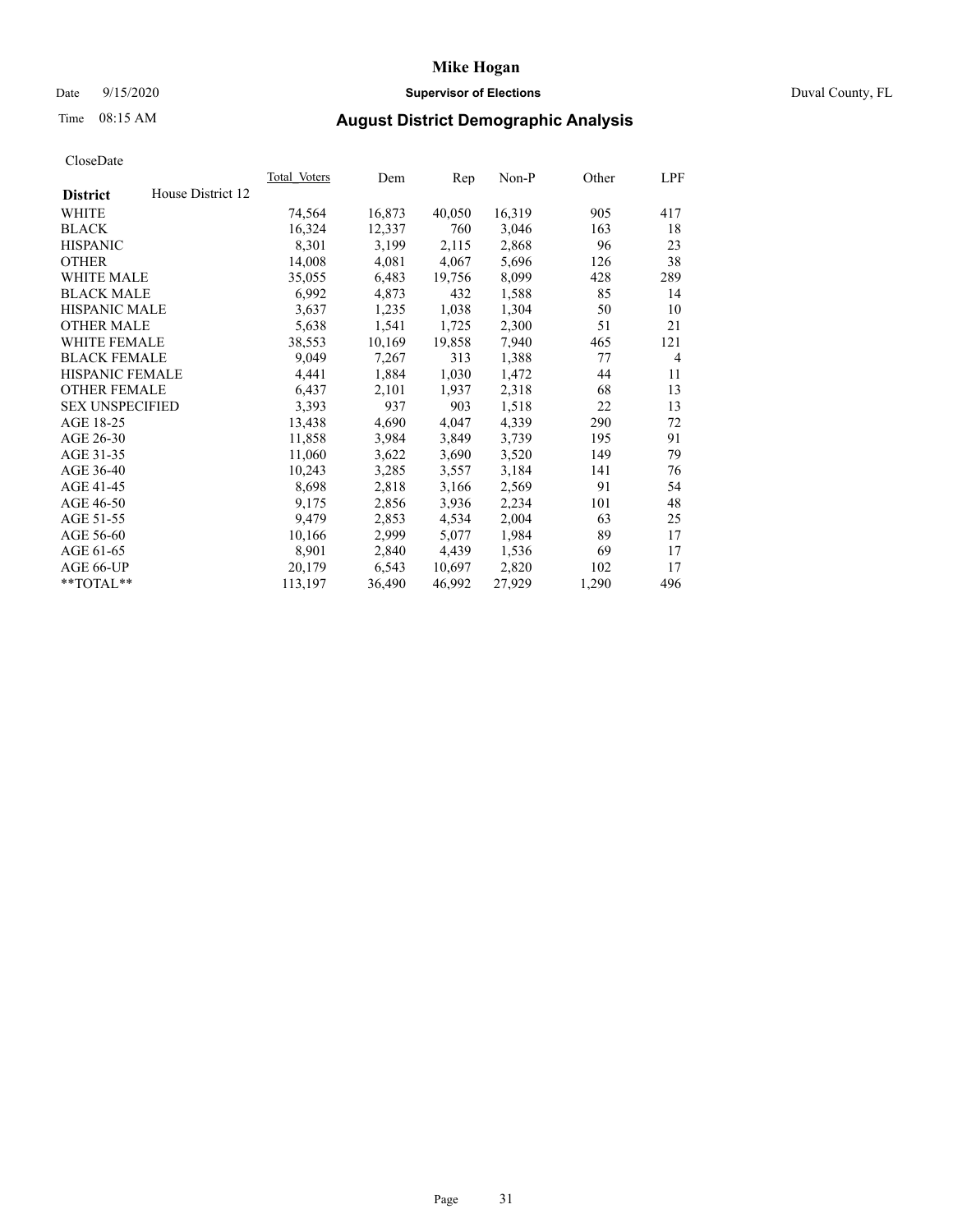## Date 9/15/2020 **Supervisor of Elections** Duval County, FL

# Time 08:15 AM **August District Demographic Analysis**

| <b>Total Voters</b> | Dem    | Rep    | $Non-P$ | Other | LPF            |
|---------------------|--------|--------|---------|-------|----------------|
|                     |        |        |         |       |                |
| 39,131              | 11,129 | 18,907 | 8,393   | 501   | 201            |
| 51,445              | 42,815 | 1,623  | 6,723   | 243   | 41             |
| 5,239               | 2,230  | 1,087  | 1,849   | 58    | 15             |
| 8,439               | 3,331  | 1,523  | 3,500   | 58    | 27             |
| 18,370              | 4,495  | 9,356  | 4,168   | 219   | 132            |
| 20,634              | 16,321 | 820    | 3,343   | 125   | 25             |
| 2,295               | 906    | 530    | 824     | 26    | 9              |
| 3,007               | 1,112  | 639    | 1,219   | 20    | 17             |
| 20,216              | 6,479  | 9,321  | 4,070   | 278   | 68             |
| 29,838              | 25,786 | 766    | 3,155   | 116   | 15             |
| 2,801               | 1,267  | 530    | 966     | 32    | 6              |
| 3,617               | 1,673  | 700    | 1,211   | 25    | 8              |
| 3,473               | 1,465  | 478    | 1,507   | 19    | $\overline{4}$ |
| 12,211              | 6,389  | 1,715  | 3,904   | 166   | 37             |
| 10,491              | 5,673  | 1,683  | 2,973   | 113   | 49             |
| 10,602              | 5,957  | 1,805  | 2,674   | 114   | 52             |
| 8,987               | 5,002  | 1,644  | 2,208   | 93    | 40             |
| 7,675               | 4,291  | 1,542  | 1,747   | 67    | 28             |
| 7,997               | 4,468  | 1,864  | 1,574   | 67    | 24             |
| 8,195               | 4,648  | 2,157  | 1,320   | 55    | 15             |
| 9,455               | 5,517  | 2,542  | 1,306   | 69    | 21             |
| 8,993               | 5,474  | 2,401  | 1,059   | 52    | 7              |
| 19.647              | 12,085 | 5,787  | 1,700   | 64    | 11             |
| 104,254             | 59,505 | 23,140 | 20,465  | 860   | 284            |
|                     |        |        |         |       |                |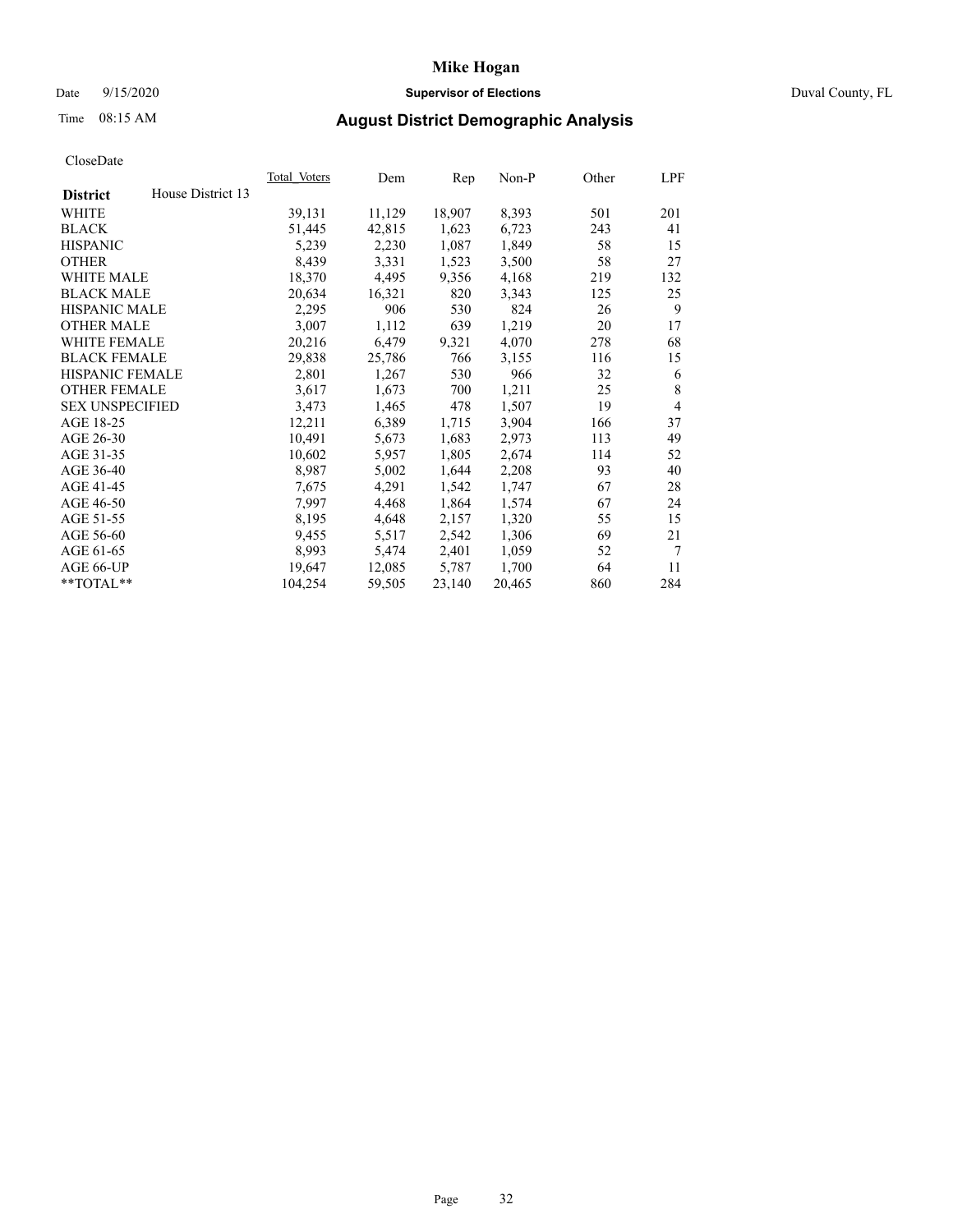## Date 9/15/2020 **Supervisor of Elections** Duval County, FL

# Time 08:15 AM **August District Demographic Analysis**

|                                      | <b>Total Voters</b> | Dem    | Rep    | $Non-P$ | Other | LPF            |
|--------------------------------------|---------------------|--------|--------|---------|-------|----------------|
| House District 14<br><b>District</b> |                     |        |        |         |       |                |
| WHITE                                | 41,966              | 10,349 | 22,126 | 8,723   | 535   | 233            |
| <b>BLACK</b>                         | 61,612              | 52,117 | 1,768  | 7,397   | 300   | 30             |
| <b>HISPANIC</b>                      | 4,153               | 1,773  | 853    | 1,466   | 49    | 12             |
| <b>OTHER</b>                         | 7,564               | 2,969  | 1,442  | 3,056   | 74    | 23             |
| WHITE MALE                           | 19,515              | 4,137  | 10,745 | 4,231   | 256   | 146            |
| <b>BLACK MALE</b>                    | 24,447              | 19,601 | 941    | 3,720   | 164   | 21             |
| <b>HISPANIC MALE</b>                 | 1,890               | 711    | 462    | 691     | 19    | 7              |
| <b>OTHER MALE</b>                    | 2,732               | 1,028  | 586    | 1,078   | 27    | 13             |
| WHITE FEMALE                         | 21,955              | 6,095  | 11,156 | 4,342   | 276   | 86             |
| <b>BLACK FEMALE</b>                  | 36,182              | 31,771 | 802    | 3,466   | 134   | 9              |
| HISPANIC FEMALE                      | 2,156               | 1,018  | 373    | 731     | 29    | 5              |
| <b>OTHER FEMALE</b>                  | 3,253               | 1,441  | 669    | 1,097   | 39    | 7              |
| <b>SEX UNSPECIFIED</b>               | 3,165               | 1,406  | 455    | 1,286   | 14    | $\overline{4}$ |
| AGE 18-25                            | 13,670              | 7,194  | 2,048  | 4,177   | 204   | 47             |
| AGE 26-30                            | 11,219              | 6,056  | 2,005  | 2,969   | 128   | 61             |
| AGE 31-35                            | 10,974              | 6,083  | 2,054  | 2,632   | 146   | 59             |
| AGE 36-40                            | 10,252              | 5,965  | 1,928  | 2,246   | 75    | 38             |
| AGE 41-45                            | 9,224               | 5,469  | 1,818  | 1,827   | 84    | 26             |
| AGE 46-50                            | 9,752               | 5,769  | 2,243  | 1,640   | 74    | 26             |
| AGE 51-55                            | 9,589               | 5,676  | 2,454  | 1,368   | 79    | 12             |
| AGE 56-60                            | 10,286              | 6,052  | 2,873  | 1,290   | 62    | 9              |
| AGE 61-65                            | 9,311               | 5,587  | 2,654  | 1,025   | 38    | $\tau$         |
| AGE 66-UP                            | 21,018              | 13,357 | 6,112  | 1,468   | 68    | 13             |
| **TOTAL**                            | 115,295             | 67,208 | 26,189 | 20,642  | 958   | 298            |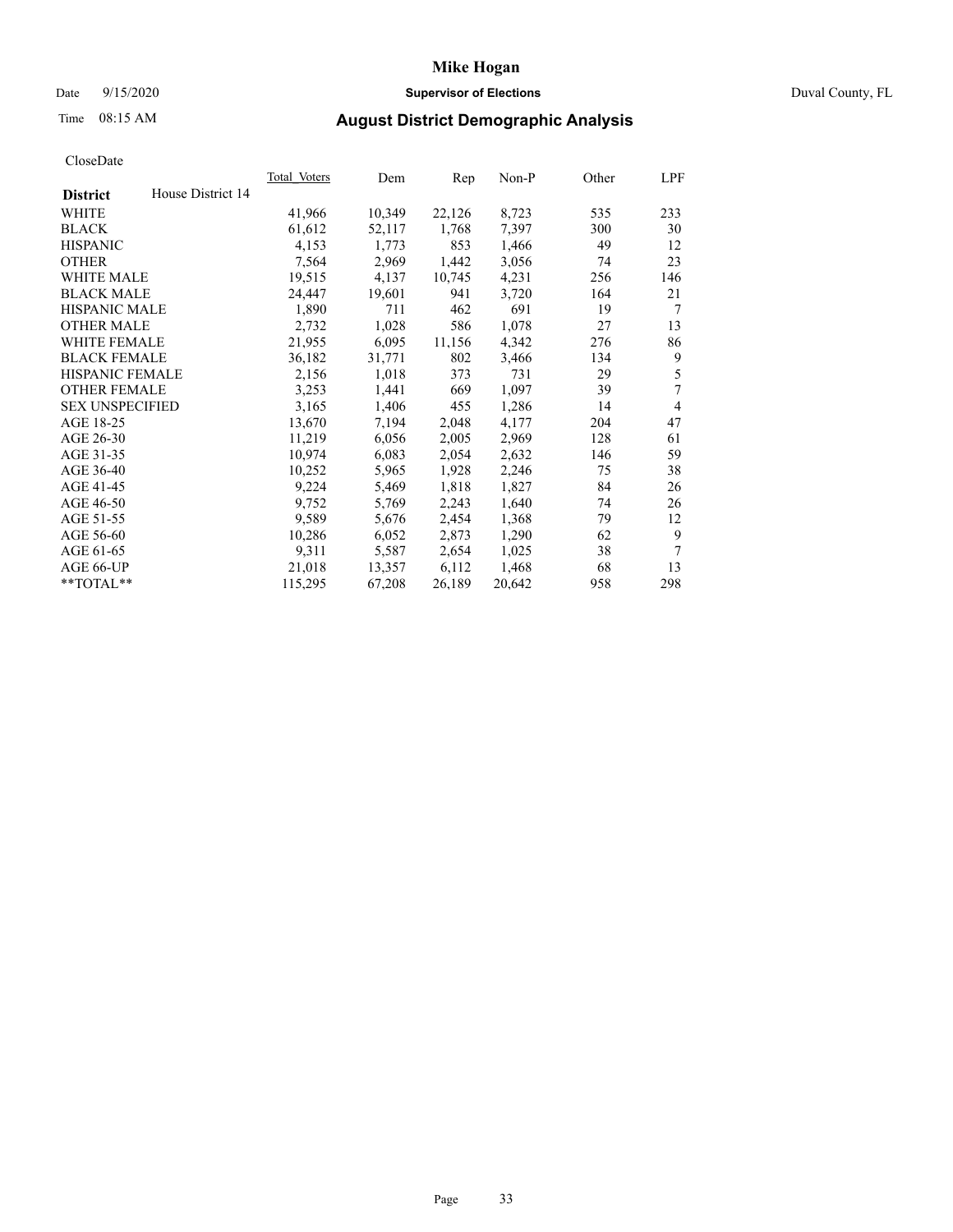## Date 9/15/2020 **Supervisor of Elections** Duval County, FL

# Time 08:15 AM **August District Demographic Analysis**

| <b>Total Voters</b> | Dem    | Rep    | $Non-P$ | Other | LPF            |
|---------------------|--------|--------|---------|-------|----------------|
| House District 15   |        |        |         |       |                |
| 65,586              | 15,425 | 36,747 | 12,302  | 762   | 350            |
| 30,659              | 24,145 | 1,223  | 4,991   | 274   | 26             |
| 6,858               | 2,746  | 1,541  | 2,470   | 81    | 20             |
| 9,268               | 2,897  | 2,749  | 3,462   | 132   | 28             |
| 30,671              | 6,092  | 17,922 | 6,071   | 360   | 226            |
| 12,434              | 9,109  | 669    | 2,493   | 149   | 14             |
| 3,150               | 1,160  | 815    | 1,124   | 39    | 12             |
| 3,455               | 981    | 1,153  | 1,258   | 50    | 13             |
| 34,164              | 9,179  | 18,425 | 6,048   | 393   | 119            |
| 17,707              | 14,659 | 531    | 2,382   | 123   | 12             |
| 3,563               | 1,521  | 700    | 1,295   | 40    | $\overline{7}$ |
| 4,379               | 1,538  | 1,323  | 1,442   | 66    | 10             |
| 2,846               | 974    | 722    | 1,110   | 29    | 11             |
| 12,156              | 4,808  | 3,225  | 3,809   | 259   | 55             |
| 10,981              | 4,415  | 3,114  | 3,203   | 179   | 70             |
| 11,080              | 4,548  | 3,201  | 3,100   | 153   | 78             |
| 10,028              | 4,271  | 2,966  | 2,589   | 135   | 67             |
| 8,959               | 3,772  | 2,895  | 2,119   | 121   | 52             |
| 9,286               | 3,893  | 3,517  | 1,753   | 97    | 26             |
| 9,645               | 3,942  | 3,864  | 1,743   | 69    | 27             |
| 10,372              | 4,087  | 4,656  | 1,539   | 72    | 18             |
| 9,425               | 3,760  | 4,401  | 1,196   | 53    | 15             |
| 20,439              | 7,717  | 10,421 | 2,174   | 111   | 16             |
| 112,371             | 45,213 | 42,260 | 23,225  | 1,249 | 424            |
|                     |        |        |         |       |                |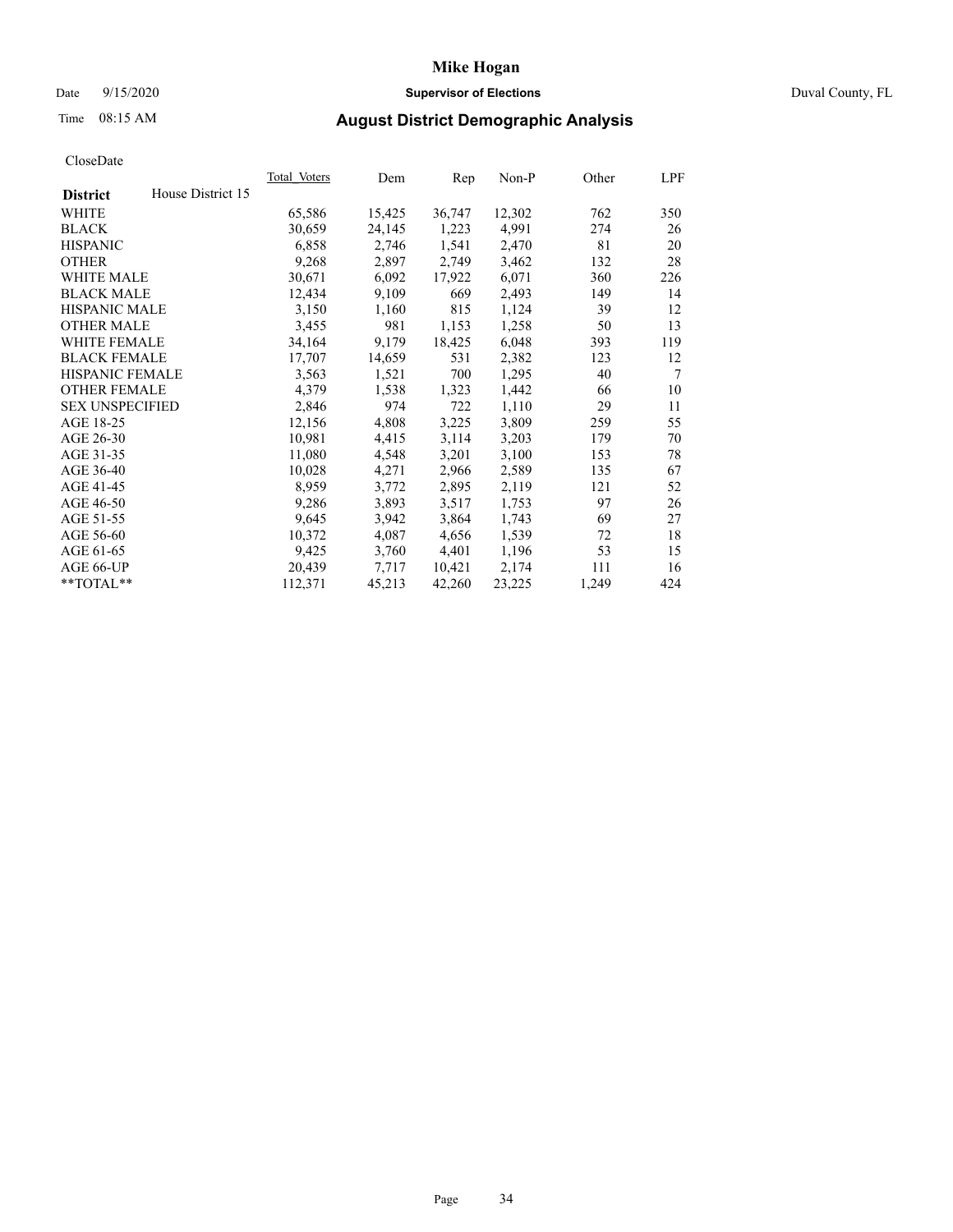## Date 9/15/2020 **Supervisor of Elections** Duval County, FL

# Time 08:15 AM **August District Demographic Analysis**

|                                      | <b>Total Voters</b> | Dem    | Rep    | $Non-P$ | Other | LPF |
|--------------------------------------|---------------------|--------|--------|---------|-------|-----|
| House District 16<br><b>District</b> |                     |        |        |         |       |     |
| WHITE                                | 93,902              | 22,480 | 51,582 | 18,290  | 1,074 | 476 |
| <b>BLACK</b>                         | 15,509              | 11,598 | 699    | 3,011   | 182   | 19  |
| <b>HISPANIC</b>                      | 8,465               | 3,138  | 2,287  | 2,929   | 87    | 24  |
| <b>OTHER</b>                         | 12,710              | 4,019  | 3,585  | 4,914   | 152   | 40  |
| WHITE MALE                           | 43,447              | 8,701  | 24,798 | 9,163   | 474   | 311 |
| <b>BLACK MALE</b>                    | 6,505               | 4,420  | 393    | 1,595   | 92    | 5   |
| <b>HISPANIC MALE</b>                 | 3,791               | 1,294  | 1,104  | 1,336   | 39    | 18  |
| <b>OTHER MALE</b>                    | 5,168               | 1,488  | 1,581  | 2,022   | 54    | 23  |
| <b>WHITE FEMALE</b>                  | 49,588              | 13,576 | 26,375 | 8,884   | 594   | 159 |
| <b>BLACK FEMALE</b>                  | 8,805               | 7,035  | 299    | 1,369   | 88    | 14  |
| <b>HISPANIC FEMALE</b>               | 4,515               | 1,782  | 1,154  | 1,525   | 48    | 6   |
| <b>OTHER FEMALE</b>                  | 5,947               | 2,169  | 1,670  | 2,013   | 81    | 14  |
| <b>SEX UNSPECIFIED</b>               | 2,820               | 770    | 779    | 1,237   | 25    | 9   |
| AGE 18-25                            | 13,983              | 4,587  | 4,882  | 4,124   | 312   | 78  |
| AGE 26-30                            | 12,666              | 4,291  | 4,363  | 3,674   | 240   | 98  |
| AGE 31-35                            | 12,212              | 4,114  | 4,262  | 3,570   | 151   | 115 |
| AGE 36-40                            | 10,900              | 3,496  | 3,996  | 3,195   | 130   | 83  |
| AGE 41-45                            | 9,668               | 3,076  | 3,735  | 2,680   | 123   | 54  |
| AGE 46-50                            | 10,424              | 3,110  | 4,617  | 2,546   | 111   | 40  |
| AGE 51-55                            | 10,463              | 2,946  | 5,174  | 2,222   | 94    | 27  |
| AGE 56-60                            | 11,429              | 3,295  | 5,988  | 2,039   | 90    | 17  |
| AGE 61-65                            | 10,694              | 3,357  | 5,646  | 1,596   | 75    | 20  |
| AGE 66-UP                            | 28,147              | 8,963  | 15,490 | 3,498   | 169   | 27  |
| **TOTAL**                            | 130,586             | 41,235 | 58,153 | 29,144  | 1,495 | 559 |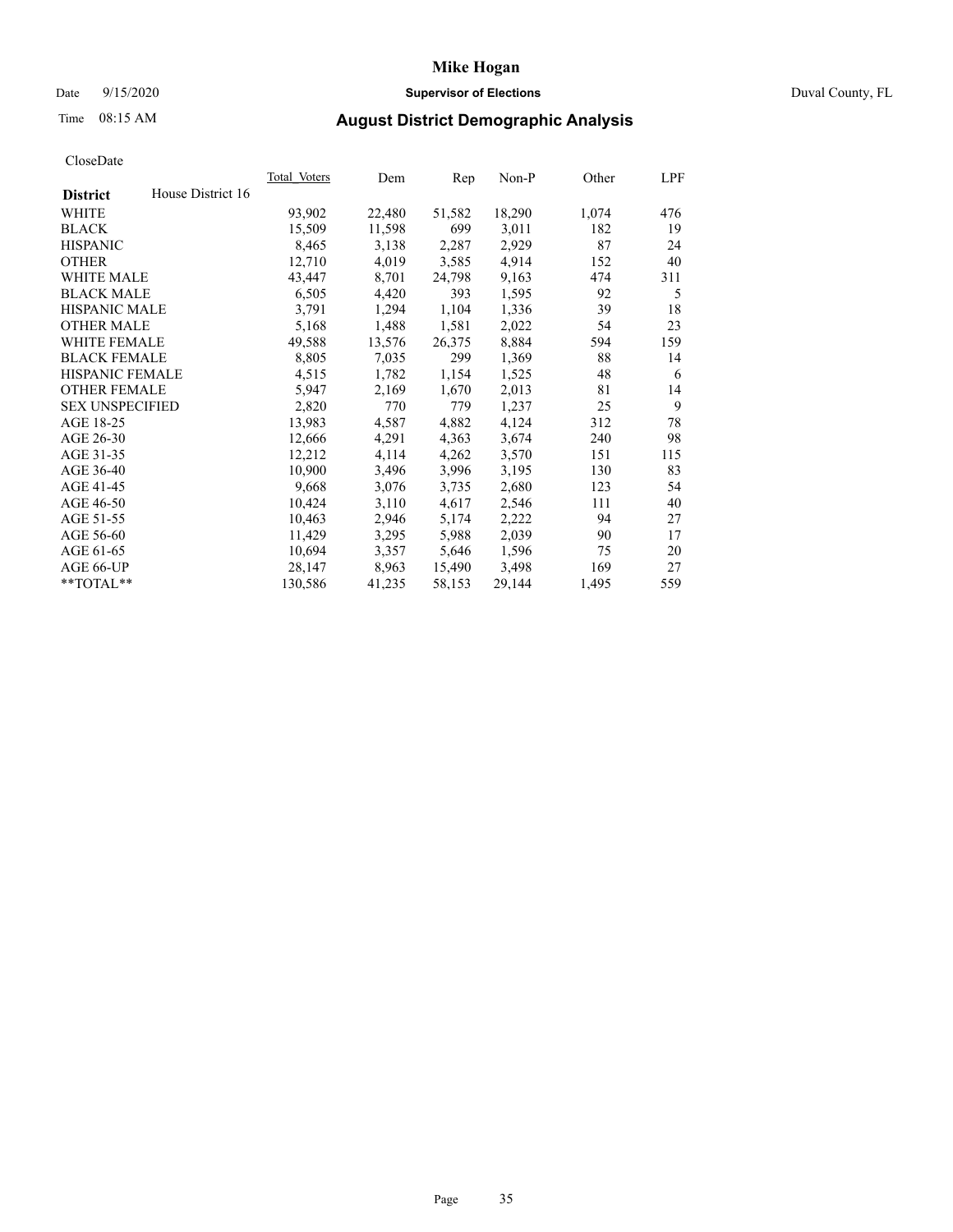## Date 9/15/2020 **Supervisor of Elections** Duval County, FL

# Time 08:15 AM **August District Demographic Analysis**

| <b>Total Voters</b> | Dem                 | Rep    | Non-P  | Other | LPF |
|---------------------|---------------------|--------|--------|-------|-----|
|                     |                     |        |        |       |     |
| 54,700              | 11,662              | 31,384 | 10,816 | 600   | 238 |
| 23,707              | 18,464              | 995    | 4,032  | 192   | 24  |
| 6,117               | 2,384               | 1,537  | 2,125  | 59    | 12  |
| 8,281               | 2,541               | 2,406  | 3,239  | 65    | 30  |
| 25,876              | 4,598               | 15,387 | 5,464  | 279   | 148 |
| 9,827               | 7,098               | 537    | 2,076  | 99    | 17  |
| 2,740               | 964                 | 776    | 967    | 28    | 5   |
| 3,163               | 894                 | 1,030  | 1,199  | 20    | 20  |
| 28,188              | 6,929               | 15,665 | 5,189  | 317   | 88  |
| 13,433              | 11,057              | 440    | 1,837  | 92    | 7   |
| 3,221               | 1,361               | 727    | 1,097  | 30    | 6   |
| 3,755               | 1,320               | 1,103  | 1,281  | 44    | 7   |
| 2,600               | 829                 | 657    | 1,101  | 7     | 6   |
| 10,729              | 4,129               | 2,990  | 3,371  | 193   | 46  |
| 8,691               | 3,409               | 2,457  | 2,653  | 123   | 49  |
| 9,072               | 3,495               | 2,789  | 2,631  | 109   | 48  |
| 8,382               | 3,204               | 2,632  | 2,395  | 98    | 53  |
| 7,368               | 2,831               | 2,554  | 1,881  | 71    | 31  |
| 7,713               | 3,028               | 2,995  | 1,593  | 70    | 27  |
| 8,051               | 2,973               | 3,535  | 1,453  | 73    | 17  |
| 8,514               | 3,073               | 4,030  | 1,327  | 71    | 13  |
| 7,579               | 2,824               | 3,657  | 1,044  | 48    | 6   |
| 16,705              | 6,084               | 8,683  | 1,864  | 60    | 14  |
| 92,805              | 35,051              | 36,322 | 20,212 | 916   | 304 |
|                     | School Board Dist 1 |        |        |       |     |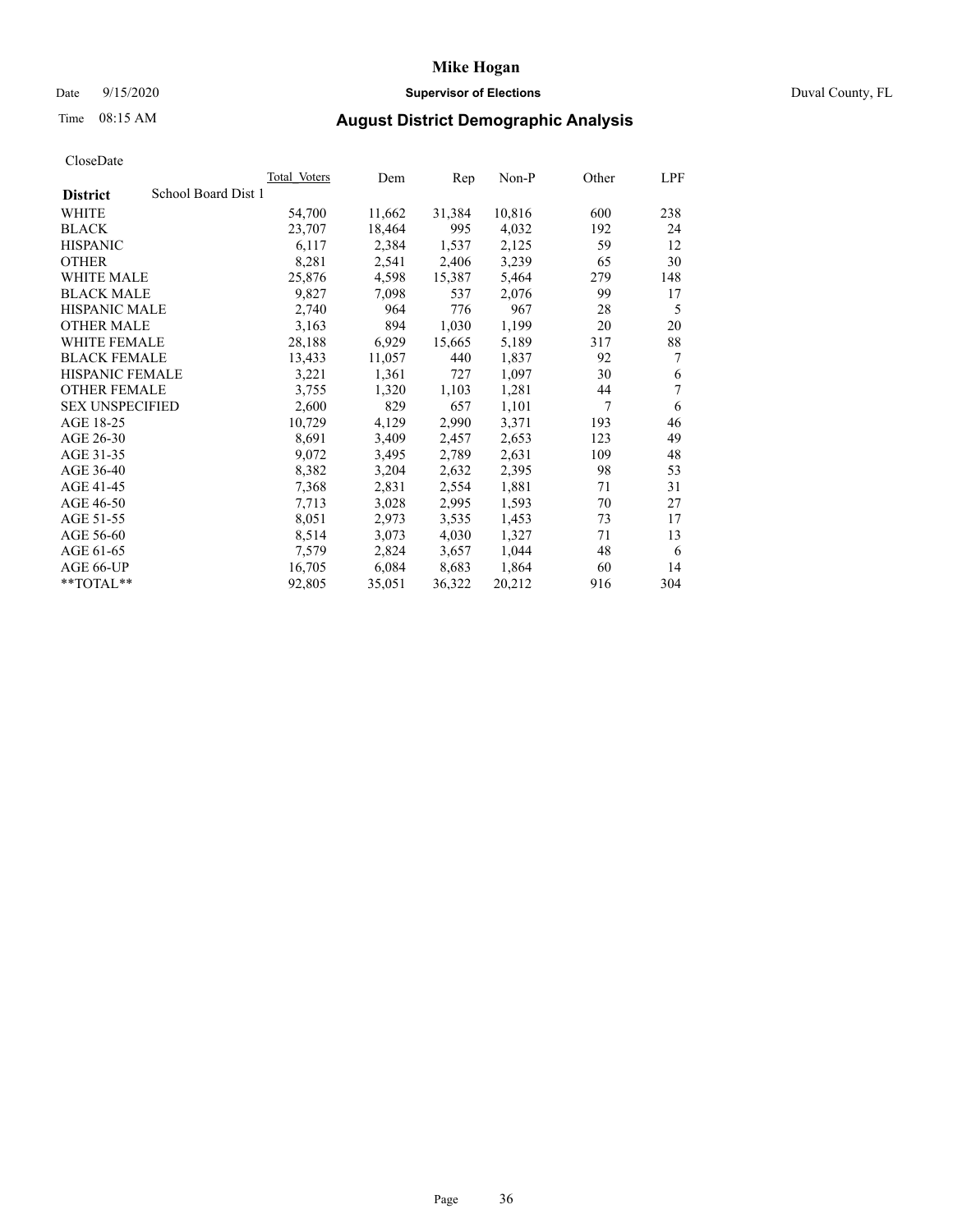## Date 9/15/2020 **Supervisor of Elections** Duval County, FL

# Time 08:15 AM **August District Demographic Analysis**

| <b>Total Voters</b> | Dem    | Rep    | $Non-P$ | Other | LPF |
|---------------------|--------|--------|---------|-------|-----|
| School Board Dist 2 |        |        |         |       |     |
| 76,920              | 17,936 | 40,904 | 16,770  | 888   | 422 |
| 7,289               | 5,390  | 410    | 1,399   | 75    | 15  |
| 4,680               | 1,667  | 1,419  | 1,524   | 59    | 11  |
| 9,171               | 2,529  | 3,003  | 3,508   | 96    | 35  |
| 36,562              | 6,798  | 20,513 | 8,549   | 405   | 297 |
| 3,340               | 2,252  | 245    | 787     | 46    | 10  |
| 2,068               | 622    | 680    | 729     | 32    | 5   |
| 3,584               | 917    | 1,229  | 1,377   | 44    | 17  |
| 39,540              | 10,948 | 20,005 | 7,992   | 475   | 120 |
| 3,833               | 3,057  | 159    | 584     | 29    | 4   |
| 2,504               | 1,010  | 714    | 749     | 25    | 6   |
| 4,271               | 1,314  | 1,466  | 1,439   | 40    | 12  |
| 2,355               | 604    | 725    | 992     | 22    | 12  |
| 9,937               | 2,946  | 3,583  | 3,119   | 224   | 65  |
| 9,205               | 2,607  | 3,579  | 2,798   | 140   | 81  |
| 9,103               | 2,580  | 3,433  | 2,874   | 130   | 86  |
| 8,894               | 2,447  | 3,539  | 2,718   | 115   | 75  |
| 7,587               | 2,092  | 3,168  | 2,203   | 77    | 47  |
| 8,022               | 2,090  | 3,856  | 1,947   | 87    | 42  |
| 7,992               | 1,994  | 4,270  | 1,629   | 68    | 31  |
| 9,078               | 2,292  | 4,988  | 1,688   | 89    | 21  |
| 8,315               | 2,424  | 4,419  | 1,385   | 68    | 19  |
| 19,927              | 6,050  | 10,901 | 2,840   | 120   | 16  |
| 98,060              | 27,522 | 45,736 | 23,201  | 1,118 | 483 |
|                     |        |        |         |       |     |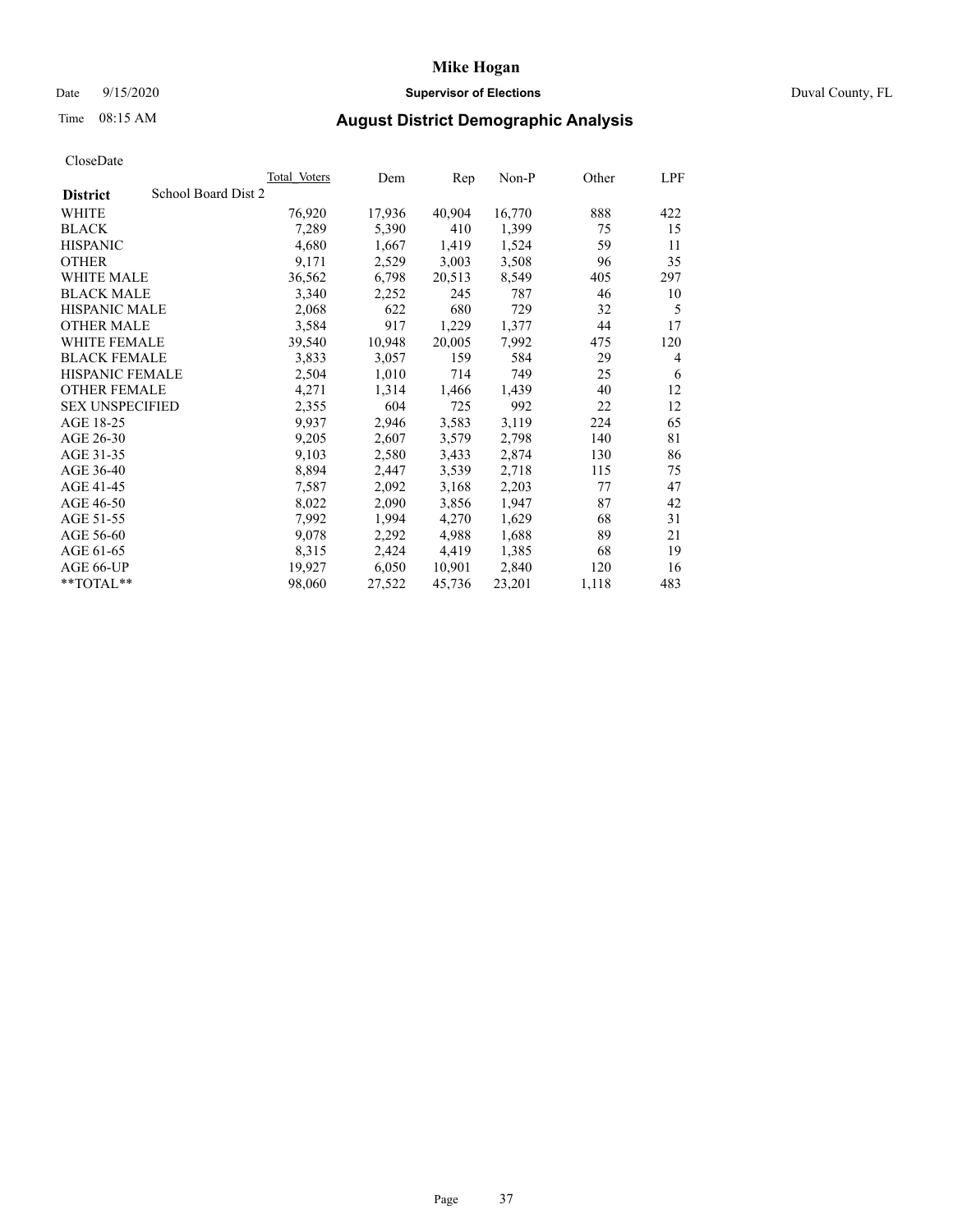## Date 9/15/2020 **Supervisor of Elections** Duval County, FL

# Time 08:15 AM **August District Demographic Analysis**

| Total Voters        | Dem    | Rep    | Non-P  | Other | LPF |
|---------------------|--------|--------|--------|-------|-----|
| School Board Dist 3 |        |        |        |       |     |
| 55,027              | 14,886 | 27,923 | 11,291 | 617   | 310 |
| 14,461              | 11,134 | 596    | 2,597  | 121   | 13  |
| 6,491               | 2,652  | 1,457  | 2,299  | 66    | 17  |
| 8,687               | 2,794  | 2,215  | 3,574  | 79    | 25  |
| 25,501              | 5,904  | 13,467 | 5,638  | 286   | 206 |
| 5,894               | 4,193  | 313    | 1,316  | 63    | 9   |
| 2,882               | 1,084  | 743    | 1,018  | 28    | 9   |
| 3,439               | 1,022  | 971    | 1,399  | 34    | 13  |
| 28,839              | 8,797  | 14,169 | 5,448  | 326   | 99  |
| 8,347               | 6,783  | 274    | 1,229  | 57    | 4   |
| 3,438               | 1,501  | 677    | 1,214  | 38    | 8   |
| 3,843               | 1,422  | 997    | 1,378  | 37    | 9   |
| 2,482               | 760    | 580    | 1,120  | 14    | 8   |
| 8,996               | 3,447  | 2,409  | 2,911  | 186   | 43  |
| 8,969               | 3,312  | 2,564  | 2,886  | 138   | 69  |
| 8,502               | 3,278  | 2,499  | 2,553  | 109   | 63  |
| 7,212               | 2,682  | 2,238  | 2,144  | 92    | 56  |
| 6,038               | 2,237  | 1,926  | 1,759  | 76    | 40  |
| 6,458               | 2,321  | 2,464  | 1,582  | 60    | 31  |
| 6,610               | 2,285  | 2,878  | 1,395  | 34    | 18  |
| 7,600               | 2,705  | 3,416  | 1,390  | 69    | 20  |
| 7,169               | 2,653  | 3,350  | 1,107  | 49    | 10  |
| 17,112              | 6,546  | 8,447  | 2,034  | 70    | 15  |
| 84,666              | 31,466 | 32,191 | 19,761 | 883   | 365 |
|                     |        |        |        |       |     |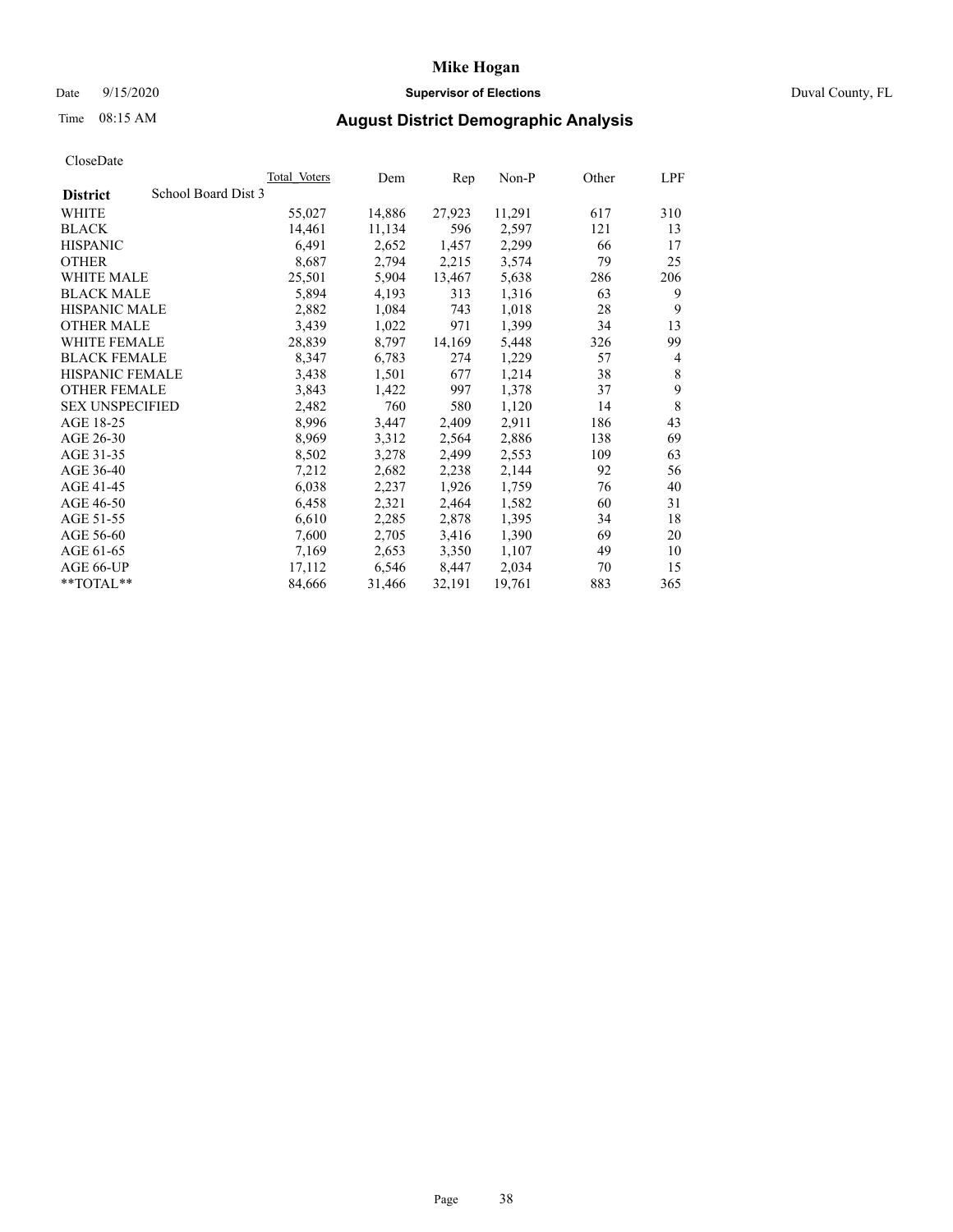## Date 9/15/2020 **Supervisor of Elections** Duval County, FL

# Time 08:15 AM **August District Demographic Analysis**

|                        |                     | <b>Total Voters</b> | Dem    | Rep    | $Non-P$ | Other | LPF            |
|------------------------|---------------------|---------------------|--------|--------|---------|-------|----------------|
| <b>District</b>        | School Board Dist 4 |                     |        |        |         |       |                |
| WHITE                  |                     | 23,989              | 5,854  | 12,652 | 5,051   | 303   | 129            |
| <b>BLACK</b>           |                     | 54,426              | 46,464 | 1,497  | 6,197   | 240   | 28             |
| <b>HISPANIC</b>        |                     | 2,274               | 992    | 445    | 800     | 25    | 12             |
| <b>OTHER</b>           |                     | 5,423               | 2,415  | 722    | 2,222   | 46    | 18             |
| WHITE MALE             |                     | 11,522              | 2,429  | 6,355  | 2,507   | 149   | 82             |
| <b>BLACK MALE</b>      |                     | 21,922              | 17,819 | 808    | 3,146   | 131   | 18             |
| <b>HISPANIC MALE</b>   |                     | 1,051               | 417    | 242    | 375     | 9     | 8              |
| <b>OTHER MALE</b>      |                     | 1,877               | 813    | 296    | 747     | 13    | 8              |
| WHITE FEMALE           |                     | 12,152              | 3,352  | 6,155  | 2,445   | 153   | 47             |
| <b>BLACK FEMALE</b>    |                     | 31,605              | 27,966 | 666    | 2,857   | 107   | 9              |
| HISPANIC FEMALE        |                     | 1,173               | 557    | 195    | 401     | 16    | 4              |
| <b>OTHER FEMALE</b>    |                     | 2,266               | 1,191  | 330    | 715     | 21    | 9              |
| <b>SEX UNSPECIFIED</b> |                     | 2,543               | 1,181  | 269    | 1,076   | 15    | $\overline{2}$ |
| AGE 18-25              |                     | 10,315              | 5,919  | 1,206  | 3,040   | 114   | 36             |
| AGE 26-30              |                     | 8,051               | 4,779  | 1,148  | 2,019   | 71    | 34             |
| AGE 31-35              |                     | 8,002               | 4,918  | 1,188  | 1,788   | 75    | 33             |
| AGE 36-40              |                     | 7,618               | 4,846  | 1,177  | 1,518   | 55    | 22             |
| AGE 41-45              |                     | 6,786               | 4,394  | 1,079  | 1,240   | 56    | 17             |
| AGE 46-50              |                     | 7,304               | 4,675  | 1,415  | 1,146   | 55    | 13             |
| AGE 51-55              |                     | 7,327               | 4,805  | 1,529  | 930     | 53    | 10             |
| AGE 56-60              |                     | 7,839               | 5,166  | 1,710  | 900     | 55    | 8              |
| AGE 61-65              |                     | 7,461               | 5,183  | 1,528  | 713     | 30    | 7              |
| AGE 66-UP              |                     | 15,408              | 11,039 | 3,336  | 976     | 50    | 7              |
| **TOTAL**              |                     | 86,112              | 55,725 | 15,316 | 14,270  | 614   | 187            |
|                        |                     |                     |        |        |         |       |                |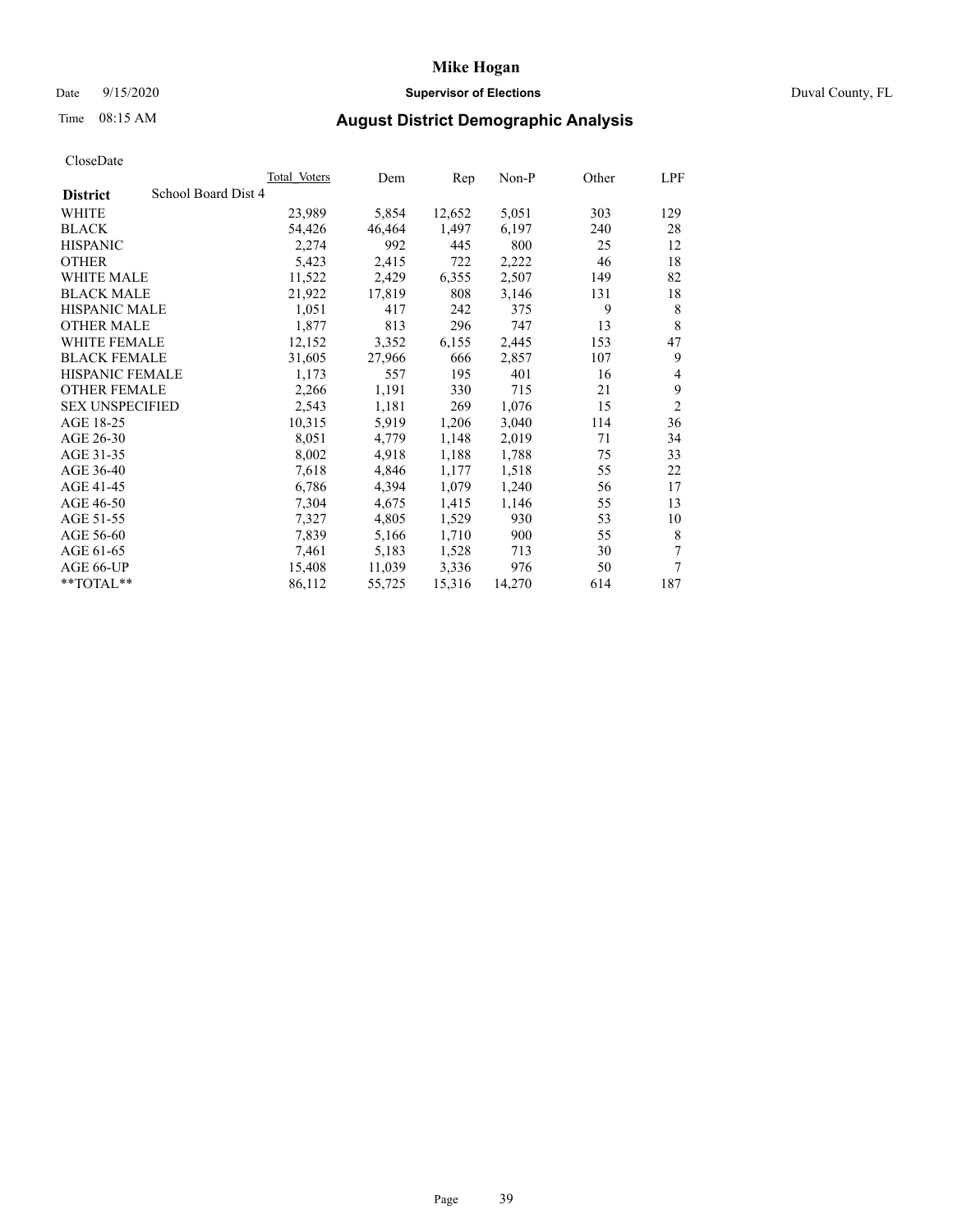## Date 9/15/2020 **Supervisor of Elections** Duval County, FL

# Time 08:15 AM **August District Demographic Analysis**

| School Board Dist 5<br><b>District</b><br>WHITE<br>23,865 | 6,426<br>40,476 | 11,588 | 5,367  |     |                |
|-----------------------------------------------------------|-----------------|--------|--------|-----|----------------|
|                                                           |                 |        |        |     |                |
|                                                           |                 |        |        | 338 | 146            |
| <b>BLACK</b><br>48,354                                    |                 | 1,427  | 6,155  | 266 | 30             |
| <b>HISPANIC</b><br>3,697                                  | 1,573           | 642    | 1,425  | 46  | 11             |
| <b>OTHER</b><br>6,406                                     | 2,467           | 1,275  | 2,590  | 59  | 15             |
| WHITE MALE<br>10,978                                      | 2,530           | 5,656  | 2,528  | 165 | 99             |
| <b>BLACK MALE</b><br>18,849                               | 14,971          | 715    | 3,006  | 140 | 17             |
| <b>HISPANIC MALE</b><br>1,626                             | 612             | 335    | 648    | 23  | 8              |
| 2,315<br><b>OTHER MALE</b>                                | 835             | 530    | 925    | 19  | 6              |
| WHITE FEMALE<br>12,588                                    | 3,810           | 5,822  | 2,741  | 169 | 46             |
| <b>BLACK FEMALE</b><br>28,668                             | 24,867          | 687    | 2,979  | 122 | 13             |
| HISPANIC FEMALE<br>1,969                                  | 916             | 295    | 735    | 20  | 3              |
| <b>OTHER FEMALE</b><br>2,883                              | 1,247           | 619    | 977    | 34  | 6              |
| 2,446<br><b>SEX UNSPECIFIED</b>                           | 1,154           | 273    | 998    | 17  | $\overline{4}$ |
| AGE 18-25<br>9,949                                        | 5,439           | 1,097  | 3,230  | 152 | 31             |
| AGE 26-30<br>8,534                                        | 4,958           | 1,125  | 2,303  | 102 | 46             |
| AGE 31-35<br>8,029                                        | 4,876           | 1,009  | 1,991  | 115 | 38             |
| 7,100<br>AGE 36-40                                        | 4,369           | 994    | 1,654  | 62  | 21             |
| AGE 41-45<br>6,297                                        | 3,922           | 1,016  | 1,278  | 65  | 16             |
| AGE 46-50<br>6,494                                        | 4,082           | 1,195  | 1,150  | 52  | 15             |
| 6,441<br>AGE 51-55                                        | 4,040           | 1,317  | 1,031  | 42  | 11             |
| 7,312<br>AGE 56-60                                        | 4,618           | 1,682  | 962    | 42  | 8              |
| 6,693<br>AGE 61-65                                        | 4,249           | 1,628  | 780    | 31  | 5              |
| AGE 66-UP<br>15,473                                       | 10,389          | 3,869  | 1,158  | 46  | 11             |
| **TOTAL**<br>82,322                                       | 50,942          | 14,932 | 15,537 | 709 | 202            |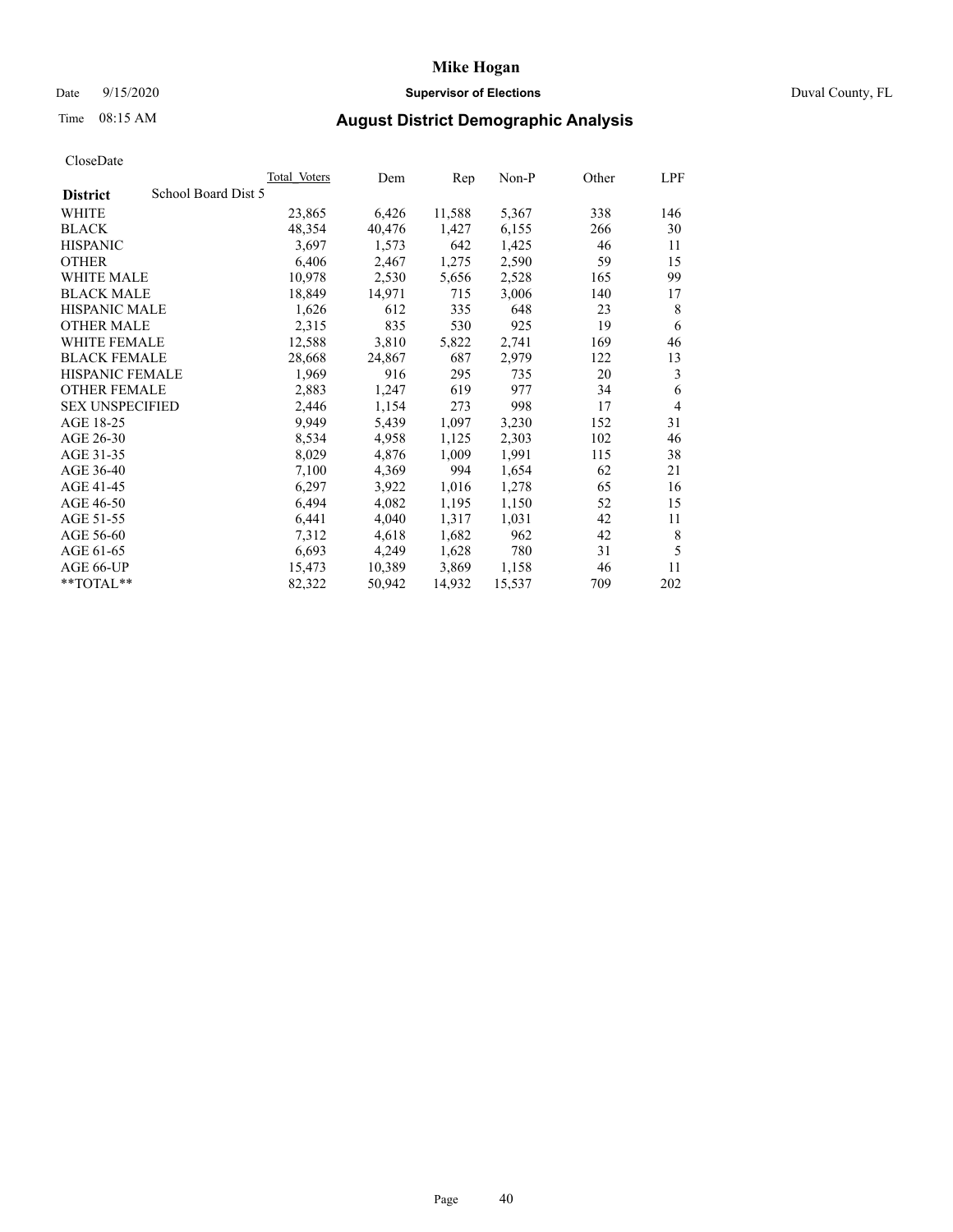## Date 9/15/2020 **Supervisor of Elections** Duval County, FL

# Time 08:15 AM **August District Demographic Analysis**

|                                        | Total Voters | Dem    | Rep    | Non-P  | Other | LPF |
|----------------------------------------|--------------|--------|--------|--------|-------|-----|
| School Board Dist 6<br><b>District</b> |              |        |        |        |       |     |
| WHITE                                  | 59,528       | 14,755 | 32,822 | 10,942 | 691   | 318 |
| <b>BLACK</b>                           | 20,970       | 16,455 | 890    | 3,431  | 177   | 17  |
| <b>HISPANIC</b>                        | 5,235        | 2,127  | 1,248  | 1,780  | 65    | 15  |
| <b>OTHER</b>                           | 7,242        | 2,251  | 2,159  | 2,699  | 111   | 22  |
| WHITE MALE                             | 27,800       | 5,880  | 15,966 | 5,430  | 324   | 200 |
| <b>BLACK MALE</b>                      | 8,658        | 6,334  | 494    | 1,723  | 97    | 10  |
| <b>HISPANIC MALE</b>                   | 2,434        | 913    | 661    | 824    | 28    | 8   |
| <b>OTHER MALE</b>                      | 2,740        | 786    | 911    | 984    | 46    | 13  |
| WHITE FEMALE                           | 31,058       | 8,733  | 16,493 | 5,359  | 360   | 113 |
| <b>BLACK FEMALE</b>                    | 11,949       | 9,867  | 377    | 1,618  | 80    | 7   |
| HISPANIC FEMALE                        | 2,692        | 1,164  | 564    | 921    | 37    | 6   |
| <b>OTHER FEMALE</b>                    | 3,331        | 1,159  | 1,019  | 1,097  | 51    | 5   |
| <b>SEX UNSPECIFIED</b>                 | 2,311        | 752    | 634    | 894    | 21    | 10  |
| AGE 18-25                              | 9,632        | 3,600  | 2,796  | 2,978  | 216   | 42  |
| AGE 26-30                              | 9,019        | 3,455  | 2,776  | 2,579  | 154   | 55  |
| AGE 31-35                              | 9,375        | 3,660  | 2,959  | 2,552  | 131   | 73  |
| AGE 36-40                              | 8,359        | 3,396  | 2,646  | 2,140  | 113   | 64  |
| AGE 41-45                              | 7,379        | 2,910  | 2,561  | 1,763  | 97    | 48  |
| AGE 46-50                              | 7,605        | 2,962  | 3,106  | 1,426  | 84    | 27  |
| AGE 51-55                              | 7,956        | 3,079  | 3,389  | 1,408  | 59    | 21  |
| AGE 56-60                              | 8,581        | 3,217  | 4,051  | 1,247  | 50    | 16  |
| AGE 61-65                              | 7,803        | 2,968  | 3,799  | 978    | 45    | 13  |
| AGE 66-UP                              | 17,266       | 6,341  | 9,036  | 1,781  | 95    | 13  |
| **TOTAL**                              | 92,975       | 35,588 | 37,119 | 18,852 | 1,044 | 372 |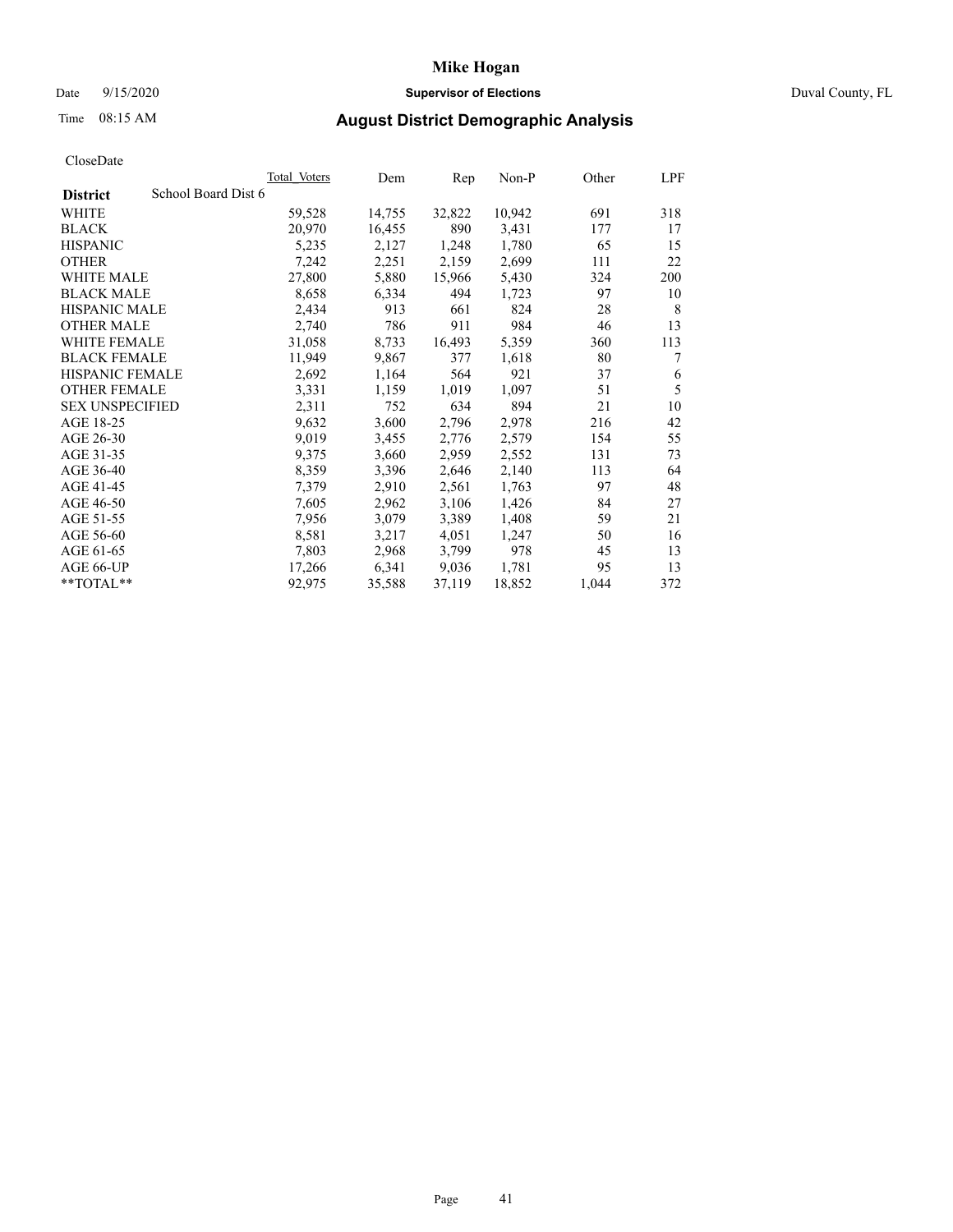## Date 9/15/2020 **Supervisor of Elections** Duval County, FL

# Time 08:15 AM **August District Demographic Analysis**

| Total Voters        | Dem    | Rep    | $Non-P$ | Other | LPF    |
|---------------------|--------|--------|---------|-------|--------|
| School Board Dist 7 |        |        |         |       |        |
| 77,481              | 17,766 | 42,768 | 15,599  | 952   | 396    |
| 11,977              | 8,817  | 574    | 2,403   | 166   | 17     |
| 7,065               | 2,581  | 1,950  | 2,434   | 76    | 24     |
| 11,320              | 3,564  | 3,156  | 4,427   | 136   | 37     |
| 35,916              | 6,821  | 20,656 | 7,767   | 412   | 260    |
| 5,070               | 3,374  | 324    | 1,283   | 85    | 4      |
| 3,140               | 1,038  | 928    | 1,121   | 36    | 17     |
| 4,595               | 1,315  | 1,357  | 1,851   | 50    | 22     |
| 40,803              | 10,778 | 21,749 | 7,612   | 531   | 133    |
| 6,742               | 5,327  | 241    | 1,081   | 80    | 13     |
| 3,787               | 1,486  | 997    | 1,258   | 40    | 6      |
| 5,311               | 1,920  | 1,494  | 1,815   | 70    | 12     |
| 2,479               | 669    | 702    | 1,075   | 26    | $\tau$ |
| 12,605              | 4,115  | 4,375  | 3,758   | 287   | 70     |
| 10,943              | 3,621  | 3,833  | 3,183   | 225   | 81     |
| 10,137              | 3,268  |        | 3,016   | 139   | 100    |
| 9,013               | 2,778  | 3,367  | 2,679   | 118   | 71     |
| 8,081               | 2,494  | 3,176  | 2,268   | 98    | 45     |
| 8,713               | 2,468  | 3,933  | 2,173   | 102   | 37     |
| 8,658               | 2,332  | 4,351  | 1,875   | 82    | 18     |
| 9,292               | 2,514  | 4,973  | 1,727   | 67    | 11     |
| 8,438               | 2,492  | 4,546  | 1,319   | 63    | 18     |
| 21,963              | 6,646  | 12,280 | 2,865   | 149   | 23     |
| 107,843             | 32,728 | 48,448 | 24,863  | 1,330 | 474    |
|                     |        |        | 3,614   |       |        |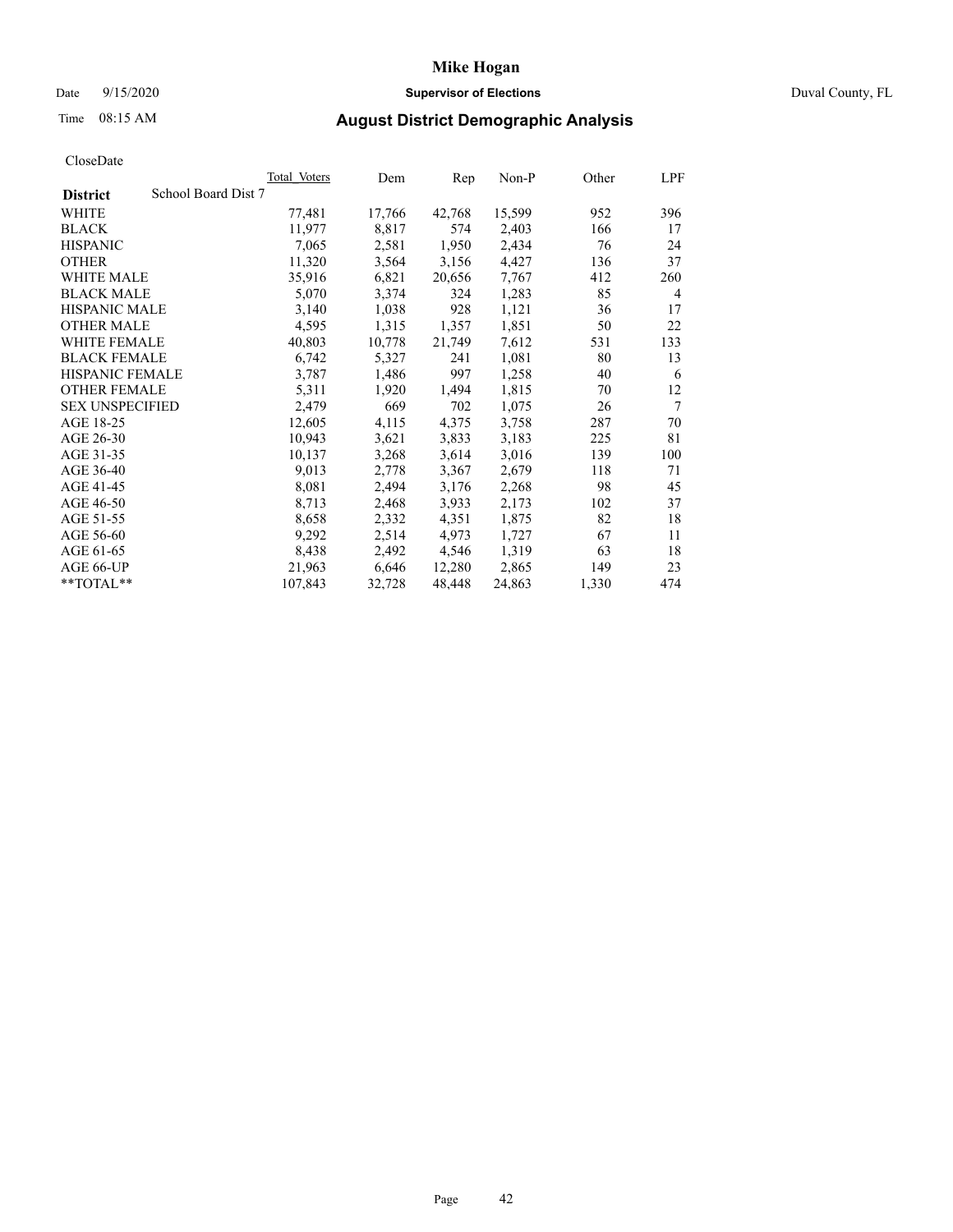## Date 9/15/2020 **Supervisor of Elections** Duval County, FL

# Time 08:15 AM **August District Demographic Analysis**

| Ciosciale              |                       |              |        |         |        |       |       |
|------------------------|-----------------------|--------------|--------|---------|--------|-------|-------|
|                        |                       | Total Voters | Dem    | Rep     | Non-P  | Other | LPF   |
| <b>District</b>        | Florida Senate Dist 4 |              |        |         |        |       |       |
| WHITE                  |                       | 229,753      | 51,337 | 127,997 | 46,596 | 2,643 | 1,180 |
| <b>BLACK</b>           |                       | 41,014       | 31,150 | 1,921   | 7,478  | 423   | 42    |
| <b>HISPANIC</b>        |                       | 18,543       | 6,838  | 5,186   | 6,267  | 199   | 53    |
| <b>OTHER</b>           |                       | 30,298       | 8,938  | 9,210   | 11,722 | 324   | 104   |
| WHITE MALE             |                       | 108,305      | 19,844 | 62,941  | 23,525 | 1,216 | 779   |
| <b>BLACK MALE</b>      |                       | 17,768       | 12,399 | 1,108   | 4,012  | 226   | 23    |
| <b>HISPANIC MALE</b>   |                       | 8,344        | 2,733  | 2,562   | 2,921  | 96    | 32    |
| <b>OTHER MALE</b>      |                       | 12,013       | 3,282  | 3,881   | 4,667  | 128   | 55    |
| WHITE FEMALE           |                       | 119,028      | 30,989 | 63,832  | 22,411 | 1,407 | 389   |
| <b>BLACK FEMALE</b>    |                       | 22,669       | 18,351 | 789     | 3,316  | 195   | 18    |
| <b>HISPANIC FEMALE</b> |                       | 9,789        | 3,955  | 2,533   | 3,182  | 100   | 19    |
| <b>OTHER FEMALE</b>    |                       | 14,033       | 4,698  | 4,371   | 4,768  | 160   | 36    |
| <b>SEX UNSPECIFIED</b> |                       | 7,656        | 2,012  | 2,297   | 3,258  | 61    | 28    |
| AGE 18-25              |                       | 34,886       | 11,205 | 12,103  | 10,622 | 759   | 197   |
| AGE 26-30              |                       | 30,118       | 9,408  | 10,960  | 9,004  | 510   | 236   |
| AGE 31-35              |                       | 29,805       | 9,316  | 10,925  | 8,912  | 399   | 253   |
| AGE 36-40              |                       | 27,992       | 8,622  | 10,555  | 8,261  | 345   | 209   |
| AGE 41-45              |                       | 24,707       | 7,761  | 9,781   | 6,750  | 271   | 144   |
| AGE 46-50              |                       | 26,587       | 8,003  | 12,087  | 6,105  | 278   | 114   |
| AGE 51-55              |                       | 26,856       | 7,692  | 13,546  | 5,323  | 224   | 71    |
| AGE 56-60              |                       | 29,076       | 8,196  | 15,504  | 5,083  | 245   | 48    |
| AGE 61-65              |                       | 26,329       | 8,101  | 13,976  | 4,008  | 196   | 48    |
| AGE 66-UP              |                       | 63,251       | 19,958 | 34,877  | 7,995  | 362   | 59    |
| $*$ $TOTAL**$          |                       | 319,608      | 98,263 | 144,314 | 72,063 | 3,589 | 1,379 |
|                        |                       |              |        |         |        |       |       |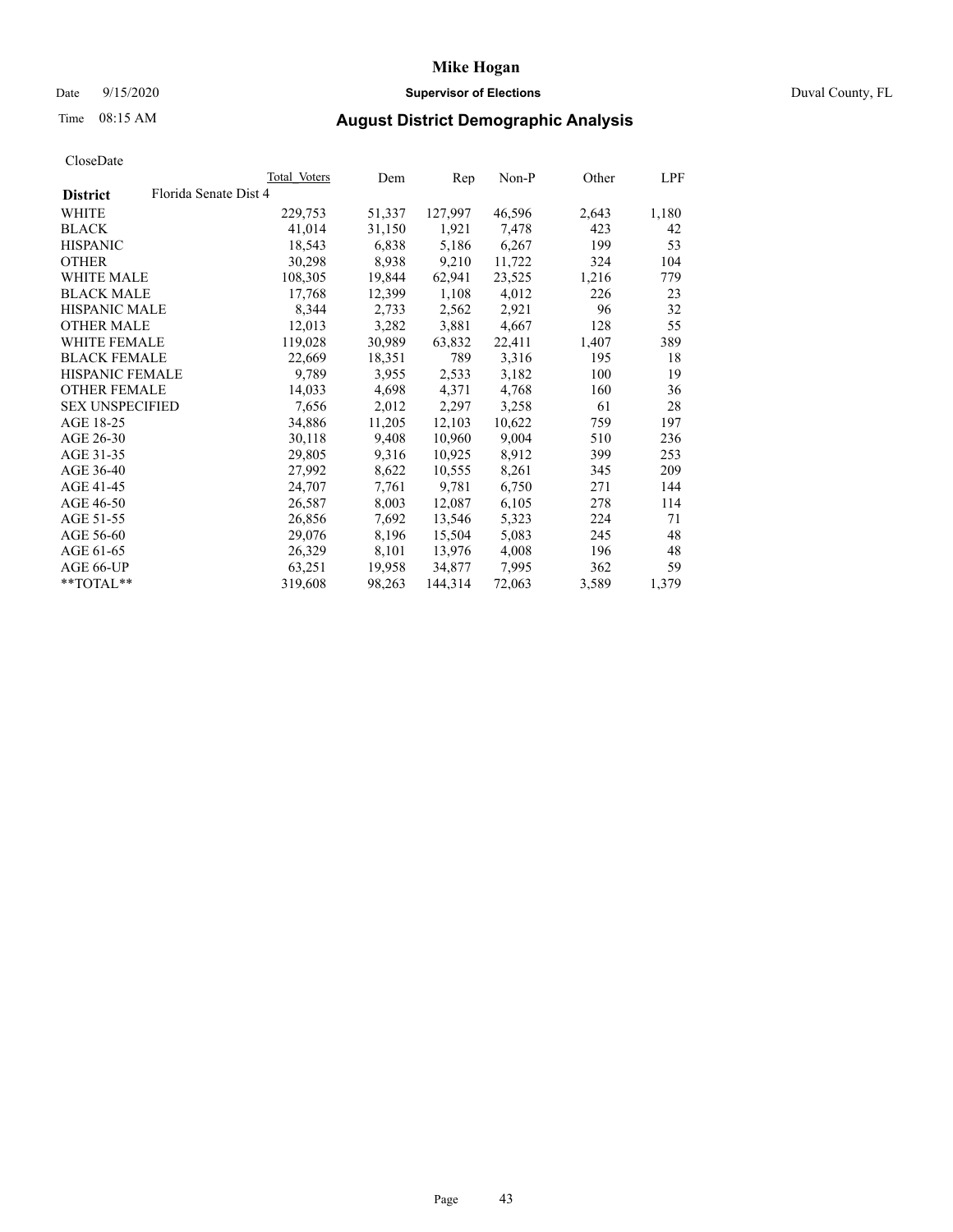## Date 9/15/2020 **Supervisor of Elections** Duval County, FL

# Time 08:15 AM **August District Demographic Analysis**

|                        |                       | Total Voters | Dem     | Rep    | Non-P  | Other | LPF   |
|------------------------|-----------------------|--------------|---------|--------|--------|-------|-------|
| <b>District</b>        | Florida Senate Dist 6 |              |         |        |        |       |       |
| WHITE                  |                       | 141,757      | 37,948  | 72,044 | 29,240 | 1,746 | 779   |
| <b>BLACK</b>           |                       | 140,170      | 116,050 | 4,468  | 18,736 | 814   | 102   |
| <b>HISPANIC</b>        |                       | 17,016       | 7,138   | 3,512  | 6,120  | 197   | 49    |
| <b>OTHER</b>           |                       | 26,232       | 9,623   | 5,726  | 10,537 | 268   | 78    |
| WHITE MALE             |                       | 65,850       | 15,116  | 35,059 | 14,358 | 804   | 513   |
| <b>BLACK MALE</b>      |                       | 55,792       | 43,642  | 2,328  | 9,325  | 435   | 62    |
| <b>HISPANIC MALE</b>   |                       | 7,597        | 2,917   | 1,803  | 2,761  | 88    | 28    |
| <b>OTHER MALE</b>      |                       | 9,700        | 3,300   | 2,443  | 3,815  | 98    | 44    |
| <b>WHITE FEMALE</b>    |                       | 74,140       | 22,358  | 36,226 | 14,375 | 924   | 257   |
| <b>BLACK FEMALE</b>    |                       | 81,908       | 70,573  | 2,055  | 8,869  | 372   | 39    |
| <b>HISPANIC FEMALE</b> |                       | 8,995        | 4,040   | 1,636  | 3,193  | 106   | 20    |
| <b>OTHER FEMALE</b>    |                       | 11,627       | 4,875   | 2,657  | 3,934  | 137   | 24    |
| <b>SEX UNSPECIFIED</b> |                       | 9,560        | 3,937   | 1,543  | 3,998  | 61    | 21    |
| AGE 18-25              |                       | 37,277       | 18,390  | 6,353  | 11,785 | 613   | 136   |
| AGE 26-30              |                       | 33,294       | 16,733  | 6,522  | 9,417  | 443   | 179   |
| AGE 31-35              |                       | 32,415       | 16,759  | 6,566  | 8,493  | 409   | 188   |
| AGE 36-40              |                       | 28,586       | 15,100  | 6,038  | 6,987  | 308   | 153   |
| AGE 41-45              |                       | 24,829       | 13,119  | 5,699  | 5,642  | 269   | 100   |
| AGE 46-50              |                       | 25,722       | 13,623  | 6,877  | 4,912  | 232   | 78    |
| AGE 51-55              |                       | 26,179       | 13,816  | 7,723  | 4,398  | 187   | 55    |
| AGE 56-60              |                       | 29,140       | 15,389  | 9,346  | 4,158  | 198   | 49    |
| AGE 61-65              |                       | 27,129       | 14,692  | 8,951  | 3,318  | 138   | 30    |
| AGE 66-UP              |                       | 60,603       | 33,137  | 21,675 | 5,523  | 228   | 40    |
| $*$ TOTAL $*$          |                       | 325,175      | 170,759 | 85,750 | 64,633 | 3,025 | 1,008 |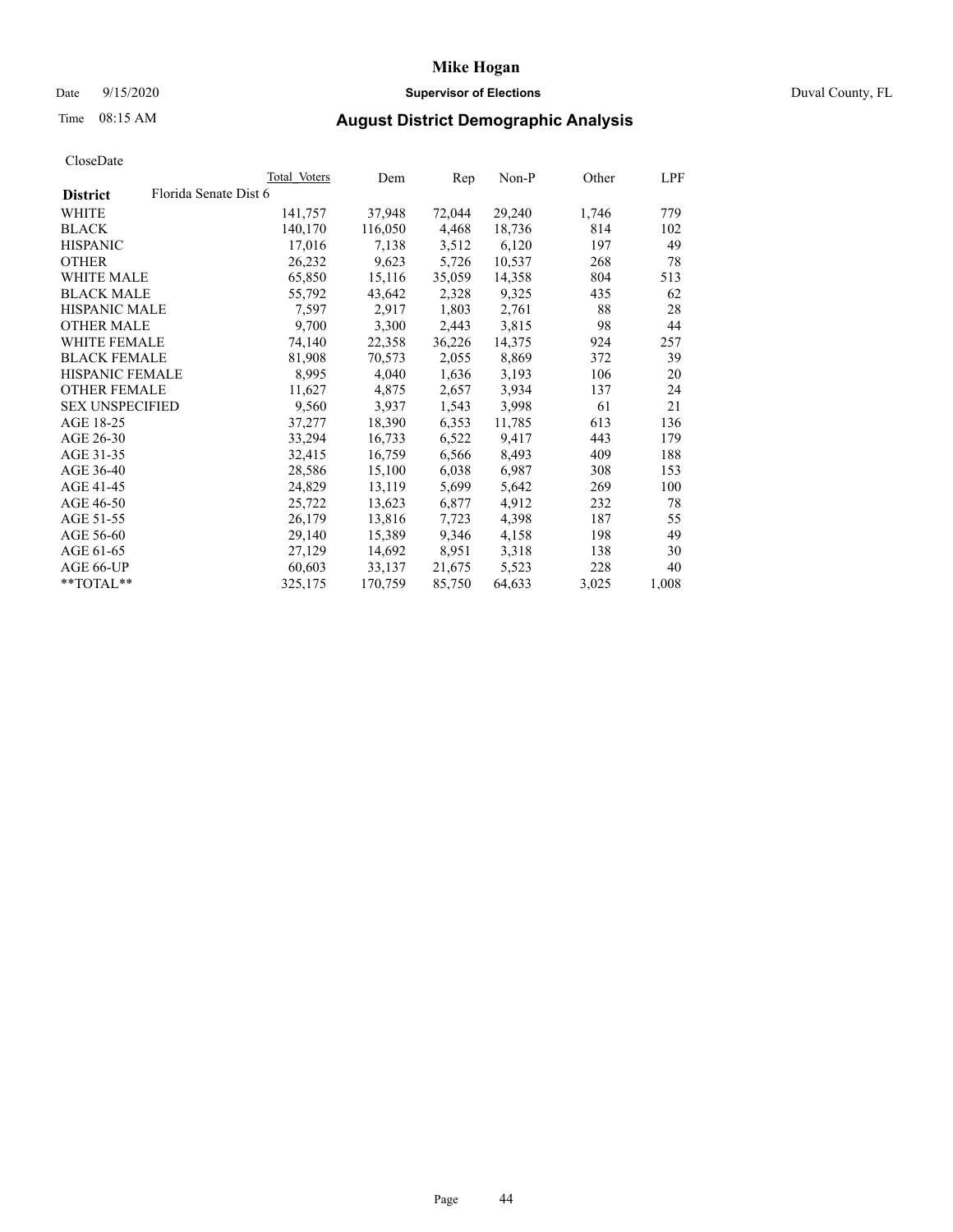## Date 9/15/2020 **Supervisor of Elections** Duval County, FL

# Time 08:15 AM **August District Demographic Analysis**

|                        | Total Voters          |   | Dem | <u>Rep</u> | Non-P | Other | LPF |
|------------------------|-----------------------|---|-----|------------|-------|-------|-----|
| <b>District</b>        | Florida Senate Dist 9 |   |     |            |       |       |     |
| WHITE                  |                       | 0 |     | $\Omega$   | 0     | 0     | 0   |
| <b>BLACK</b>           |                       |   |     |            |       |       |     |
| <b>HISPANIC</b>        |                       |   |     |            |       |       |     |
| <b>OTHER</b>           |                       |   |     |            |       |       |     |
| <b>WHITE MALE</b>      |                       |   |     |            |       |       |     |
| <b>BLACK MALE</b>      |                       |   |     |            |       |       |     |
| <b>HISPANIC MALE</b>   |                       |   |     |            |       |       |     |
| <b>OTHER MALE</b>      |                       |   |     |            |       |       |     |
| <b>WHITE FEMALE</b>    |                       |   |     |            |       |       |     |
| <b>BLACK FEMALE</b>    |                       |   |     |            |       |       |     |
| <b>HISPANIC FEMALE</b> |                       |   |     |            |       |       |     |
| <b>OTHER FEMALE</b>    |                       |   |     |            |       |       |     |
| <b>SEX UNSPECIFIED</b> |                       |   |     |            |       |       |     |
| AGE 18-25              |                       |   |     |            |       |       |     |
| AGE 26-30              |                       |   |     |            |       |       |     |
| AGE 31-35              |                       |   |     |            |       |       |     |
| AGE 36-40              |                       |   |     |            |       |       |     |
| AGE 41-45              |                       |   |     |            |       |       |     |
| AGE 46-50              |                       |   |     |            |       |       |     |
| AGE 51-55              |                       |   |     |            |       |       |     |
| AGE 56-60              |                       |   |     |            |       |       |     |
| AGE 61-65              |                       |   |     |            |       |       |     |
| AGE 66-UP              |                       |   |     |            |       |       |     |
| **TOTAL**              |                       |   |     |            |       |       | 0   |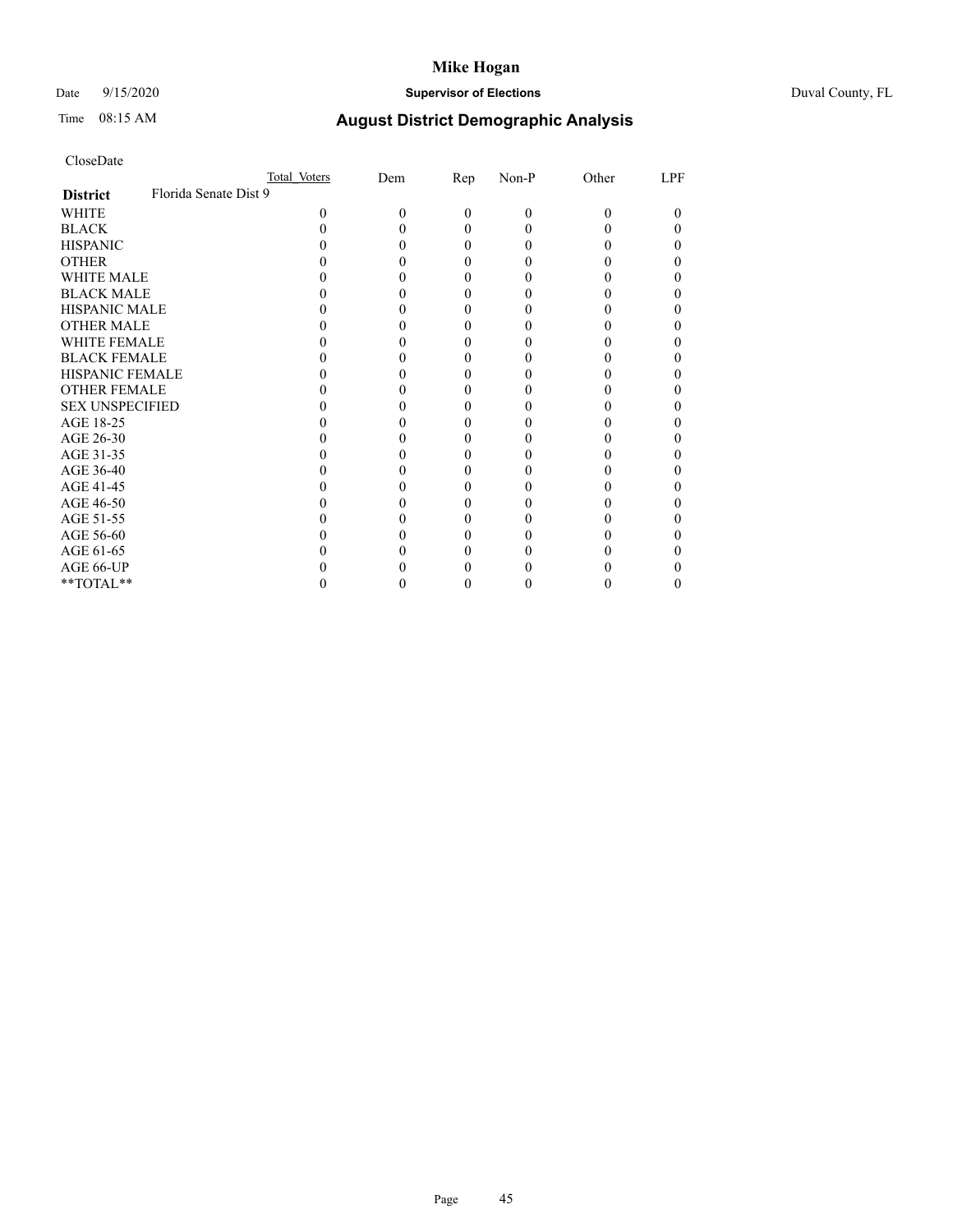## Date 9/15/2020 **Supervisor of Elections** Duval County, FL

# Time 08:15 AM **August District Demographic Analysis**

|                        | Total Voters                  | Dem   | Rep   | Non-P | Other          | LPF            |
|------------------------|-------------------------------|-------|-------|-------|----------------|----------------|
| <b>District</b>        | Jacksonville Beach District 1 |       |       |       |                |                |
| WHITE                  | 5,252                         | 1,321 | 2,615 | 1,215 | 70             | 31             |
| <b>BLACK</b>           | 351                           | 265   | 19    | 62    | 3              | 2              |
| <b>HISPANIC</b>        | 199                           | 66    | 72    | 57    | 3              | 1              |
| <b>OTHER</b>           | 344                           | 92    | 111   | 133   | 7              | 1              |
| WHITE MALE             | 2,562                         | 541   | 1,311 | 652   | 36             | 22             |
| <b>BLACK MALE</b>      | 146                           | 94    | 9     | 39    | 2              | 2              |
| <b>HISPANIC MALE</b>   | 95                            | 22    | 43    | 28    | 1              | 1              |
| <b>OTHER MALE</b>      | 121                           | 31    | 44    | 42    | 4              | $\mathbf{0}$   |
| WHITE FEMALE           | 2,651                         | 773   | 1,282 | 554   | 34             | 8              |
| <b>BLACK FEMALE</b>    | 199                           | 165   | 10    | 23    |                | $\mathbf{0}$   |
| <b>HISPANIC FEMALE</b> | 101                           | 43    | 27    | 29    | $\overline{c}$ | $\mathbf{0}$   |
| <b>OTHER FEMALE</b>    | 155                           | 49    | 53    | 50    | 3              | $\mathbf{0}$   |
| <b>SEX UNSPECIFIED</b> | 116                           | 26    | 38    | 50    | $\theta$       | $\overline{2}$ |
| AGE 18-25              | 573                           | 172   | 207   | 175   | 13             | 6              |
| AGE 26-30              | 814                           | 211   | 353   | 232   | 13             | 5              |
| AGE 31-35              | 667                           | 184   | 252   | 215   | 9              | 7              |
| AGE 36-40              | 563                           | 146   | 226   | 178   | 7              | 6              |
| AGE 41-45              | 417                           | 103   | 170   | 133   | 9              | $\overline{2}$ |
| AGE 46-50              | 432                           | 110   | 219   | 97    | 4              | $\overline{2}$ |
| AGE 51-55              | 441                           | 109   | 236   | 89    | 5              | $\overline{c}$ |
| AGE 56-60              | 504                           | 131   | 262   | 100   | 9              | $\overline{c}$ |
| AGE 61-65              | 468                           | 163   | 232   | 68    | 5              | $\mathbf{0}$   |
| AGE 66-UP              | 1,267                         | 415   | 660   | 180   | 9              | 3              |
| **TOTAL**              | 6,146                         | 1,744 | 2,817 | 1,467 | 83             | 35             |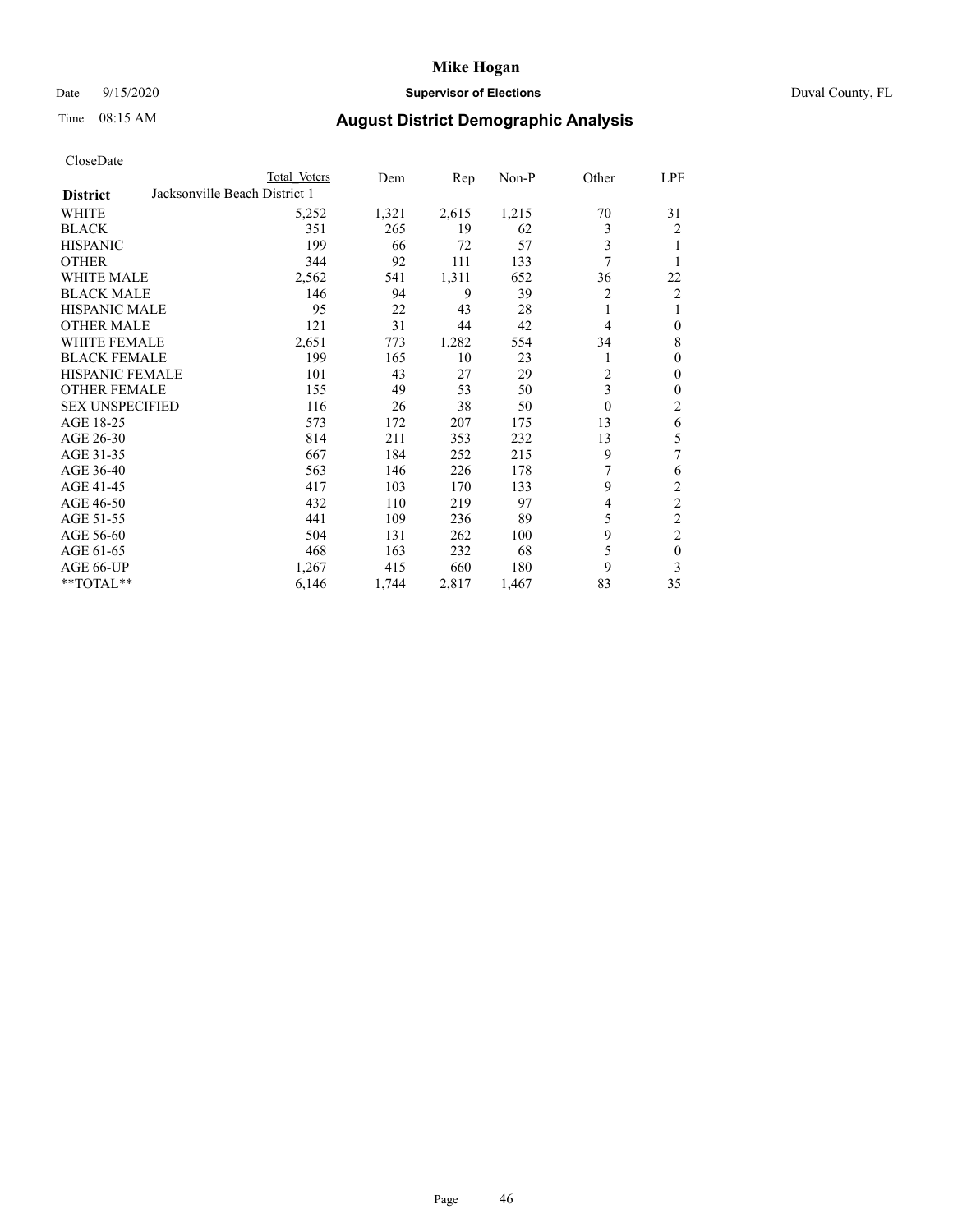## Date 9/15/2020 **Supervisor of Elections** Duval County, FL

# Time 08:15 AM **August District Demographic Analysis**

| CloseDate |
|-----------|
|-----------|

|                        |                               | Total Voters | Dem   | Rep   | $Non-P$        | Other | LPF            |
|------------------------|-------------------------------|--------------|-------|-------|----------------|-------|----------------|
| <b>District</b>        | Jacksonville Beach District 2 |              |       |       |                |       |                |
| WHITE                  |                               | 6,416        | 1,560 | 3,458 | 1,273          | 82    | 43             |
| <b>BLACK</b>           |                               | 102          | 72    | 10    | 18             |       | 1              |
| <b>HISPANIC</b>        |                               | 151          | 59    | 48    | 43             |       | $\theta$       |
| <b>OTHER</b>           |                               | 368          | 110   | 136   | 113            | 5     | 4              |
| <b>WHITE MALE</b>      |                               | 3,031        | 595   | 1,722 | 659            | 31    | 24             |
| <b>BLACK MALE</b>      |                               | 59           | 39    | 6     | 13             |       | $\mathbf{0}$   |
| <b>HISPANIC MALE</b>   |                               | 52           | 17    | 18    | 17             | 0     | $\mathbf{0}$   |
| <b>OTHER MALE</b>      |                               | 145          | 39    | 63    | 40             | 0     | 3              |
| WHITE FEMALE           |                               | 3,326        | 950   | 1,708 | 599            | 50    | 19             |
| <b>BLACK FEMALE</b>    |                               | 41           | 32    | 4     | $\overline{4}$ | 0     | 1              |
| HISPANIC FEMALE        |                               | 96           | 42    | 29    | 24             |       | $\theta$       |
| <b>OTHER FEMALE</b>    |                               | 167          | 58    | 61    | 44             | 3     | 1              |
| <b>SEX UNSPECIFIED</b> |                               | 120          | 29    | 41    | 47             | 3     | $\theta$       |
| AGE 18-25              |                               | 575          | 141   | 252   | 161            | 17    | $\overline{4}$ |
| AGE 26-30              |                               | 575          | 141   | 272   | 146            | 6     | 10             |
| AGE 31-35              |                               | 616          | 126   | 278   | 190            | 12    | 10             |
| AGE 36-40              |                               | 578          | 160   | 248   | 157            | 8     | 5              |
| AGE 41-45              |                               | 506          | 126   | 234   | 135            | 6     | 5              |
| AGE 46-50              |                               | 561          | 110   | 312   | 128            | 7     | 4              |
| AGE 51-55              |                               | 610          | 111   | 378   | 111            | 4     | 6              |
| AGE 56-60              |                               | 696          | 171   | 408   | 103            | 11    | 3              |
| AGE 61-65              |                               | 692          | 199   | 404   | 84             | 5     | $\theta$       |
| AGE 66-UP              |                               | 1,628        | 516   | 866   | 232            | 13    | 1              |
| **TOTAL**              |                               | 7,037        | 1,801 | 3,652 | 1,447          | 89    | 48             |
|                        |                               |              |       |       |                |       |                |